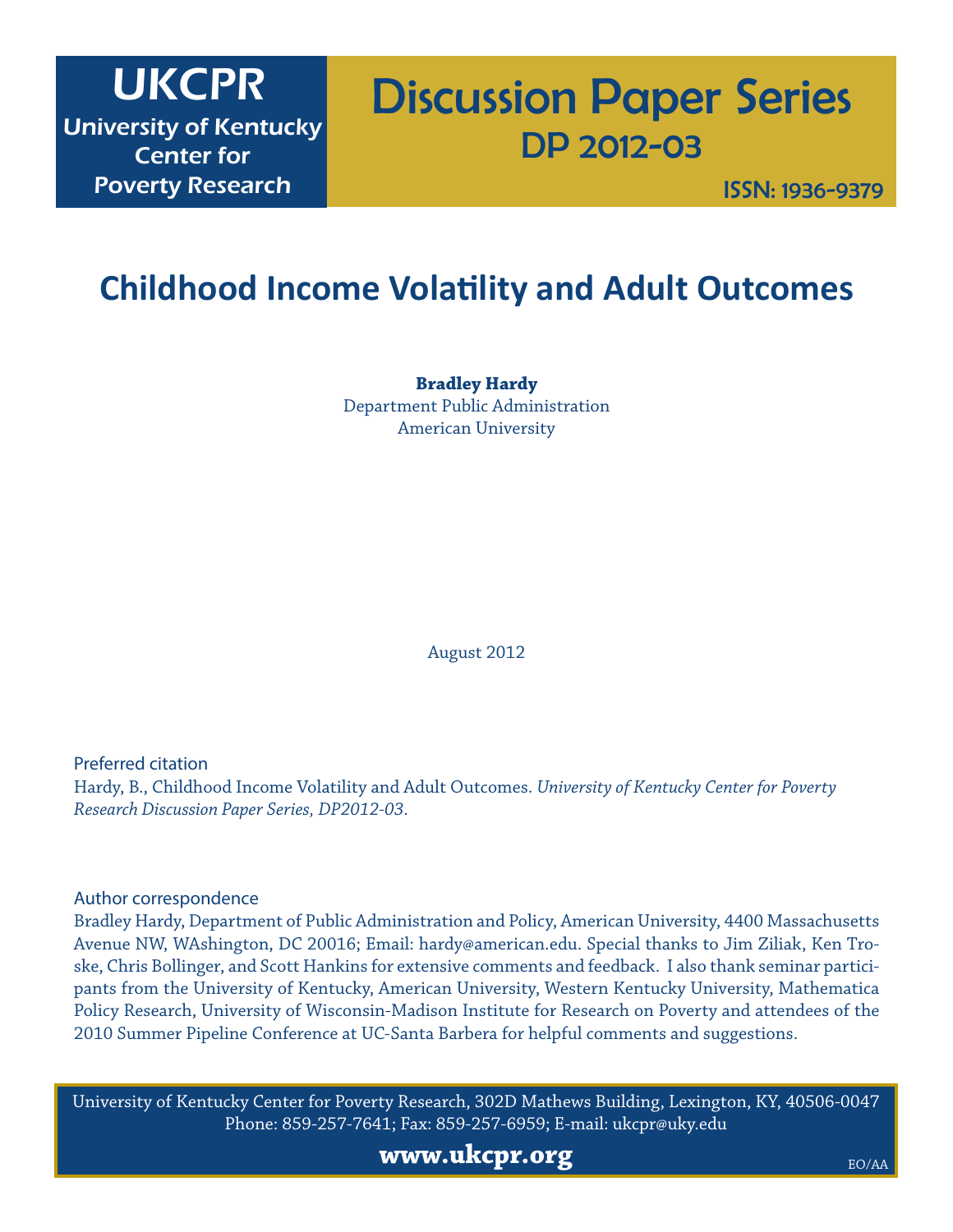**Abstract:** Using data linked across generations in the Panel Study of Income Dynamics, I estimate the relationship between exposure to volatile income during childhood and a set of socioeconomic outcomes in adulthood. The empirical framework is an augmented intergenerational income mobility model that includes controls for income volatility. I measure income volatility at the family level in two ways. First, instability as measured by squared deviations around a family-specific mean, and then as percent changes of 25 percent or more. Volatility enters the model both separately and interacted with income level. I find that family income instability during childhood has a small, positive association with high school dropout– one which appears driven by volatility among children from lower income households. Evidence suggests that volatility exposure generally has a minimal impact on intergenerational outcomes relative to permanent income.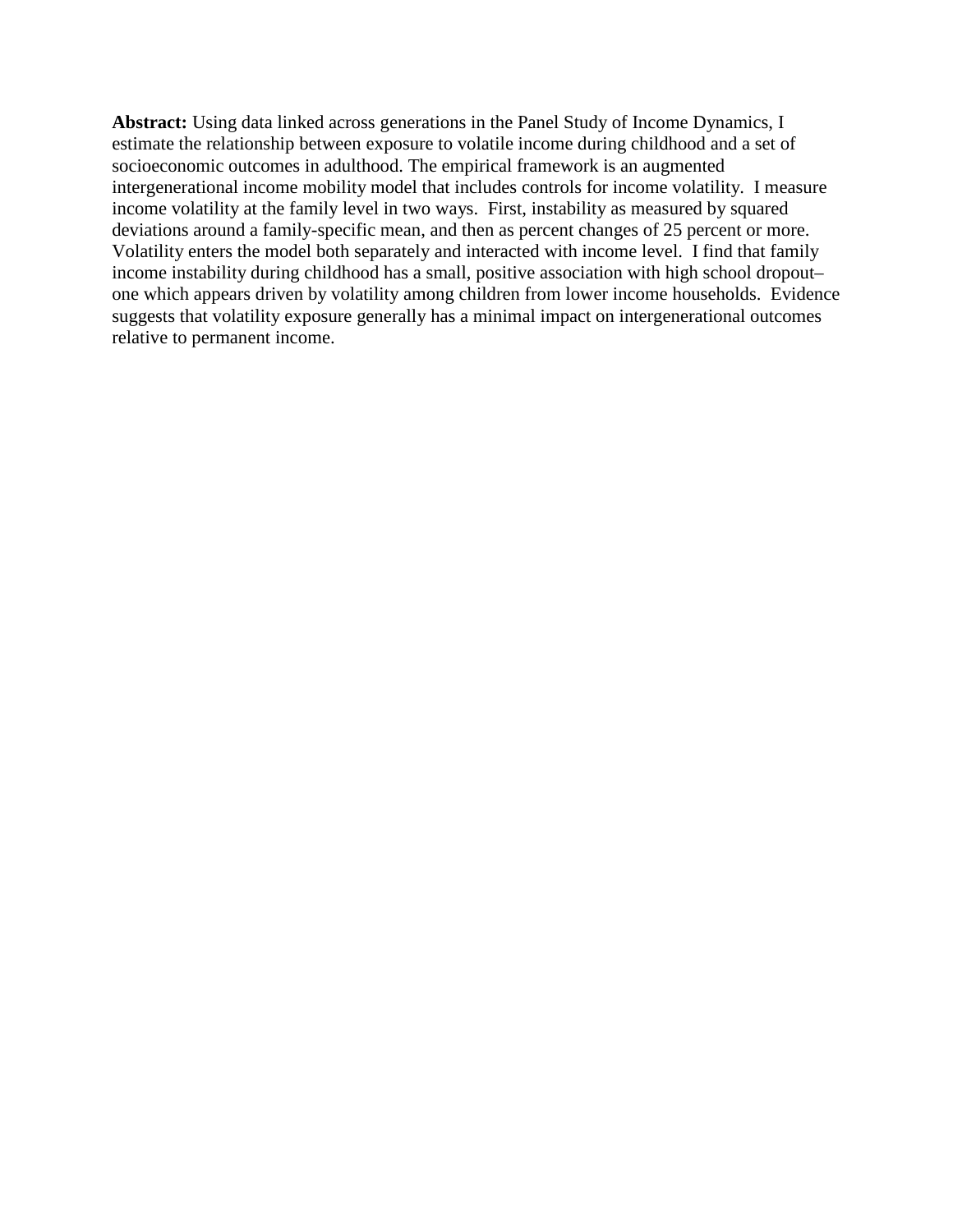#### **I. Introduction**

Income volatility in the United States has been on the rise since the 1970's, increasing by at least one-third (Gottschalk and Moffitt 1994; Haider 2001; Keys 2008; Dynan et al. 2008; Ziliak et al. 2011). Driven largely by earnings, it exhibits cyclical behavior (Dahl, DeLeire, and Schwabish 2011) and is attributed to both short-term economic shocks and permanent structural change throughout the economy (Gottschalk and Moffitt 2009). Several studies focus on specific examples of volatility, finding that health shocks, workplace injury, divorce, plant closings, and job loss can have long term effects on adults (Currie et al. 2010; Woock 2009; Eliason and Storrie 2007; Charles and Stephens 2002; Huff Stevens 1997). For children, it is unclear whether membership in families with volatile incomes has any long term effect. While the literature does confirm that growing up in poverty is associated with lower education, earnings, and cognitive ability (Duncan and Brooks-Gunn 2000; Duncan et al. 2008; Dahl and Lochner 2005), we do not know if growing up in households with unstable incomes per se warrants concern.

Research examining the long term effects of volatility is lacking. Most volatility research has, up to this point, focused on trends, statistical measurement, and the implications such measures have when interpreting changes in income inequality in the United States (Burkhauser and Couch 2009). Although the literature relating income to long term outcomes and mobility mainly focuses on measured levels, not volatility, these studies help explain income's socioeconomic correlates. Studies identify a connection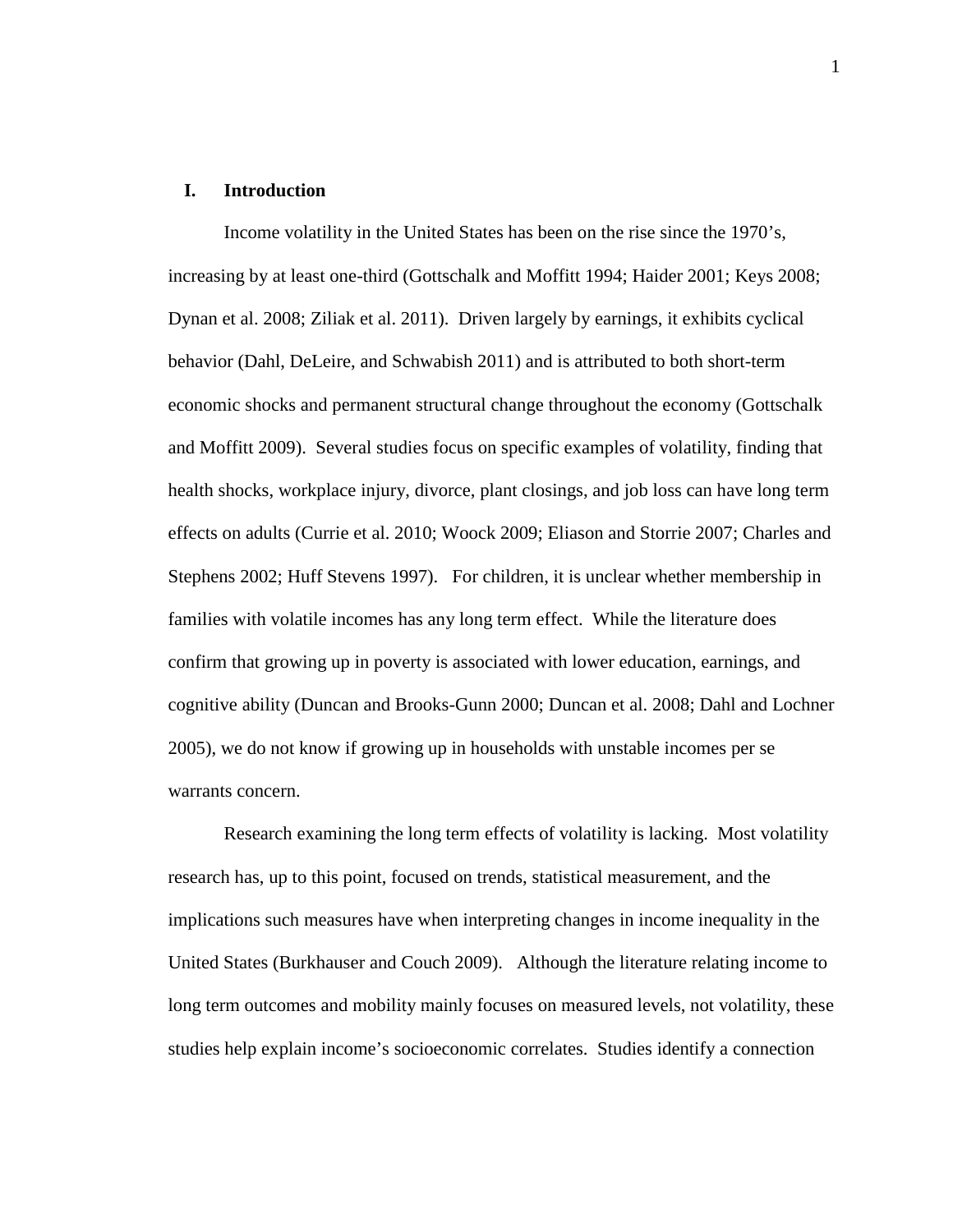between early childhood poverty, and lowered education, earnings and receipt of public assistance as an adult (Magnuson and Votruba-Drzal 2009; Duncan, Telle, Ziol-Guest, and Kalil 2011; Duncan, Kalil, and Ziol-Guest 2008; Duncan, Brooks-Gunn, and Klebanov 1994). One channel enabling such relationships across generations may be human capital (Becker and Tomes 1979; Haveman et al. 2010; Lillard and Willis 1994; Blau 1999; Ludwig and Miller 2007). This paper draws motivation from a model of mobility where parental income determines human capital for children in the household, which then largely determines the children's adult earnings, income, and well-being (Becker and Tomes 1979). Work on early human capital formation describes how initial skills are necessary to acquire additional skills in the future (Cunha, Heckman, Lochner, and Masterov 2005), and modest, positive associations exist between income and educational attainment (Duncan et al. 2008), and performance on math and reading assessments (Dahl and Lochner 2005). Such skill deficits may drive findings in studies estimating intergenerational relationships.

In this paper I examine the long-term consequences of income volatility during childhood on subsequent adult outcomes. There has been extensive evidence on intergenerational economic mobility in earnings, income, education, and wealth (Becker and Tomes 1979; Mazumder 2005; Solon 1992; Zimmerman 1992; Meghir and Palme 2005; Black et al. 2005; Charles and Hurst 2003). The mobility model adopted here augments the standard intergenerational income elasticity (IGE) model to include income volatility. One mechanism that gives rise to the intergenerational transmission of volatility in the standard Becker and Tomes (1979) framework is imperfect capital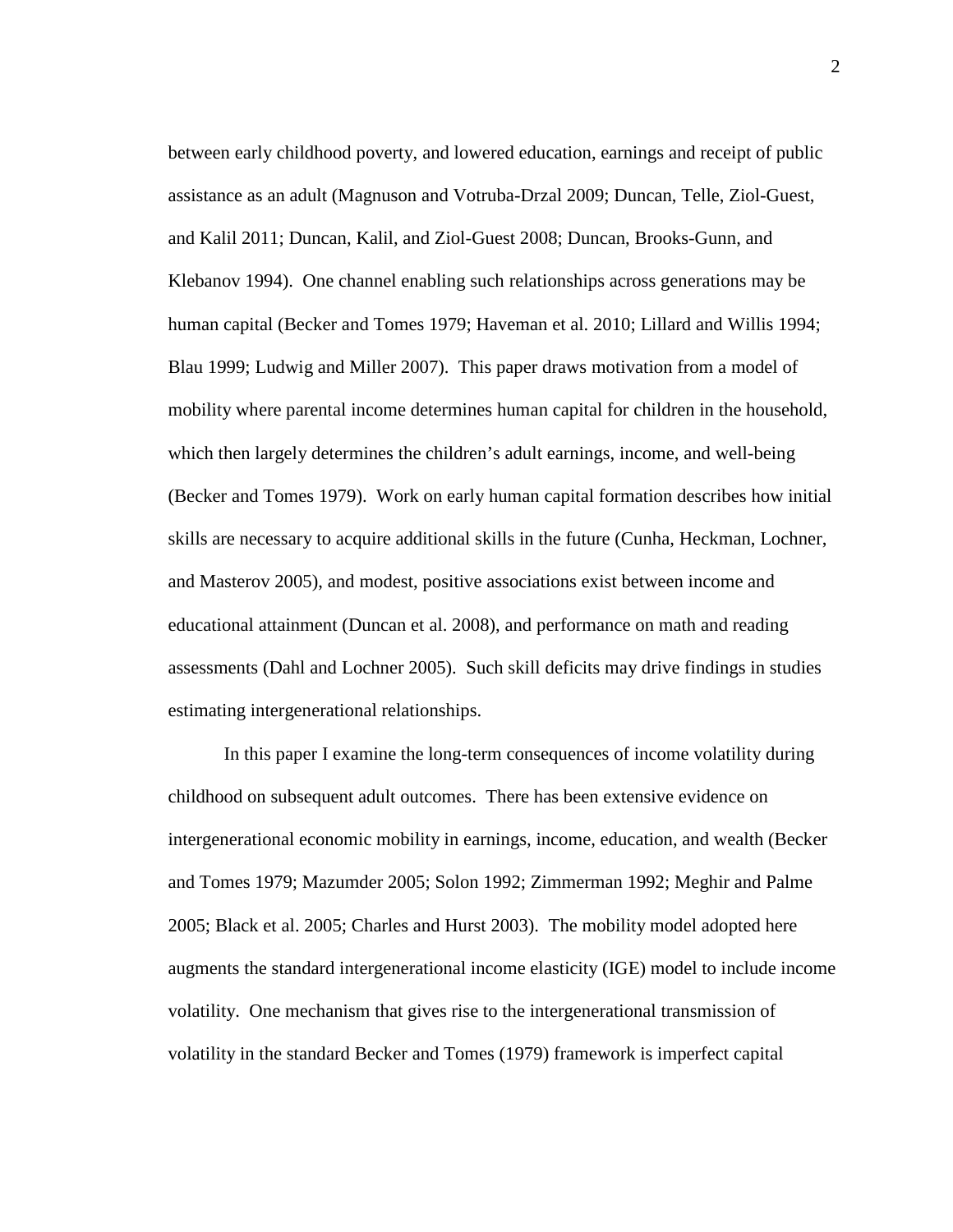markets (Loury 1981; Mazumder 2005). In this context imperfect capital markets imply that income shocks can persist. By accounting for the long term effect of shocks to income during childhood, this paper addresses a missing component in the literature on the transmission of mobility.

 To empirically implement the model I link families in the Panel Study of Income Dynamics (PSID) across generations. Income volatility during childhood is defined as the volatility of family income from labor market earnings, total taxable non-labor income, and government transfers between ages 0 and 16. For each person, volatility is calculated in two ways. First, by decomposing total volatility into its permanent and transitory components (Gottschalk and Moffitt 1994; 2009). A second measure estimates volatility as the number of between-year income shifts of 25 percent or more (Dahl et al. 2011). Volatility enters the model both separately and interacted with income level.

The adult outcomes I examine include income level and educational attainment for children growing up in households with higher income volatility. Adult income is measured at age 25 and beyond, and educational attainment is measured both by whether the child completes high school and whether they attain post high school education. To capture the experiences of adults near the age thresholds of 25 and 30, linear dependent variable models examine outcomes at age groups 24-26 and 29-31. The OLS classical errors-in-variables assumption is violated in the income IGE models, as families with higher lifetime mean income typically experience relatively higher rates of income growth over the lifecycle. This leads to intergenerational estimates that are too low if second generation income is recorded while primary earners are in early adulthood and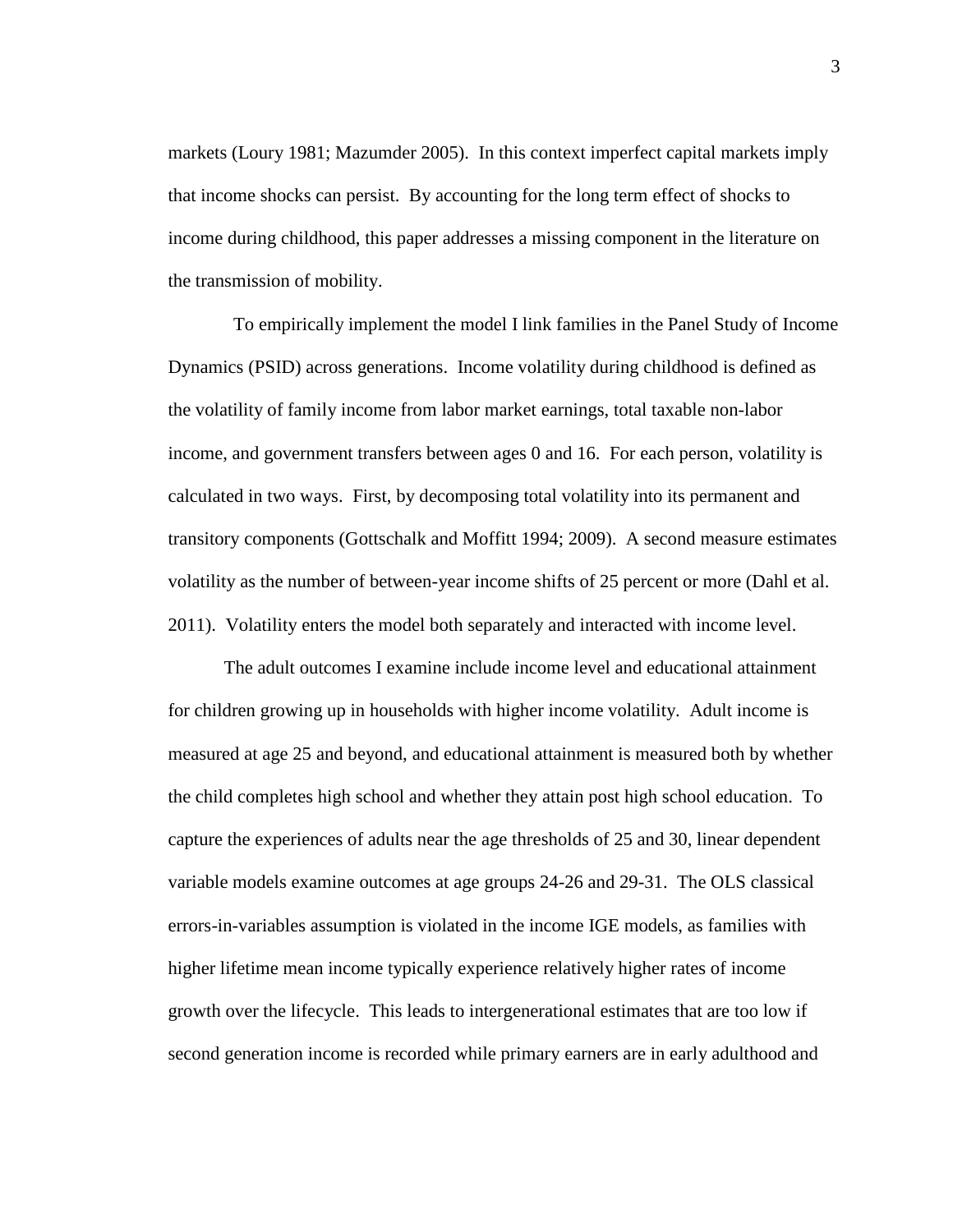too high as workers approach older age. To address this, the income IGE models account for lifecycle earnings growth and adopt specifications found to minimize left-side measurement error in second generation incomes (Haider and Solon 2006; Lee and Solon 2007).

I find that on average higher income volatility exposure during childhood is associated with lower educational attainment, though the magnitude of this association is small. The sample families predominantly experience positive income change between years, and I control for lifecycle growth in family incomes to address this concern.

#### **II. Background**

#### *Intergenerational transmission and mobility*

While relatively little work exists on the intergenerational aspects of volatility, the inheritability of economic status is well documented in the literature on intergenerational transmission (Solon 1992; Zimmermann 1992; Charles and Hurst 2003; Altonji and Dunn 2000). In these models, IGE's are summary measures of the relationship between income, earnings, or wealth across generations and, by design, known causal factors are omitted in the regressions. An IGE of 1 denotes no mobility across generations and a value of 0 denotes perfect mobility. Becker and Tomes (1986) find an intergenerational elasticity of 0.2 for the United States using single year measures of fathers' income and earnings, providing initial evidence of a highly mobile society. Recent work estimating IGE's has generally overturned this finding by accounting for lifecycle effects and measurement error using longer measures of permanent earnings or incomes, with IGE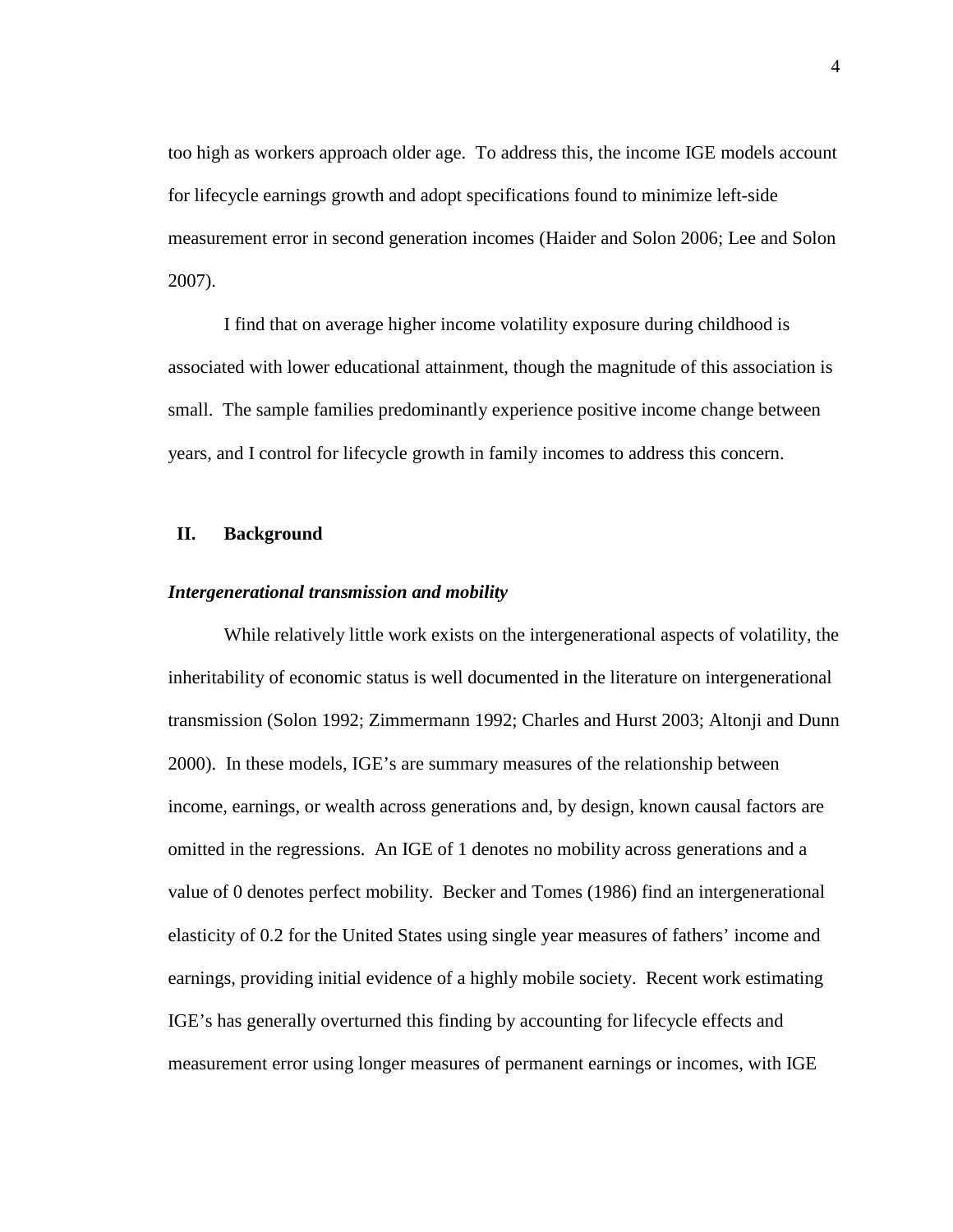estimates ranging between 0.4 and 0.6 (Solon 1992; Zimmerman 1992; Mazumder 2005; Gouskova et al. 2010a).

Shore (2012) presents evidence that volatility is passed across generations. He models the intergenerational transmission of risk, using income volatility as a proxy for riskiness. Prior to Shore (2012) income shocks have typically been described as a measurement problem to overcome in explaining permanent income (Duncan 1988; Blau 1999) or assumed to be mean zero over time (Becker and Tomes 1979). Thus the introduction of volatility as an explanatory variable in mobility models is rare up to this point. The volatility literature has documented trends in instability, or volatility, over the past 40 years with a focus on the United States. Gottschalk and Moffitt's (1994) work in the area established the method of applying permanent income decompositions to volatility studies. In their seminal piece, they introduce permanent and transitory earnings volatility as underlying explanations for observed wage gaps of the 1970's and 1980's. They find that transitory volatility explains between one-third and one-half of the increase in overall earnings variability over this time period, underscoring the importance of accounting for economic risk in the discourse on rising income and earnings inequality. Many recent analyses documenting historical trends conclude that income and earnings volatility rose over the past 30 to 40 years (Dynan, Elmendorf, Sichel 2008; Ziliak et al. 2011). This increasing trend occurs across race and education groups since the 1970's, though groups with fewer skills and lower earnings exhibit higher levels (Gottschalk and Moffitt 1994; Keys 2008; Ziliak et al. 2011). If family income volatility during childhood has an intergenerational effect, the adult outcomes of children from the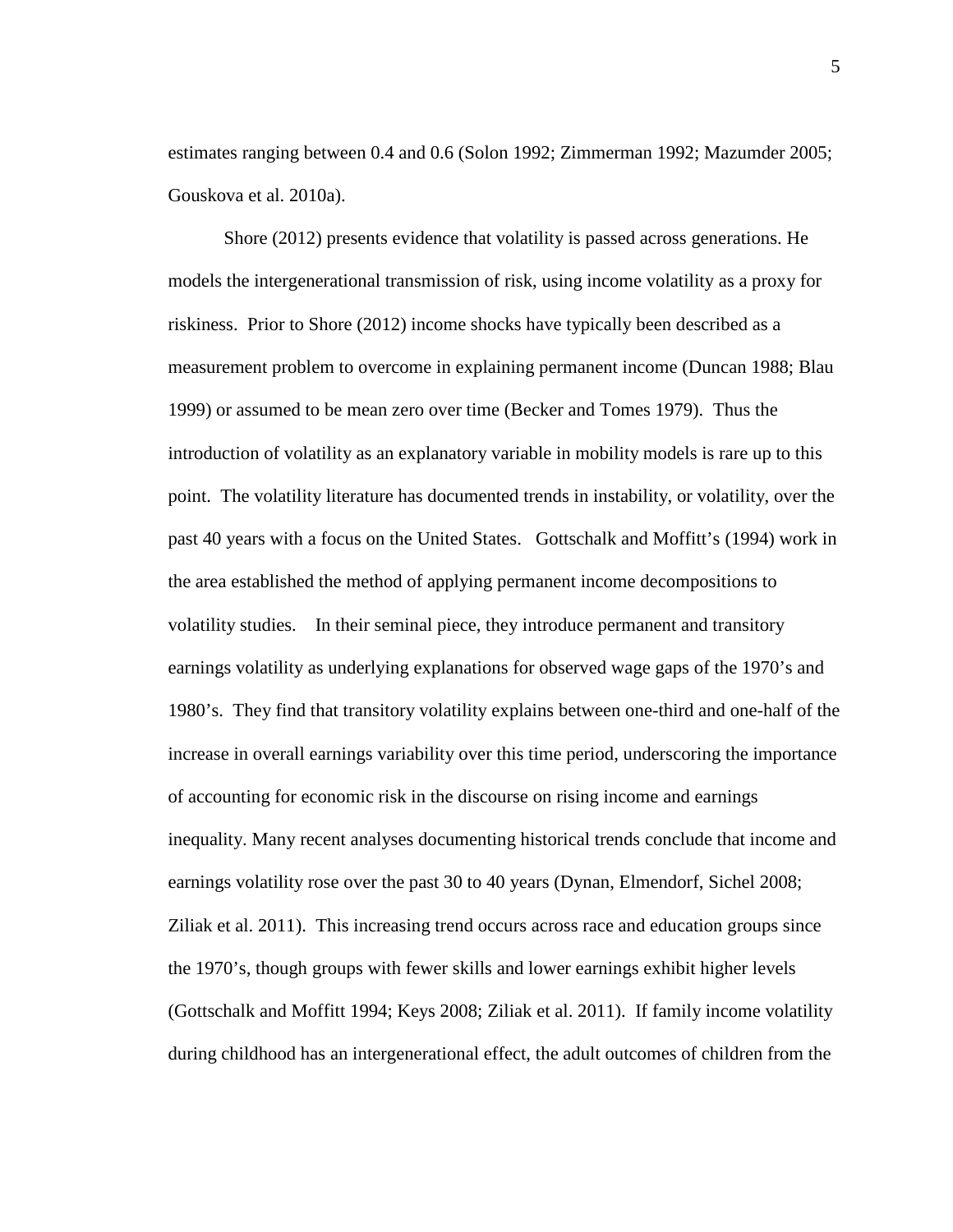1970's and 1980's, who faced relatively high volatility during childhood, would reflect this (Gottschalk and Moffitt 2009).

#### *Instability*

Like intergenerational elasticities, volatility is a summary measure. It captures events that add and take away income. Parents may maximize utility to the benefit of their children, but downward economic instability may threaten this effort. A variety of event studies have documented specific examples of volatility or instability. This work attempts to explain the role of job loss and income shocks in predicting earnings (Oreopolous, Page, and Huff Stevens 2005), health (Ruhm 2003; Eliason and Storrie 2007), marriage, and divorce (Mayer 1997; Eliason 2004; Charles and Stephens 2002; Conger et al. 1990; Nunley and Seals 2010; Hankins and Hoekstra 2010). The conclusions from these studies are mixed, due in part to methodological differences in modeling exogenous relationships (Mayer 1997).

 When considering how volatility and labor market instability are related, the differences between permanent and transitory income volatility should be highlighted. Family income  $y_{it}$  can be decomposed into a permanent component  $\mu_i$  and a transitory component  $v_{it}$ :

$$
(1) \qquad y_{it} = \mu_i + v_{it}.
$$

Like total income or earnings, total volatility can be decomposed into its permanent and transitory components (Gottschalk and Moffitt 1994):

$$
(2) \qquad lny_{it} = \alpha_t \mu_i + \varphi_t v_{it},
$$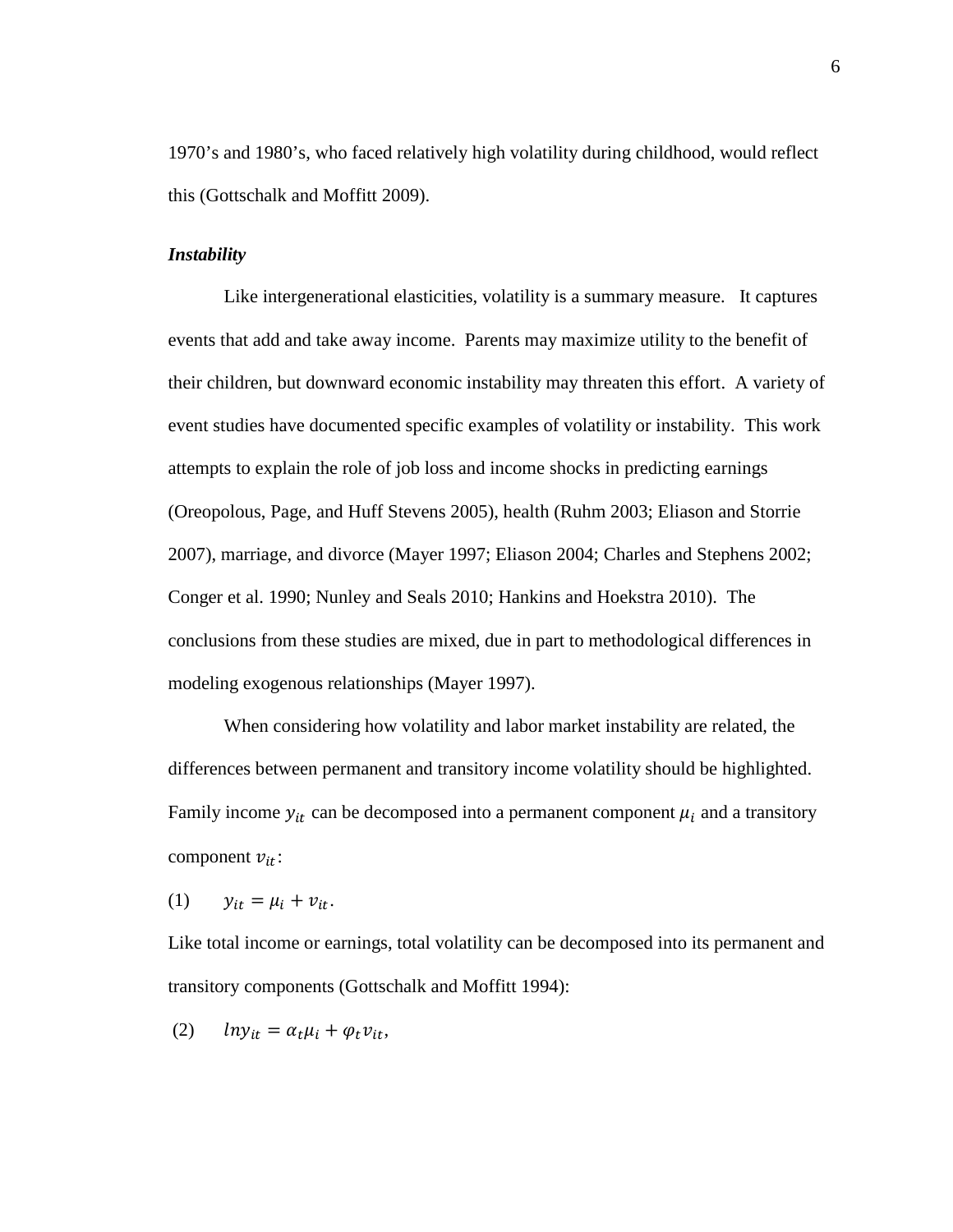where  $\mu_i$  is permanent income,  $v_{it}$  is transitory income, and  $\alpha_t$  and  $\varphi_t$  are time-varying factor loadings on the permanent and transitory components. Assuming the factor loadings are equal to 1 in all periods, and that the permanent and transitory components are independent, then the variance of log income in (2) is

(3) 
$$
Var(lny_{it}) = \sigma_{\mu}^2 + \sigma_{\nu}^2
$$
.

This decomposition in (3) prevails in discussions of how the cross-sectional distribution of earnings and income has been affected by permanent and transitory volatility in recent decades (Ziliak et al. 2011). Transitory volatility, characterized by deviations from some individual-specific mean, might approximate risk due to temporary increases in economic hardship, but could equally result from voluntary or positive events including bonus or incentive pay (Dynan et al. 2008). A leading explanation for permanent volatility is skill biased technological change (Autor, Kearney, and Katz 2008), whereby structural changes in the functioning of the economy put a higher premium on skilled labor, with this premium being reflected by greater income and earnings inequality throughout society (Gottschalk and Moffitt 2009). Other studies attempt to combine both transitory and permanent volatility components via estimates of total volatility. For example, Ziliak et al. (2011), Dahl, DeLeire, and Schwabish (2011), and Dynan et al. (2008) measure total volatility with the percent change or close transformations, such as the standard deviation of income percent changes. In this paper, I use both transitory and total measures of volatility.

 Facing income volatility from a variety of underlying sources, investment in children's human capital may change and preferences between current period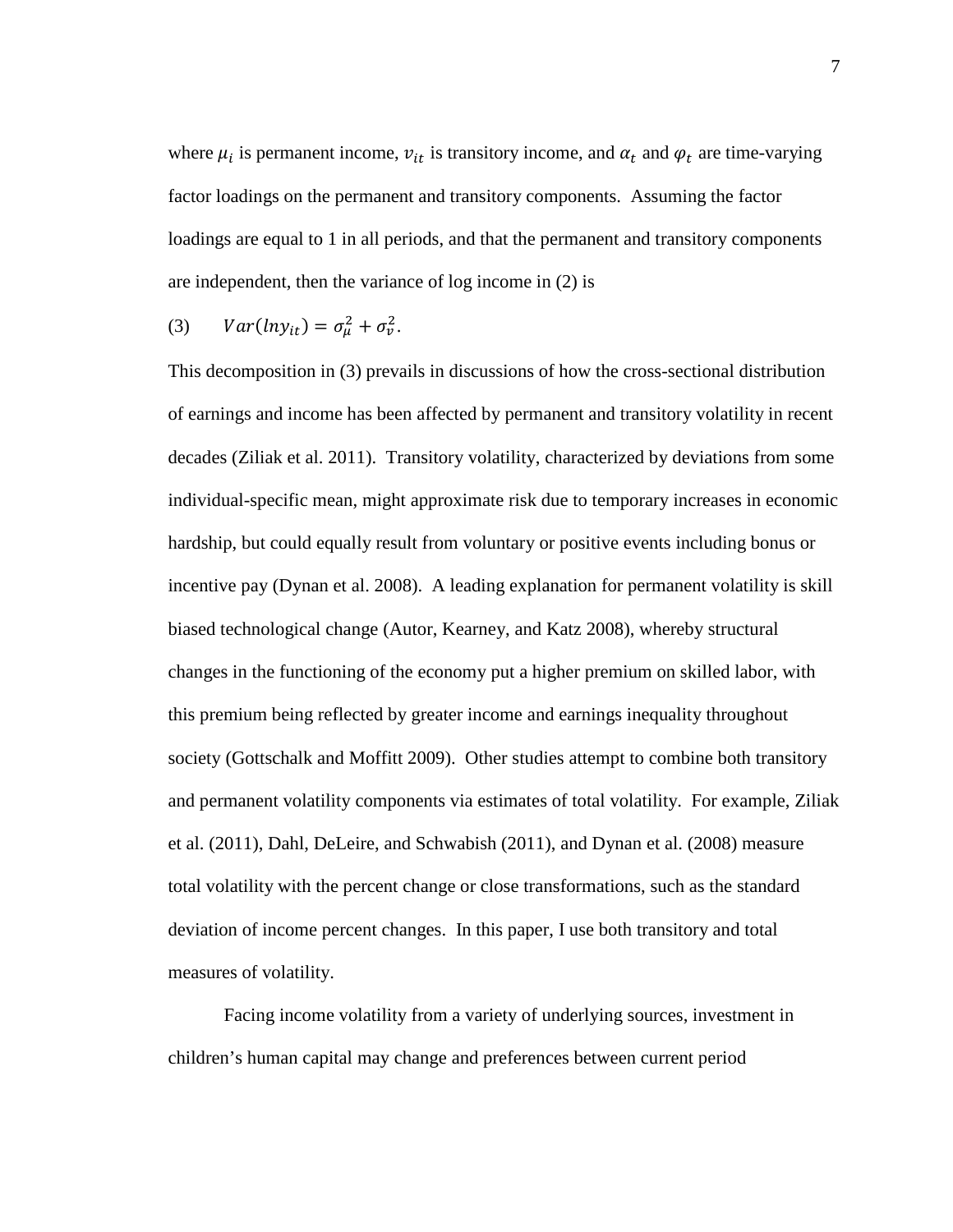consumption and future investment may also change (Attanasio and Meyer 2010). If volatility causes parents to reduce human capital investment, it can harm children. However, it is equally possible that volatility reflects income growth and intragenerational mobility, so that the variation of income within a family represents a wider set of investment possibilities for children.

#### **III. A Model of Mobility with Volatility**

The basic framework of the intergenerational mobility model is a log-linear regression of adult offspring income on the income level of the working-age parent(s):

(4) 
$$
y_{it}^{child} = \alpha + \beta y_{i,t-1}^{parent} + \varepsilon
$$
,

where  $y_{it}^{\text{child}}$  represents adult offspring income in period *t* and  $y_{i,t-1}^{\text{parent}}$  is the income of the working-age parent(s) in period *t*-1. Thus, β denotes the intergenerational income elasticity and is a summary measure of the relationship between incomes across generations, measured with mean zero error  $\varepsilon$  (Solon 1992; Zimmerman 1992). Causal parameters are not directly recovered in this framework, but the theory of human capital investment and mobility, described below, underscores the potential influence of parental income and investment in offspring human capital towards determining β (Becker and Tomes 1979; Solon 1999, 2004). The resulting empirical studies provide a straightforward description of the degree to which American families move up or down the continuum of economic status over time.

The theory of intergenerational mobility assumes that income volatility has no role in predicting income mobility. This is supported largely by the permanent income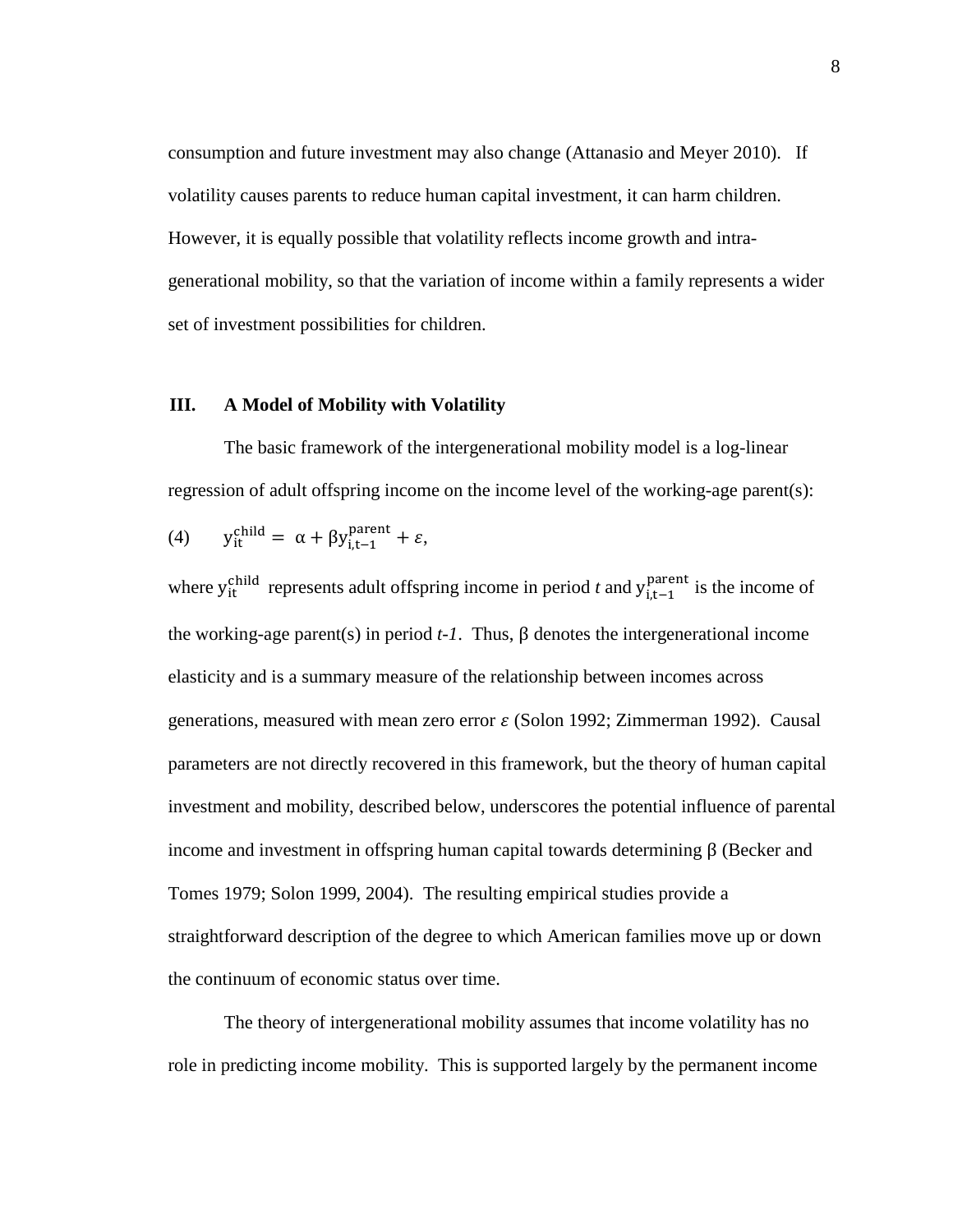hypothesis, which predicts households borrow against negative income shocks by accessing perfectly functioning capital markets while saving positive income shocks. There are, however, reasons to expect that volatility does transmit across generations. Constant relative risk aversion utility models of family consumption and saving accounting for prudence (i.e. precautionary savings) by decision makers underscore the role of income variances in determining optimal choices. In these models, rising variability of income affects consumption, human capital investment, and utility (Attanasio and Weber 2010). Thus, previous intergenerational models relying on the permanent income hypothesis to justify omitting higher income moments exclude an important component of the family's utility maximization process in which parents provide resources for their children. Statistically, transitory shocks persist over several years (Hyslop 2001), and both permanent and transitory shocks contribute substantially to measured inequality (Gottschalk and Moffitt 1994). As mentioned previously, the timing of these shocks, possibly during early human capital formation, means that some children will be exposed to shocks at stages of child development where the acquisition of basic skills occurs (Cuhna et al. 2005). These skills allow for the acquisition of more complex skills later in childhood and into adulthood, which may largely determine labor market income and earnings.

Imperfections in capital markets (Loury 1981; Becker and Tomes 1986; Mazumder 2005) may constrain access to loanable funds and constitute a final reason motivating the inclusion of transitory income shocks in an intergenerational model. Imperfections of several kinds arise in this market, as future ability or income of the child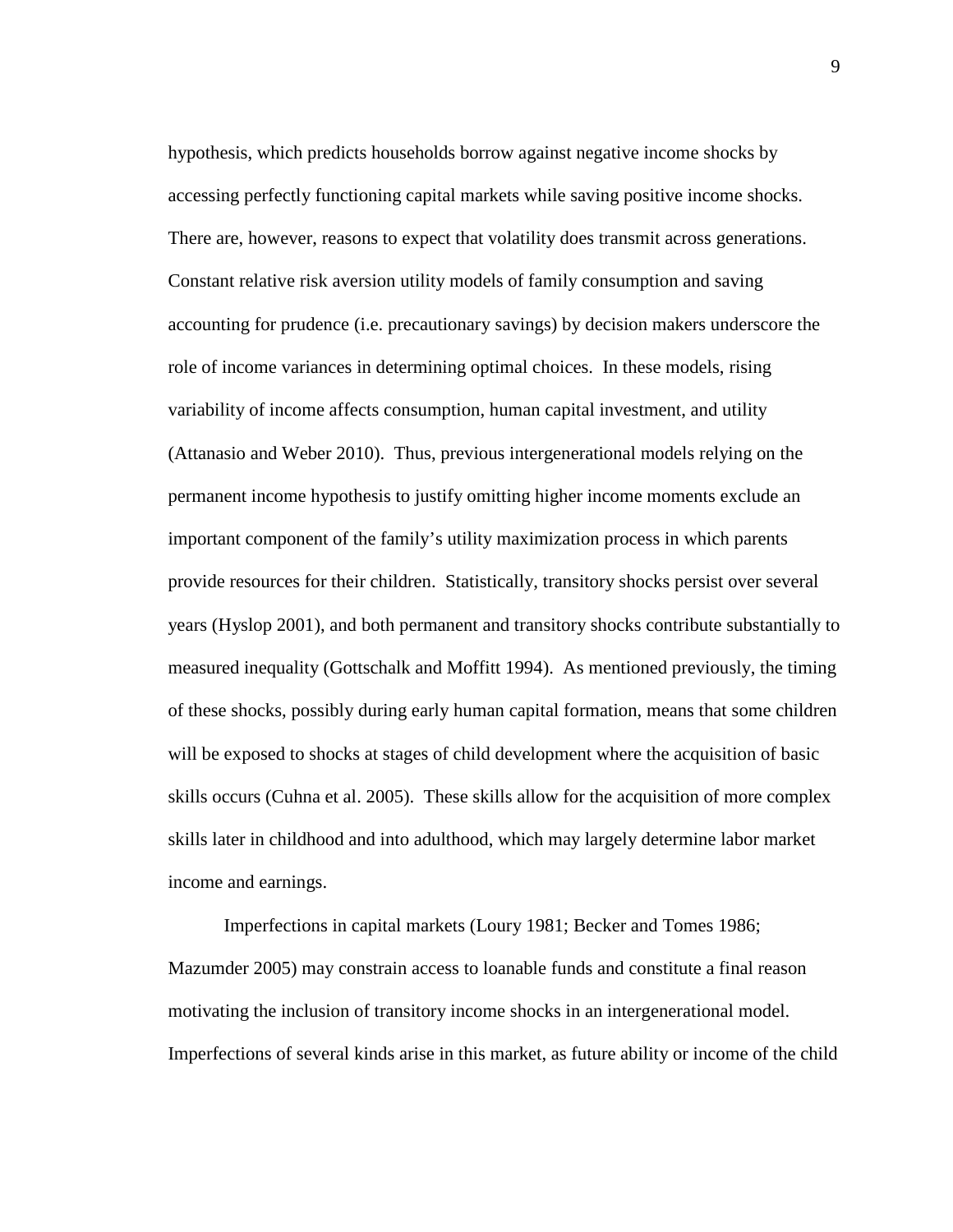investment is noisy to predict, but necessary to justify investment. If collateralized through a child borrower, a loan for human capital investment amounts to indentured servitude and cannot legally or realistically occur (Becker and Tomes 1986; Kane and Ellwood 2000). Recent educational attainment models have acknowledged this imperfection. In a study examining Black-White test score gaps, Rothstein and Wozny (2011) describe the human capital investment decisions of parents as a function of permanent income and recognize the impact that credit constraints or uncertainty would have on parental human capital investment decisions.

I adapt the theoretical model of mobility so that shocks from volatility eventually enter and influence the family's utility maximization problem. The optimizing decisions of parents with respect to their own consumption and human capital investment into offspring represent structural parameters underlying the reduced-form empirical mobility model specification as described in (4). These parameters include a decomposed definition of family income that recognizes the role of income fluctuations in determining adult outcomes.

Thus, the reduced-form intergenerational mobility model in equation (4) is augmented to include income volatility,  $V_{i,t-1}^{parent}$ :

(5) 
$$
y_{it}^{child} = \alpha + \beta y_{i,t-1}^{parent} + \gamma V_{i,t-1}^{parent} + \varepsilon
$$
.

Moving forward, equation (5) is the basic augmented intergenerational elasticity model estimated throughout the paper. The addition of income volatility to the intergenerational mobility model shows that volatility may have an intergenerational relationship to income and well-being. Thus,  $\gamma$  is assumed to be non-zero. Through the mechanism of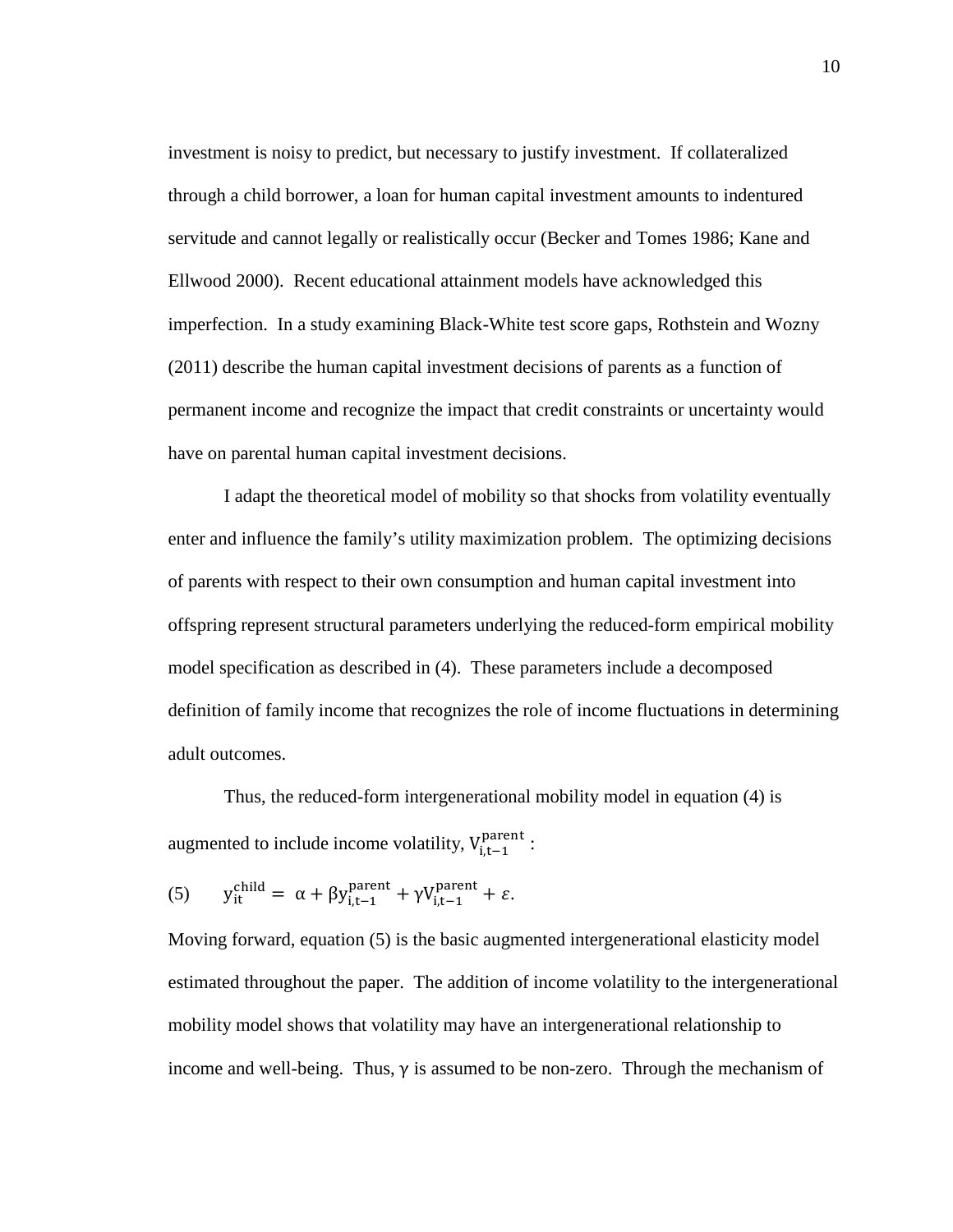human capital investment, volatility is theoretically associated with higher overall volatility of human capital investment, which supports the inclusion of higher income moments empirically.

Estimating the intergenerational role of transitory income volatility amounts to testing, indirectly, how volatile or unstable incomes correlate with human capital investment, and the subsequent relationship to observable adult outcomes. As stated in Becker and Tomes (1979), substituting measures of offspring quality or welfare for adult income in the utility function yields similar theoretical results for income distributions and inequality. This lends support to the inclusion of education outcomes in the analysis – lifetime quality measures which, along with income, parents plausibly seek to maximize in their children (Haveman et al. 2010).

### **IV. Empirical Model: Testing the Association between Volatility and Adult Outcomes**

 In my empirical model, holding the level of family income during childhood constant, I estimate the relationship between family income volatility during childhood  $V_i$ and a set of adult outcomes  $O_{iv}$ . For each adult individual *i*, I estimate regressions to determine if shocks are transmitted across generations:

(6)  $0_{ij} = \alpha + \beta I_{0-16i} + \gamma V_{0-16i} + X\delta + \varepsilon_i$ .

When outcome  $O_{iy}$  is adult offspring income, equation (6) yields the income IGE for offspring aged 25 and older. It is the canonical intergenerational elasticity model (Solon 1992; Lee and Solon 2007; Grawe 2006; Mazumder 2005; Gouskova, Chiteji, and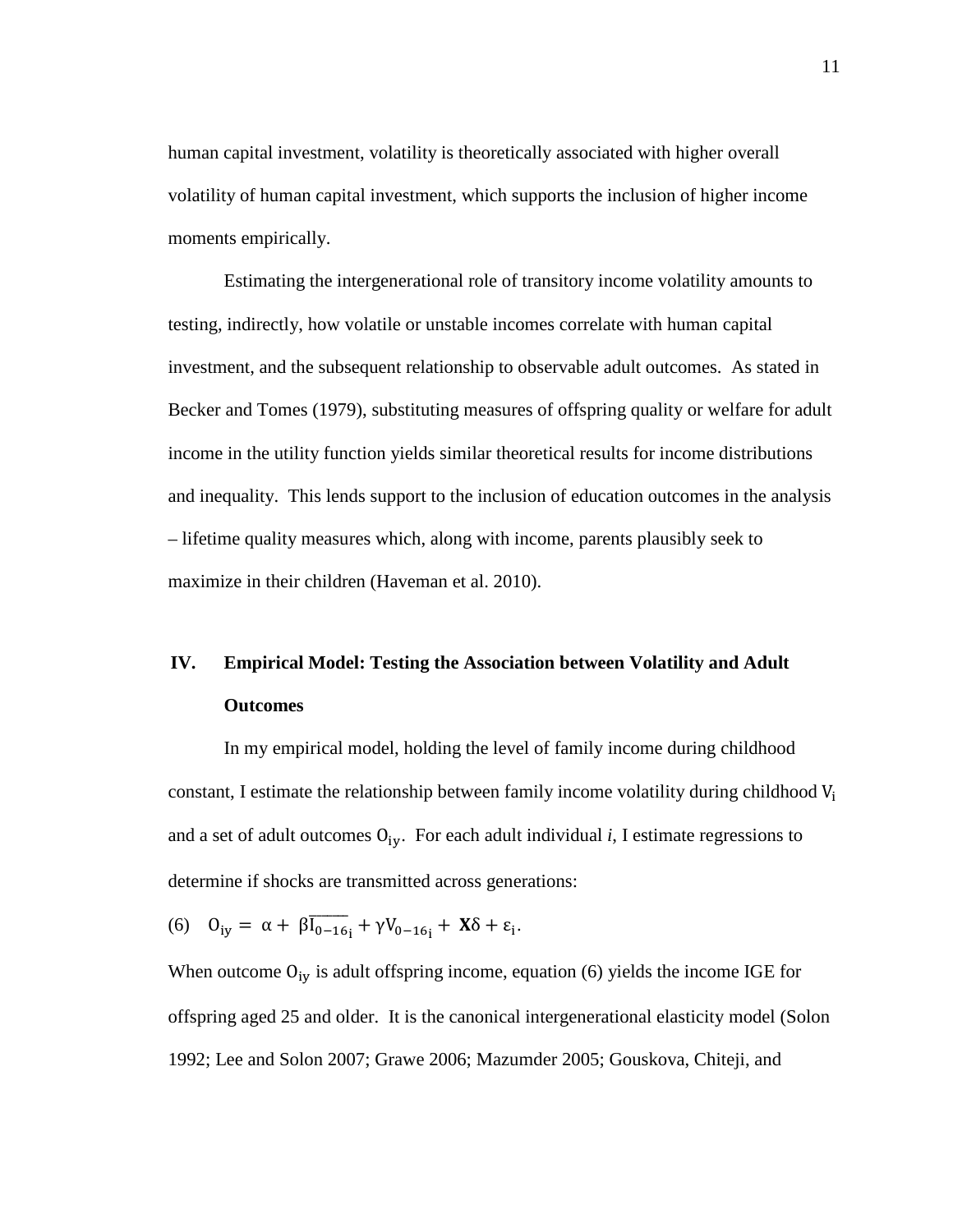Stafford 2010a) estimated via OLS with controls for income volatility during childhood years 0-16. Non-income outcomes  $O_{i*y*}$  for high school dropout and post high school educational attainment are tested in (6) using an OLS binary linear probability model.<sup>[1](#page-13-0)</sup> During childhood years 0-16, mean family income  $\overline{I_{0-16}}_i$  is an approximation for permanent income. Family income is defined as the income, earnings, and transfers received in person i's household. To account for potential non linearities in mean income and income volatility, I use a logarithmic transformation of family income. Non-income outcomes are estimated over two age groups *y*: 24-26 and 29-31. These groups are selected to approximate smoothed results for 25 and 30 year old adults.

The separability of income and volatility is tested via interactions of the two variables. A vector of demographic  $\mathbf{X}$ 's includes age  $A_i$  and race of parent, gender of offspring, education of parents, and the number of offspring. Education is a 0/1 variable equal to one if either parent attends college for four or more years. Age of the household head,  $A_i$ , most often the father, is averaged over the observed childhood years of the offspring. Properly accounting for life-cycle earnings profiles is important, as both earnings and income are known to follow a concave growth profile over prime age working years (Weiss 1986). In the volatility literature, life-cycle effects are often accounted for by replacing income with residuals from a regression of income on an age quartic (Gundersen and Ziliak 2008). For intergenerational studies, such effects are modeled with an age quartic within the set of explanatory variables. For estimates of transitory volatility, I combine both approaches, using an age quartic of household head's

 $\overline{a}$ 

12

<span id="page-13-0"></span> $1$  In results not shown, I use an alternative specification substituting parental education for permanent family income during childhood. The results are robust to this alternative specification.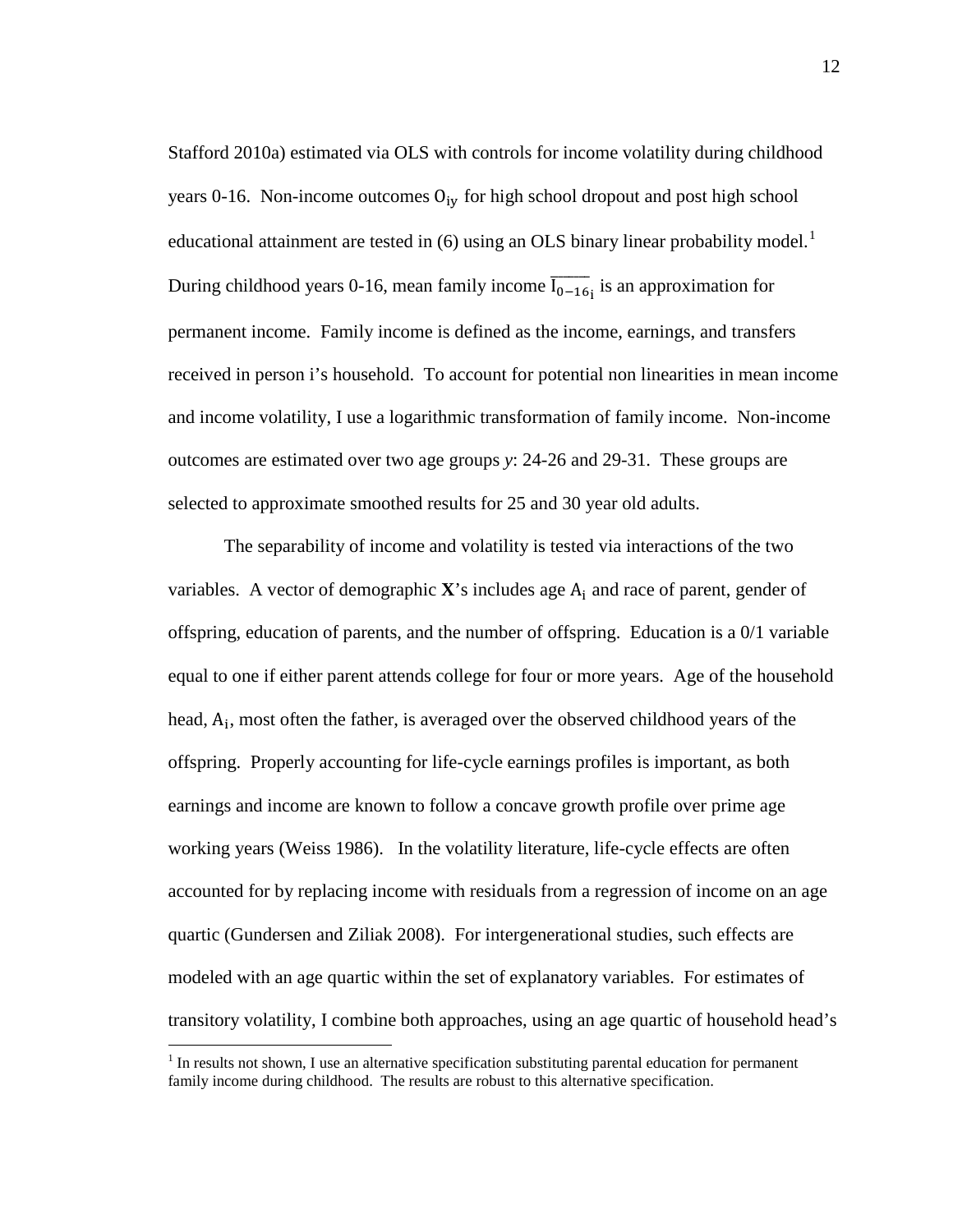average age  $A_i$  in the set of demographic variables while estimating volatility using residuals purging lifecycle effects. For percent change volatility, I elect to follow the intergenerational literature and rely on the age quartic controls to pick up lifecycle effects. Income IGE models also include an age quartic for offspring age interacted with mean family income during childhood. Intergenerational estimates are tabulated when all child volatility years  $V_i$  are available, requiring at least one observation across three defined child volatility developmental stages: ages 0-5, 6-10, and 11-16.

The estimation of intergenerational models, where the same individuals are followed over time, produces positive autocorrelation of the individual specific error terms over the panel. At the same time, the errors likely have unequal variances, violating the OLS assumption of identical, independently distributed errors. This implies the OLS standard errors are no longer consistent. To address this, the estimates are corrected for heteroscedasticity using Huber-White corrected standard errors, and they are clustered on a unique identifier for each child observation to account for autocorrelation.

#### **V. Measurement and Data**

The PSID is a longitudinal survey that began in 1968 and has continued to be administered at the University of Michigan. It consists of two independent samples, the Survey Research Center (SRC) sample and the Survey of Economic Opportunity (SEO) sample. Due to challenges in the SEO survey design, this paper uses the SRC sample of the PSID (Shin and Solon 2009). The PSID collects detailed economic, social, and

13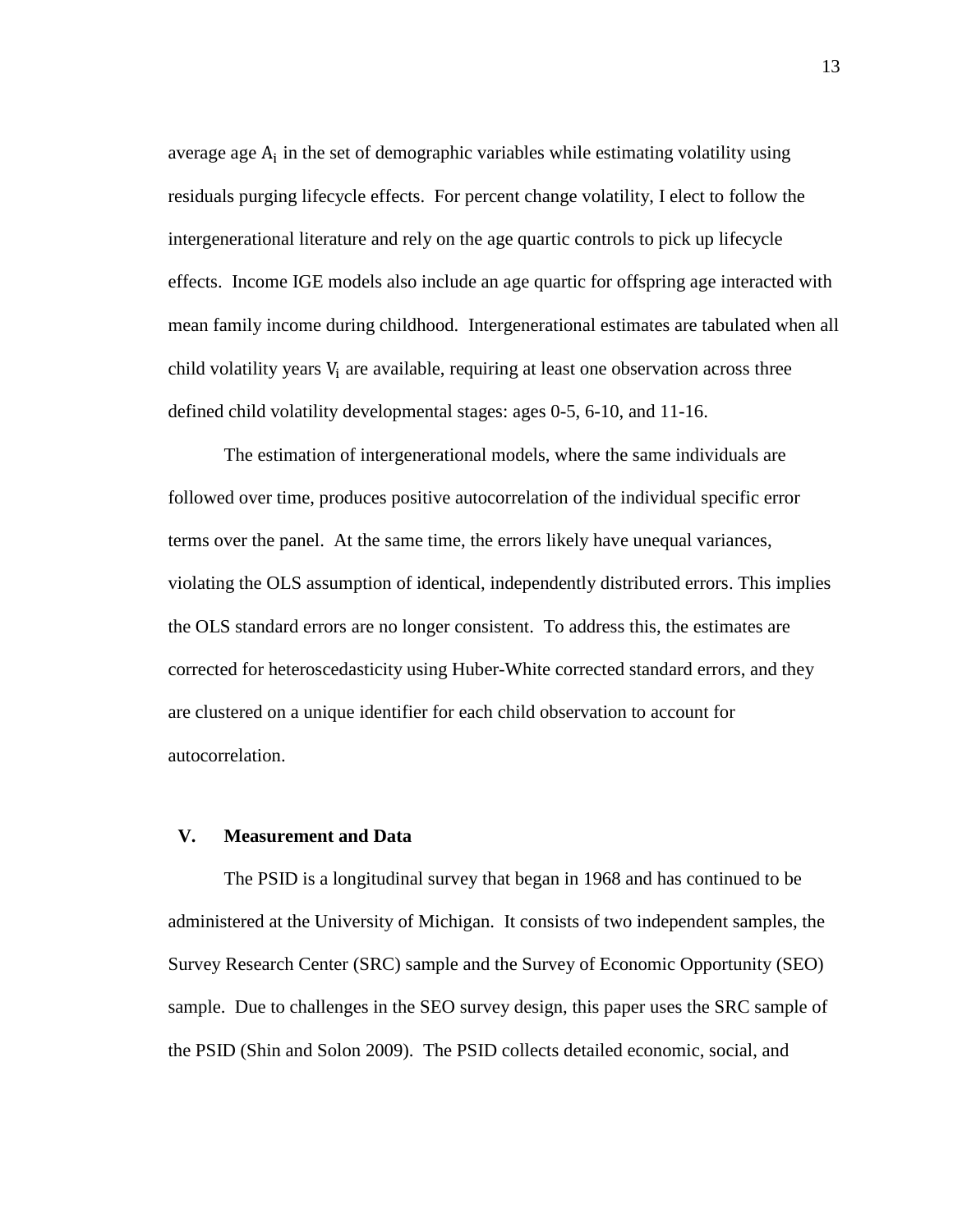demographic information on 1968 participant families and their descendents. Over time, offspring of the families are followed as they age and begin their own families. The PSID spans multiple generations between 1968 and 2007. It started with 4,800 families and is estimated to have reached over 7,000 families by 2001. As of 2003, the PSID collected information on over 65,000 individuals spanning as much as 36 years (Institute for Social Research 2006). Major changes in the collection of the PSID throughout the 1990's include a switch to biennial interviews in 1997 and a doubling in the length of interviews between 1995 and 1999 (Gouskova, Andreski, and Schoeni 2010b).

 To construct the intergenerational sample, I use the Family Identification and Mapping System from the PSID, which links parents and offspring. Unique individual identifiers and yearly family interview numbers, along with demographic variables for age and marital status, indicate when offspring leave their childhood family units. The main income measure, family money income, can be tracked for offspring over the lifecycle. Individuals are observed as dependent children within families, though most of the information collected applies to adults. As subjects enter adulthood they participate in the PSID survey. The resulting panel is unbalanced since, depending on the age of the subject, there are a range of data on adult income and earnings.

 The data file I construct is a sample of 2,186 unique offspring. The final file size ranges between approximately 1,400 unique adult offspring observations for 24-26 year olds and under 1,000 adult offspring observations for 29-31 year olds. This depends on cell sizes for dependent and independent variables. Sample sizes for each intergenerational outcome are reported in the regression tables.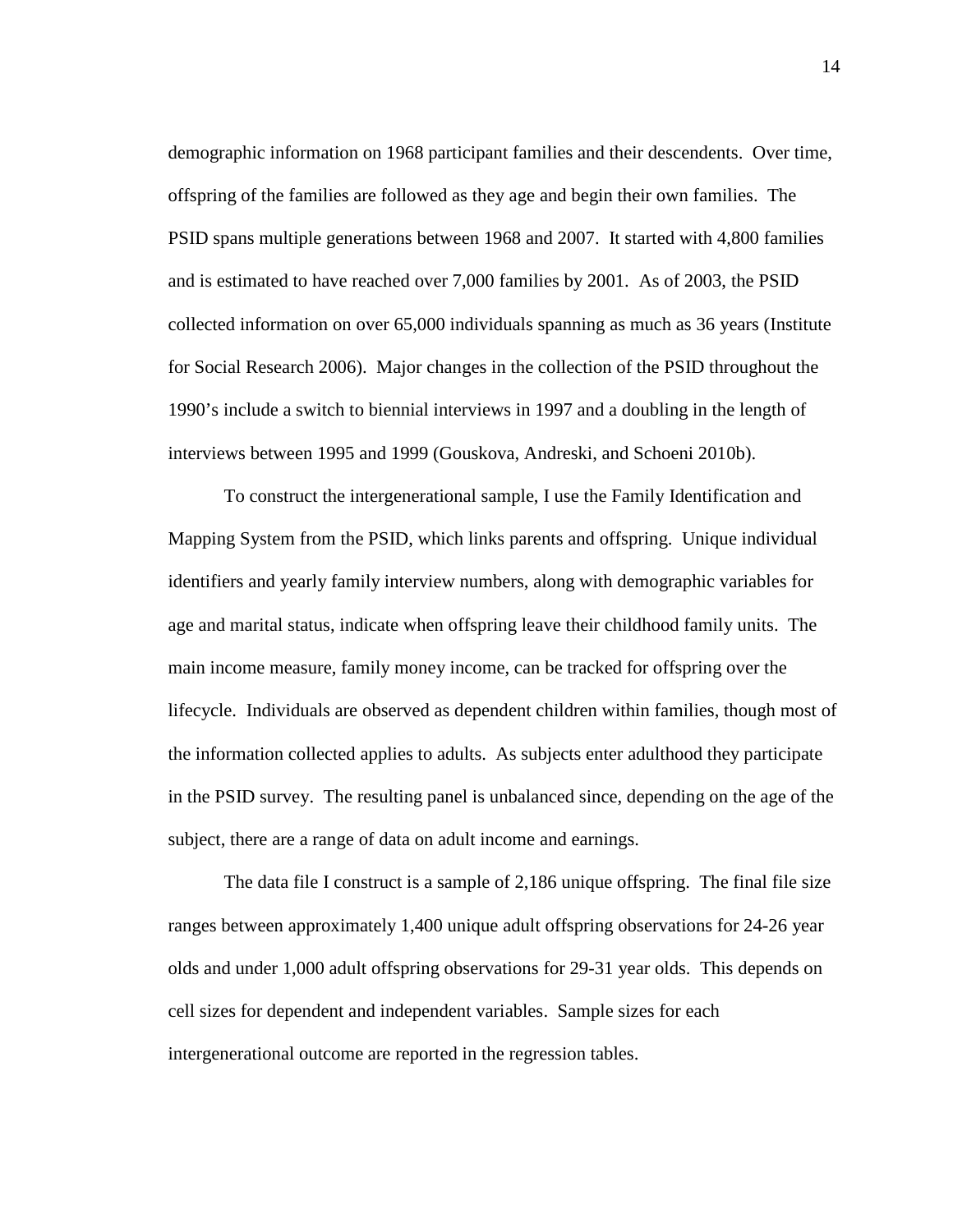Family money income, the main income measure used, is a summary measure of earnings and income for all members of the family. As described earlier, it is the summation of total taxable income, non-taxable transfer income, and social security income for the head (husband), wife, and other members of the family. Families, as defined by the PSID, include cohabitating adults and single individuals living alone in a distinct household. When the mother and father are both present, fathers are automatically assigned head status. The PSID assigns a family income value for all persons in a family based on the family interview number. As such, I have family income for mothers, fathers, heads of household, and offspring. Topcoding rules for family income change throughout the survey. Before 1979, the topcode value of income was \$99,999, by 1980 it is \$999,999, and in 1981 it increases to \$9,999,999. During 1968-1993, family income was bottom coded at \$1, but after 1994 the definition allows for negative family income of -\$999,999 from business or farm losses. As with previous work on income volatility and dynamics, I address changes in the collection of PSID income and earnings data by imposing a consistent topcoding and bottomcoding strategy. The top 1 percent of family income (Shin and Solon 2009) is excluded, and I assign a value of \$1 to family incomes of zero and below (Dynan et al. 2008).

For income elasticity models in (6) the offspring's age equals year minus birth year minus 40, *y-b-40*. It is then normalized so that offspring age equals zero at age 40. This has the useful feature of simplifying the interpretation of intergenerational elasticities at age 40, where several recent studies recommend evaluating the IGE to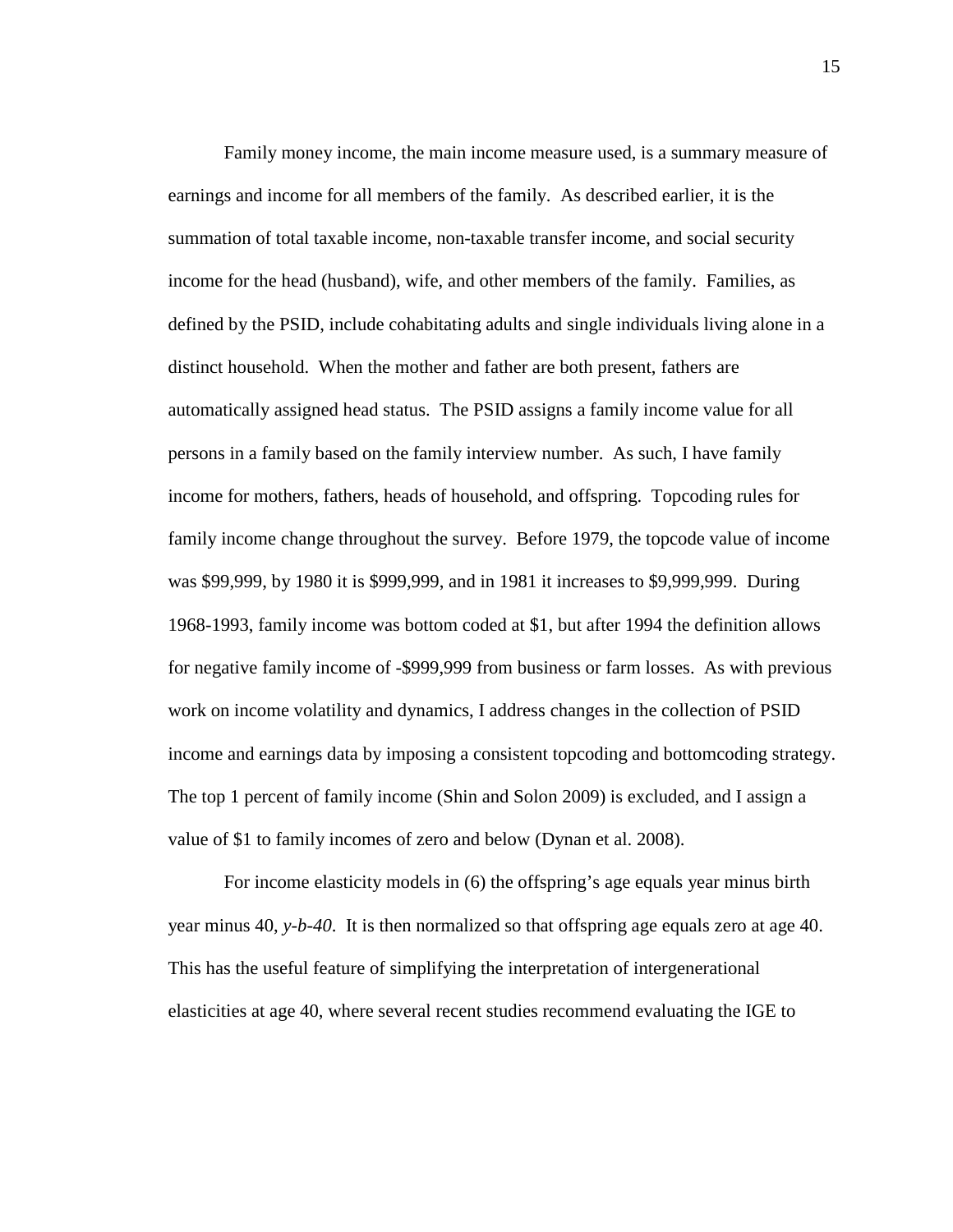minimize bias in estimates of permanent income (Haider and Solon 2006; Lee and Solon 2007).

#### **VI. Summary Statistics and Volatility Trends**

Table 1 provides summary statistics for the intergenerational data sample. Average parental family income (in 2006 dollars) is approximately \$67,000. Summary statistics for volatility, education, gender, age, and race are also included in Table 1. Upon comparing my sample volatility statistics to those of from other studies, I observe a 24 to 30 percent rise in income volatility between 1972 and 2007 and a 12 to 17 percent rise throughout the 1970s and 1980s (Figure 1). This is similar to the nearly 36 percent household income volatility increase in Dynan et al. (2008) and 15 percent increase in earnings volatility between the 1970s and 1980s in Ziliak et al.  $(2011)$  $(2011)$  $(2011)$ .<sup>2</sup> The trend increase for offspring volatility (Figure 1, panel 1) is lower than that for heads (Figure 1, panel 2), though the level of volatility is the highest. Mean sample volatility is 0.409.

[Table 1] [Figure 1]

#### **VII. Results**

 $\overline{a}$ 

The regression results are reported in tables 2-10. Baseline results for volatility are shown along with interaction models allowing for the estimation of the average treatment effect of volatility on outcomes  $O_i$  (Wooldridge 2002). The interactions test

<span id="page-17-0"></span> $2<sup>2</sup>$  The volatility definition used for comparative purposes, the standard deviation of the arc percent change,  $\sqrt{Var\left\{100 * \frac{y_{it} - y_{it-1}}{\overline{y_i}}\right\}}$ , is the same or similar to total volatility definitions in Ziliak et al. (2011), Dahl et al. (2011), and Dynan et. al. (2008).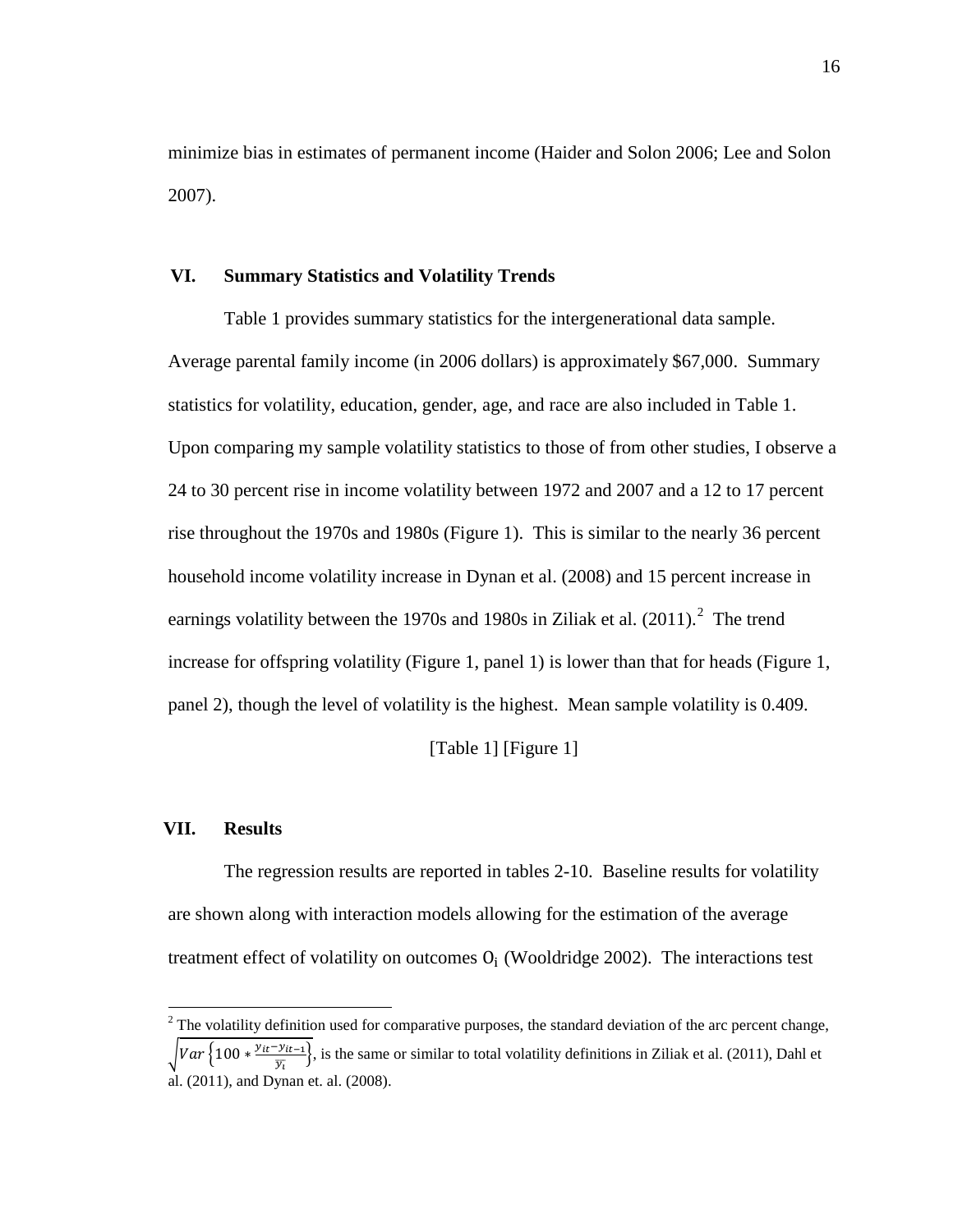the separability of demeaned average log family income and volatility during childhood, but primarily are meant to transform  $\gamma$ , shown in equation (5), into the average treatment effect at the mean level of permanent family income within the population. The 24-26 and 29-31 age groups in non-income regression models are hereafter referred to as 25 and 30, respectively. The results presented are divided into sections based on the outcome being tested – income, high school dropout, or post secondary education. These sections summarize results from empirical models testing the association of outcomes to transitory volatility and percent change total volatility, respectively, as defined in section II.

#### [Table 2]

#### *Income*

 Earnings and income mobility are studied extensively using the PSID, and I estimate the relationship between parents' income (income during childhood), volatility between ages 0 and 16, and offspring adult income. In log points, baseline childhood transitory volatility exposure during childhood is insignificant and negatively associated with income in adulthood between 0.019 and 0.021 (table 2); in models testing the separability of income and income volatility, transitory volatility has no statistically significant association to permanent income during childhood. These and all interaction models are evaluated at the mean level of income during childhood, \$67,000, and the mean level of volatility (see table 1). Family economic background, as proxied by income during childhood between birth and age 16, exhibits a statistically significant income IGE between 0.408 and 0.460. The elasticities generated from transitory and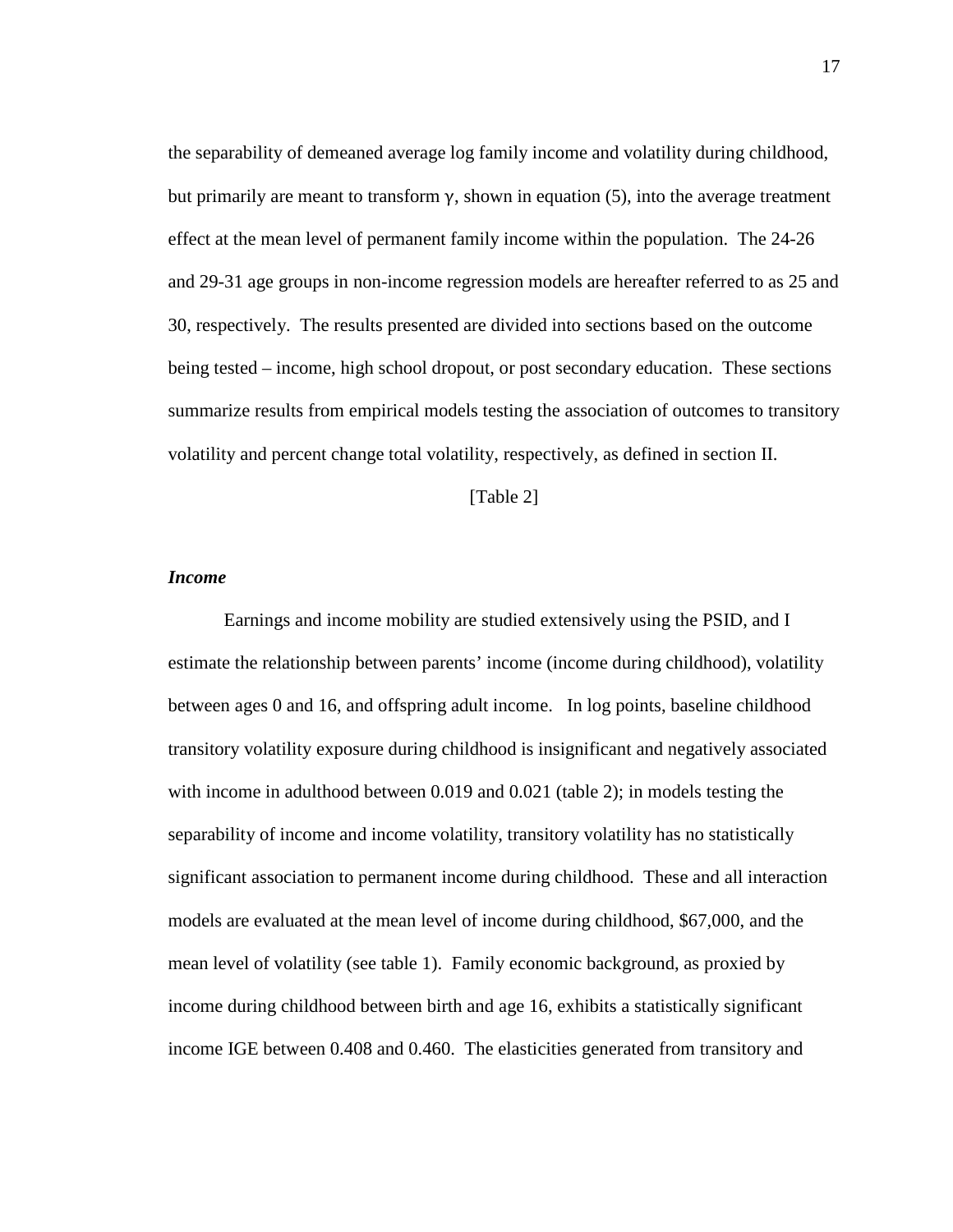total intergenerational mobility models are comparable to an elasticity of around 0.4 from Solon (1992) and 0.4 to 0.6 from Mazumder (2005) and Gouskova et al. (2010a). The intergenerational income elasticities generated in the process of estimating volatility's relationship provide a useful reference point to gauge the reliability of the estimates. From the set of demographic control variables, Black race and having additional siblings also predicts lower income in adulthood.

[Tables 3-4]

#### *Education*

To examine the impact of family income volatility on parental investments in child human capital, I test the role of volatility on the likelihood of high school dropout (tables 3-4) and post high school educational attainment (tables 5-6). Transitory volatility is associated with a statistically insignificant higher likelihood of dropout. Among 25 year olds, permanent income during childhood is related to a lower chance of dropout, as are Black race and Female. Individuals with additional siblings are more likely to drop out of high school, all else equal.

In table 4, the association between drop out and percent change childhood income volatility exposure is tested. Percent change volatility, defined as a count of instances where family income during childhood shifts by 25 percent or more, is associated with a statistically significant 0.005 to 0.007 increase in the drop out chance for both 25 and 30 year olds. 25 and 30 year old Blacks and females are less likely, holding other variables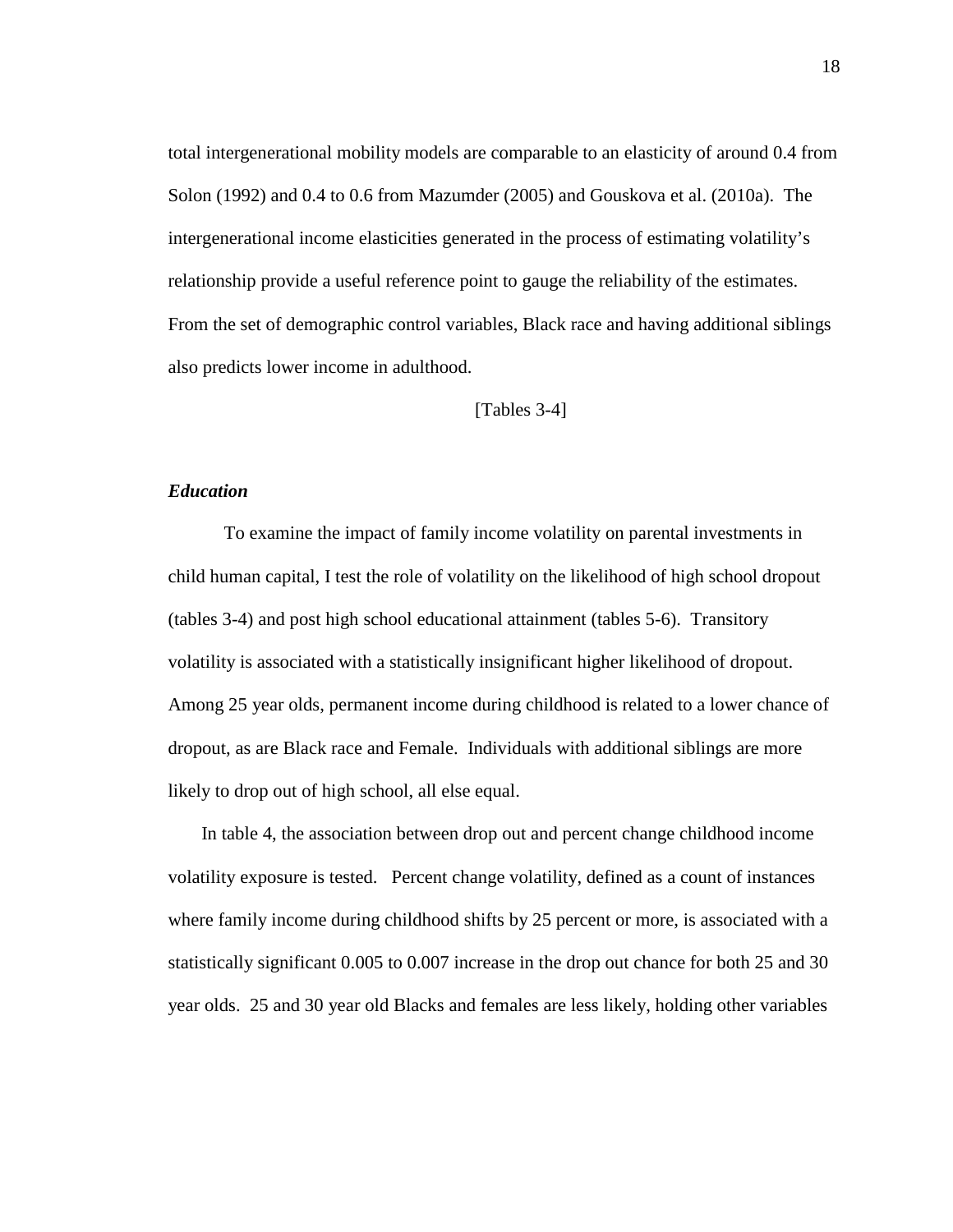constant, to drop out of high school and having more siblings is associated with a greater risk of drop out among 25 year olds.

#### [Table 5]

While the results lend some support for a link between volatility and dropout, there is less apparent connection between volatility and education beyond high school (tables 5- 6). Family income level, measured in log points, is the strongest positive correlate of post high school education. Females are generally predicted to have higher education attainment likelihood, and individuals with more siblings are less likely to pursue additional training beyond high school. In table 5, the relationship between post secondary education and family income is between 0.131 and 0.179. In table 6, joint significance between percent change volatility and permanent income during childhood suggests that, at the mean, post high school educational attainment may be less likely given exposure to percent change volatility (table 6, columns 2 and 4). As is the case in the previous estimates of adult post secondary education and volatility exposure, family permanent income, gender, and the number of siblings are the strongest predictors of educational attainment. Permanent income coefficients for post secondary education range from 0.126 to 0.333.

#### [Table 6]

#### *Educational Attainment and Volatility across the Income Distribution*

In tables 7-10, the intergenerational education outcomes are examined based upon where the adult child's parental family income lies within the distribution of family incomes. The families are divided into three groups: bottom 33 percent, 33-66 percent,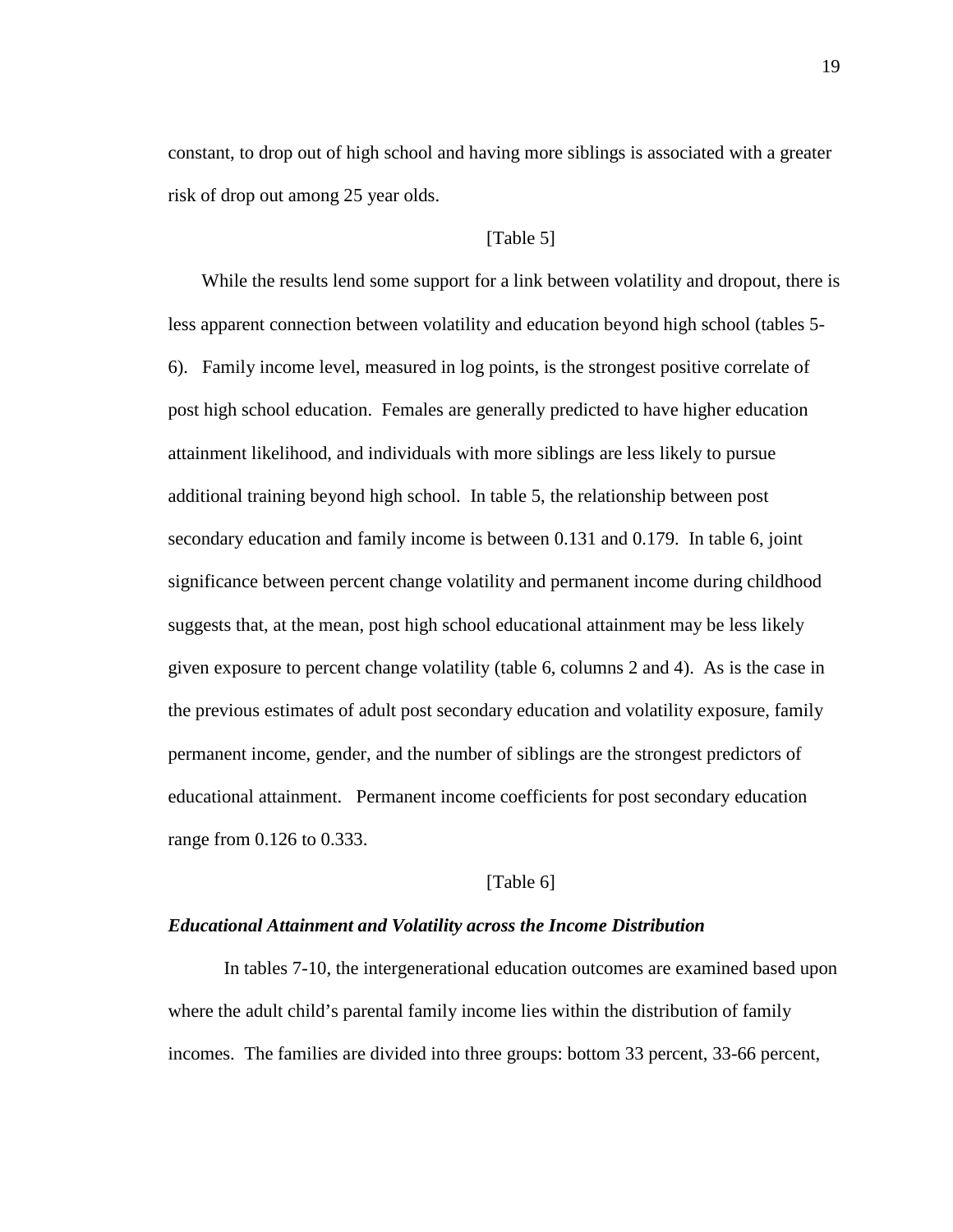and top 33 percent. These groups exclude the top and bottom 1 percent of family incomes of the sample. Across the income distribution, an insignificant, positive association emerges between lower and middle income transitory volatility and dropout. The results for high school dropout and percent change volatility (table 7) at least weakly confirm that the permanent income assumption holds for middle and upper income households and breaks down for lower income households, many which may lack the assets to insulate children from income shifts. Here, percent change volatility exposure is associated with a higher likelihood of dropout by 0.013 among the bottom 33 percent of family incomes (table 8), and otherwise has no significant link across the income distribution. It is noteworthy that the sign on volatility is negative for middle and upper income families, suggesting pooled estimates may be masking heterogeneity in the response to volatility across the income distribution. Across the income distribution, there are no clear links between volatility exposure and post secondary educational attainment (tables 9-10).

#### [Tables 7-8]

The results suggest collectively that volatility exposure and income level may be jointly related to lower educational attainment, but the magnitudes are small. Efficiency issues may potentially mask additional negative relationships between volatility exposure and post high school attainment in the transitory and percent change volatility models. Consistent relationships also emerge between family income, race, gender, number of siblings, and adult outcomes. In some cases, the results are not consistent across age, implying the determinants of education differ by age. Another plausible explanation for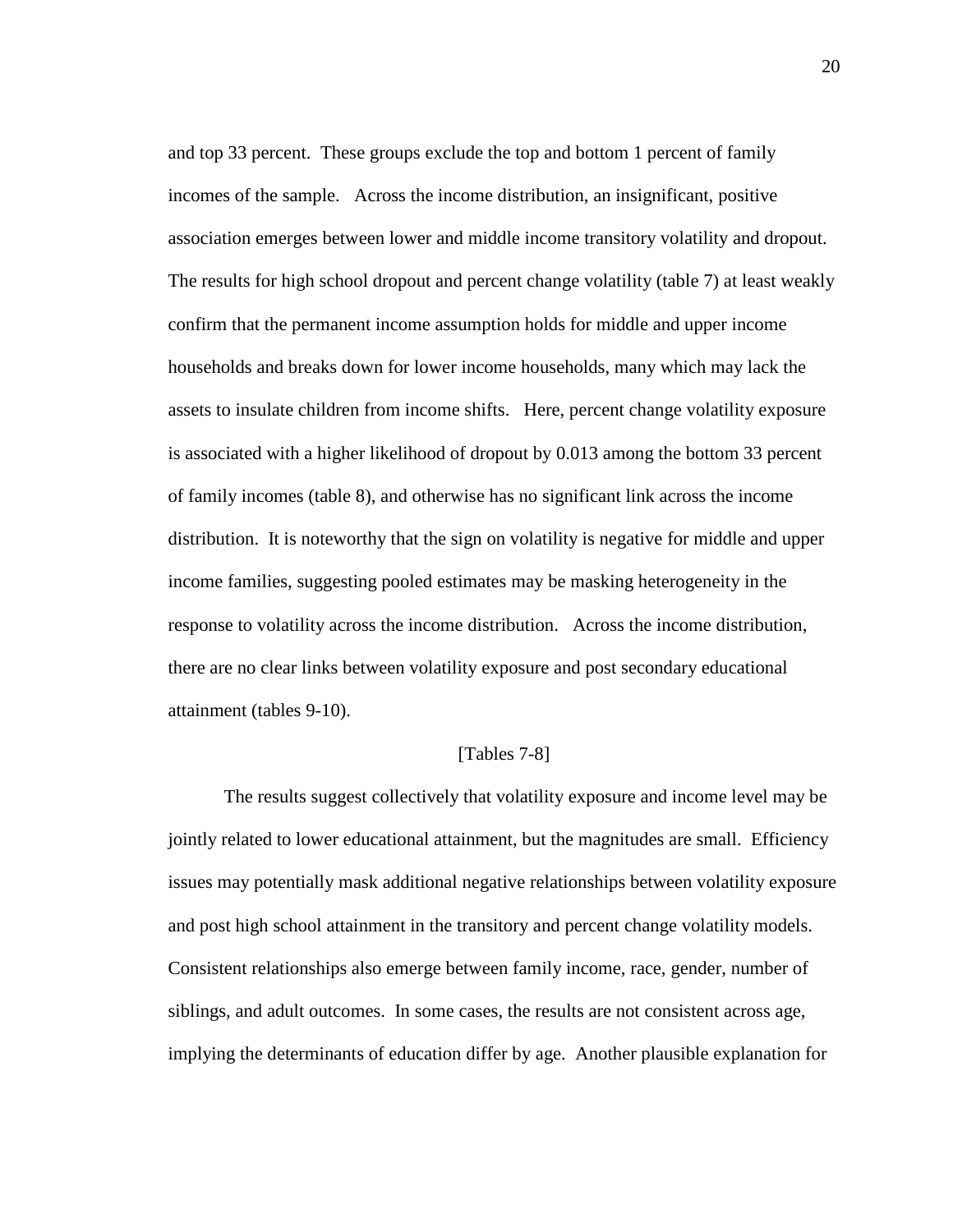age-specific results here and throughout the study is sample attrition bias (Wooldridge 2002), whereby different types of persons respond as ages increase over time. Some study participants do leave the sample, and PSID attritors are less educated, have lower earnings, and are less likely to be married (Fitzgerald et al. 1998).

[Tables 9-10]

#### **VIII. Conclusion**

To estimate an intergenerational model with family income volatility, I link parents and offspring in the PSID between 1970 and 2007. The purpose of this is to identify what, if any, consequences occur for adult outcomes from growing up with volatile family income as a child. I find that volatility is associated with slightly lower educational attainment in adulthood, especially for descendants of lower income families. Within the bottom 33 percent of incomes, volatility exposure increases the likelihood of dropout by 1 percent. Though this link is far smaller than, say, the permanent income educational attainment association, the substantial economic and social consequences of high school dropout must be accounted for. Dropouts experience far higher rates of unemployment, lower family income and earnings, and are more likely to engage in criminal activity (Blank 2008; Haskins et al. 2009; Lochner 2005) than their more educated counterparts.

The larger link between permanent income and education outcomes leaves open the possibility of imperfections within credit markets for human capital (Loury 81; Kane and Ellwood 2000; Mazumder 2005). In the U.S., where education is fully subsidized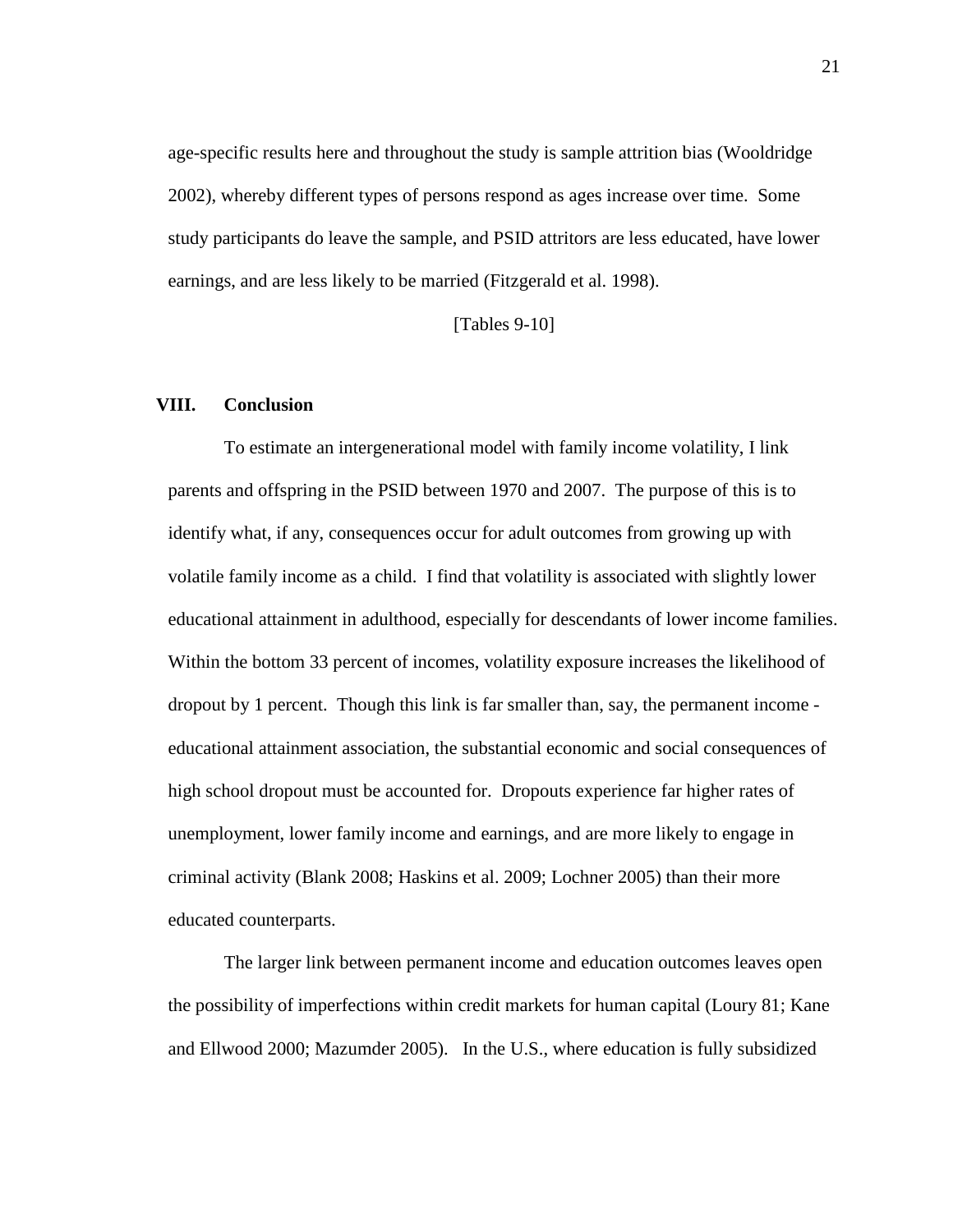through the tax system from kindergarten through grade twelve, additional parental investments in human and financial capital must typically occur in order for offspring to successfully matriculate into education beyond high school. This connection of low permanent income during childhood to lower adult education could also reflect the presence of complex, potentially interactive socio-economic and behavioral environment influences coincident with income (Mason 2007). That adults with more siblings during childhood are predicted to have lower adult income and educational attainment may merely reflect the association between family structure and poverty (Cancian and Reed 2001). Collectively, these results may concern policymakers.

 If educational outcomes are compromised by low, volatile incomes, efforts to help families reach their optimal private human capital investment level could improve the well-being of adult children (Mazumder 2005). A modest policy prescription to address the findings regarding educational attainment would promote precautionary savings among families to facilitate smooth child human capital investment profiles. A benefit of such a policy is that, whether volatility derives from income growth or decline, additional savings raises well-being among saver families by providing insurance against unanticipated events (Attanasio and Weber 2010). This may be appropriate given the negligible size of the volatility-education link in most of the models presented.

 Beyond promoting precautionary savings, a more ambitious plan directing additional public resources to education may help improve the human capital investment disadvantaged families can make, raising incomes and improving adult well-being for descendants of lower-income families. The current safety net uses food, housing, and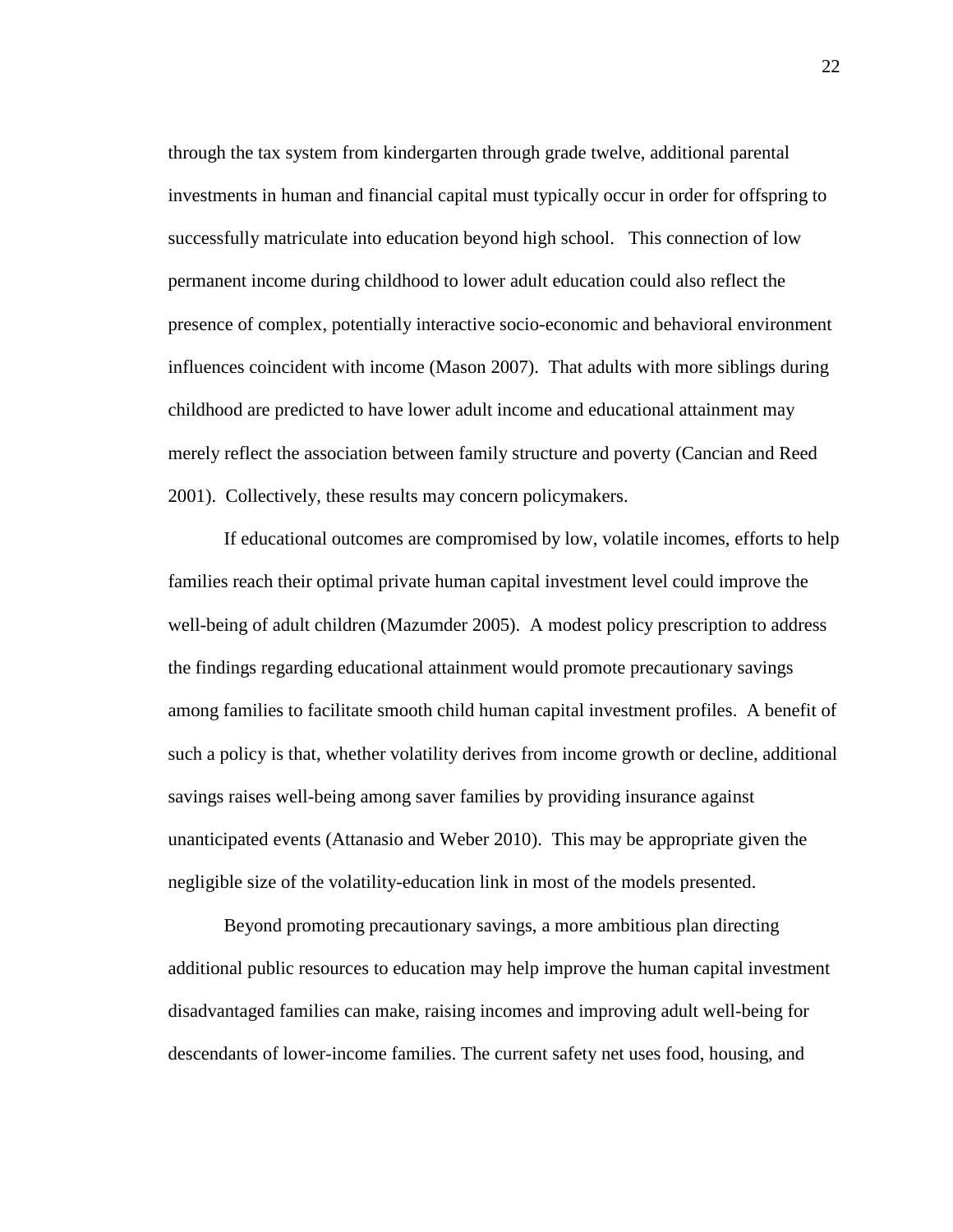cash assistance programs to intercede for low and moderate income families, yielding real-time benefits. By comparison, a policy directing additional resources to childhood and young adult education might slowly weaken the link between low, unstable incomes and educational attainment. If policymakers' objectives include immediate needs as well as longer-term economic mobility, grants for education and training beyond high school might be made more available, not less. Over time, such a strategy could lower the apparently large consequences of low permanent income during childhood and loosen the link between low, volatile family incomes as a child and reduced human capital and income in adulthood.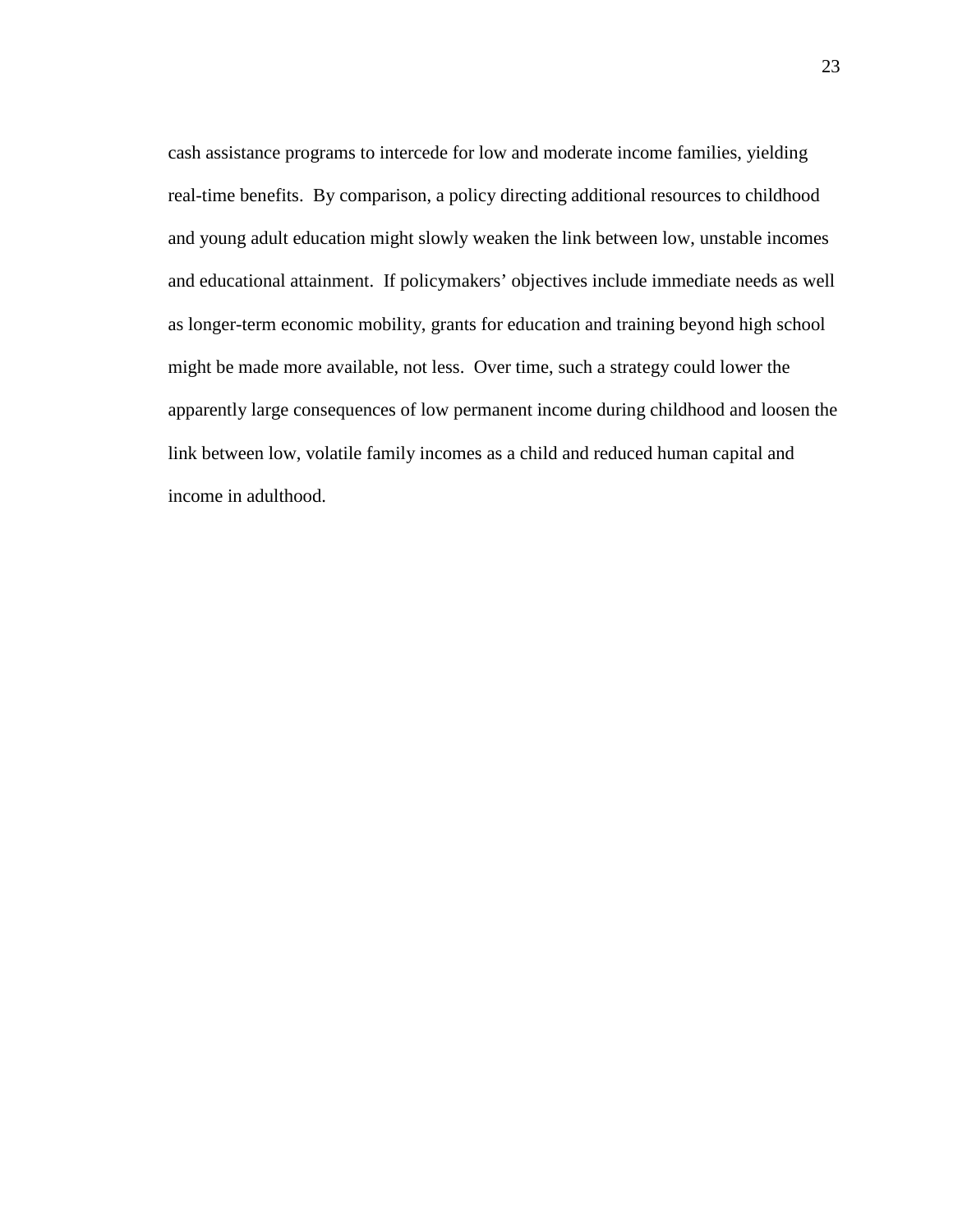#### **References**

- Altonji, Joseph, and Thomas Dunn. 2000. "An Intergenerational Model of Wages, Hours, and Earnings." *Journal of Human Resources* 35(2): 221-258.
- Becker, Gary, and Nigel Tomes. 1979. "An Equilibrium Theory of the Distribution of Income and Intergenerational Mobility." *Journal of Political Economy* 87(6): 1153-1189.
- Becker, Gary, and Nigel Tomes. 1986. "Human Capital and the Rise and Fall of Families." *Journal of Labor Economics* 4(3-2): S1-S39.
- Black, Sandra E., Paul J. Devereux, and Kjell G. Salvanes. 2005 "Why the Apple Doesn't Fall Far: Understanding Intergenerational Transmission of Human Capital." *The American Economic Review* 95(1): 437-449.
- Blank, Rebecca. 2008. "Economic Change and the Structure of Opportunity for Less-Skilled Workers." Prepared for the conference "Changing Poverty," organized by the *Institute for Research on Poverty*, May 29-30, 2008.
- Blau, David. 1999. "The Effect of Income on Child Development." *The Review of Economics and Statistics* 81(2): 261-276.
- Brooks-Gunn, Jeanne, Greg J. Duncan, Pamela Kato Klebanov, and Naomi Sealand. 1993. "Do Neighborhoods Influence Child and Adolescent Development?" *The American Journal of Sociology* 99(2): 353-395.
- Burkhauser, Richard V., and Kenneth A. Couch. 2009. "Intra-generational Inequality and Intertemporal Mobility." In *The Oxford Handbook of Economic Inequality*, W.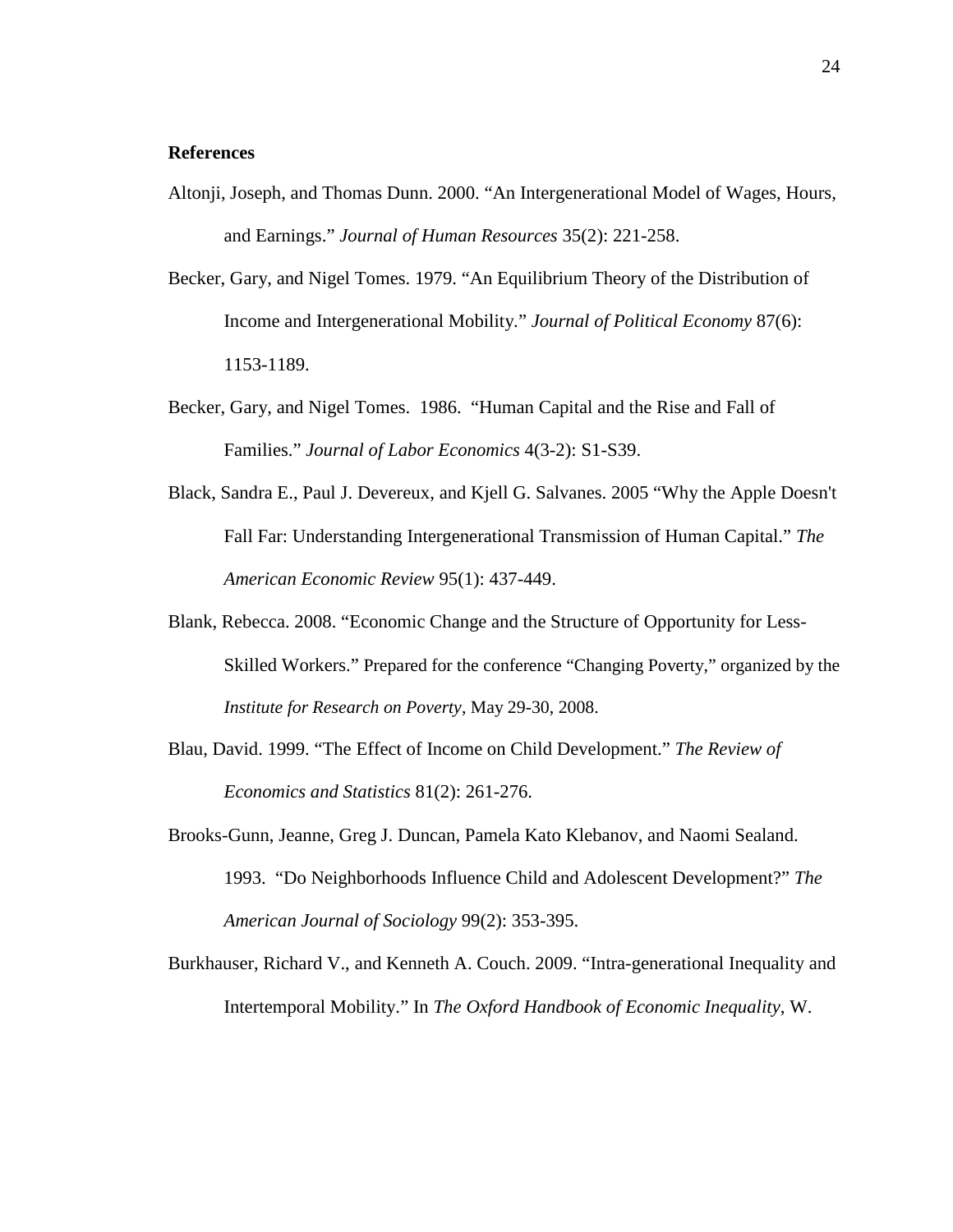Salverda, B. Nolan, and T.M. Smeeding eds. Oxford University Press: New York: 522-545.

- Cancian, Maria, and Deborah Reed. 2001. "Changes in Family Structure: Implications for Poverty and Related Policy." in *Understanding Poverty*, S. Danziger and R. Haveman, eds. Russell Sage Foundation: New York: 69-96.
- Charles, Kerwin, and Melvin Stephens Jr. 2002. "Job Displacement, Disability, and Divorce." NBER working paper series.
- Charles, Kerwin, and Eric Hurst. 2003. "The Correlation of Wealth Across Generations." *Journal of Political Economy* 111(6): 1155-1182.
- Conger, Rand, Glen H. Elder, Jr., Frederick O. Lorenz, Katherine J. Conger, Ronald L. Simons, Les B. Whitbeck, Shirley Huck, and Janet N. Melby. 1990. "Linking Economic Hardship to Marital Quality and Instability." *Journal of Marriage and Family* 52(3): 643-656.
- Cunha, Flavio, James J. Heckman, Lance Lochner, and Dimitriy V. Masterov. 2005. "Interpreting the Evidence on Life Cycle Skill Formation." Prepared for *Handbook of the Economics of Education*. E. Hanushek and F. Welch, eds., North Holland.
- Currie, Janet, Mark Stabile, Phongsack Manivong, and Leslie L. Roos. 2010. "Child Health and Young Adult Outcomes." *Journal of Human Resources* 45(3): 517- 548.
- Dahl, Gordon, and Lance Lochner. 2005. "The Impact of Family Income on Child Achievement." *Institute for Research on Poverty* DP1305-05.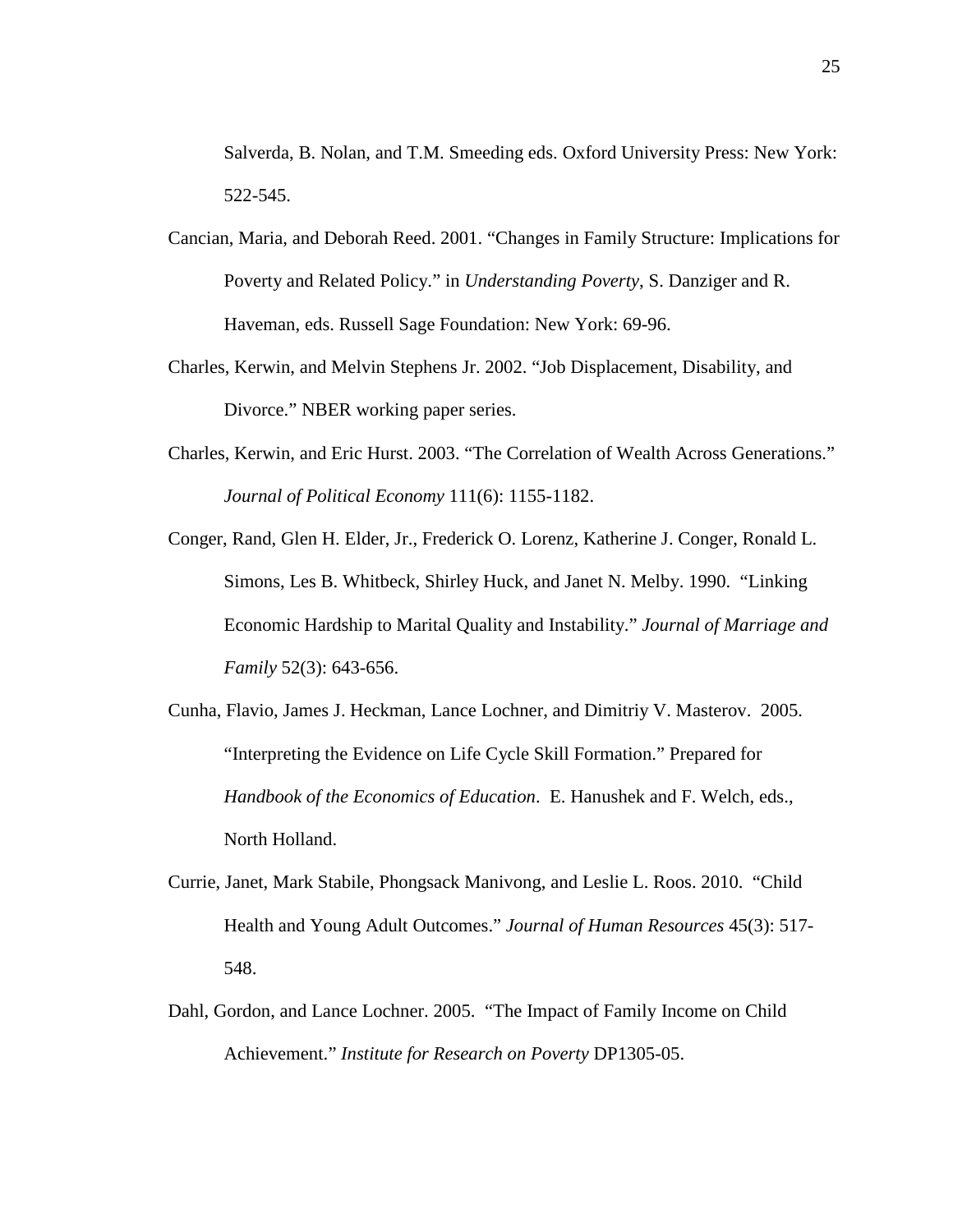- Dahl, Molly, Thomas DeLeire, and Jonathan Schwabish. 2011. "Estimates of Year-to-Year Volatility in Earnings and in Household Incomes from Administrative, Survey, and Matched Data." *Journal of Human Resources* 46(4): 750-774.
- Duncan, Greg J. Kjetil Telle, Kathleen M. Ziol-Guest, and Ariel Kalil. 2011. "Economic Deprivation in Early Childhood and Adult Attainment: Comparative Evidence from Norwegian Registry Data and the U.S. Panel Study of Income Dynamics." *In Persistence, Priviledge, and Parenting*, T.M. Smeeding, R. Erikson, and M. Jäntti eds. Russell Sage Foundation: New York: 209-236.
- Duncan, Greg. 1988. "The Volatility of Family Income Over the Life Course." In Life-Span Development and Behavior, Vol. 9, P. Baltes, D. Featherman, and R. Lerner, eds., Lawrence Erlbaum Associates: London: 317-358.
- Duncan, Greg J., Jeanne Brooks-Gunn, and Pamela Kato Klebanov. 1994. "Economic Deprivation and Early Childhood Development." *Child Development* 65(2): 296- 318.
- Duncan, Greg, and Jeanne Brooks-Gunn. 2000. "Family Poverty, Welfare Reform, and Child Development." *Child Development* 71(1): 188-196.
- Duncan, Greg J., Ariel Kalil, and Kathleen Ziol-Guest. 2008. "The Economic Costs of Early Childhood Poverty." Partnership for America's Economic Success, Issue Paper #4.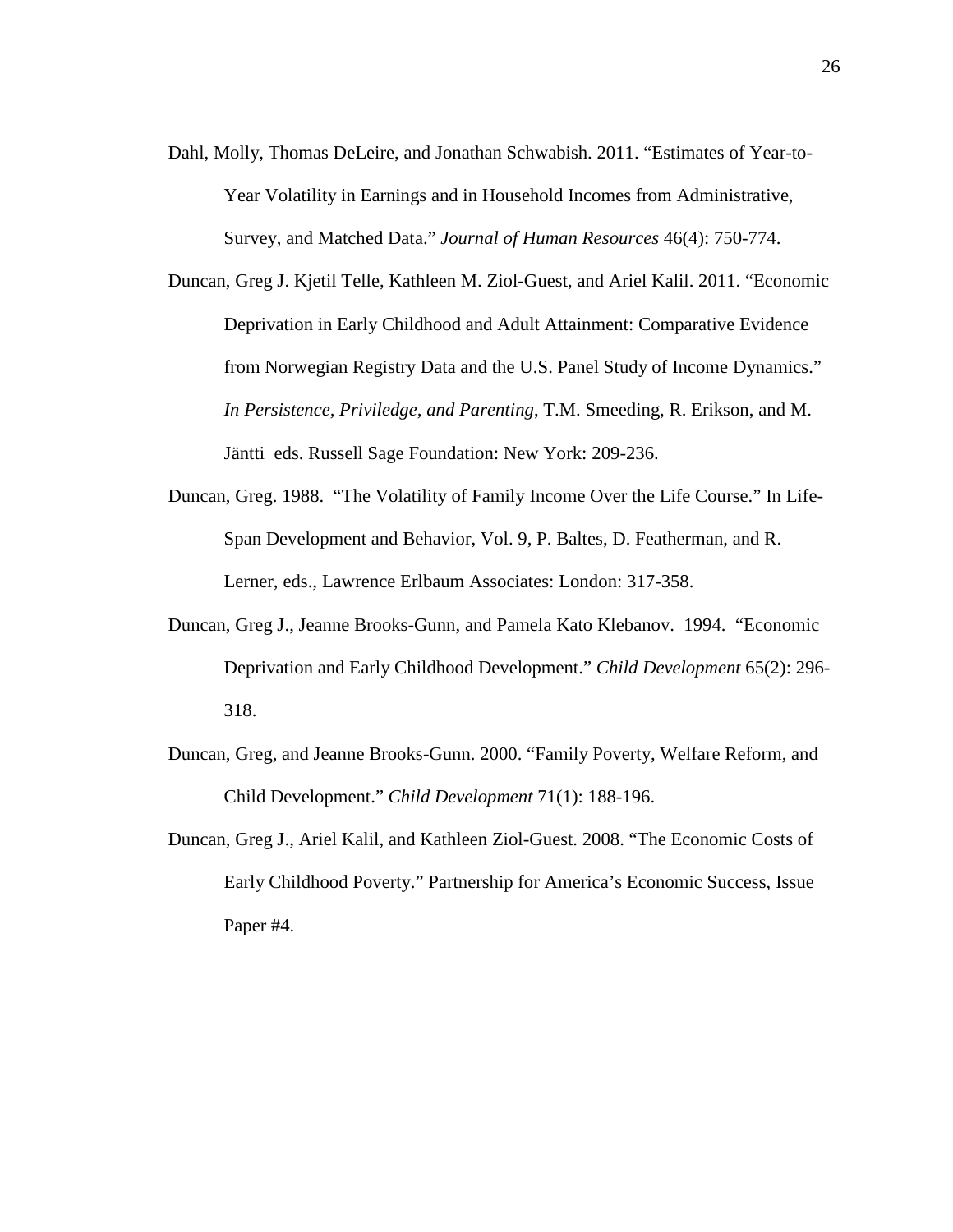Dynan, Karen E., Douglas W. Elmendorf, and Daniel E. Sichel. 2008. "The Evolution of Household Income

Volatility." [http://www.brookings.edu/~/media/Files/rc/papers/2008/02\\_usecono](http://www.brookings.edu/~/media/Files/rc/papers/2008/02_useconomics_elmendorf/02_useconomics_elmendorf.pdf) [mics\\_elmendorf/02\\_useconomics\\_elmendorf.pdf](http://www.brookings.edu/~/media/Files/rc/papers/2008/02_useconomics_elmendorf/02_useconomics_elmendorf.pdf) 

Eliason, Marcus. 2004. "Lost jobs, broken marriages." ISER Working Papers #2004-21.

- Eliason, Marcus, and Donald Storrie. 2007. "Does Job Loss Shorten Life?" *The Journal of Human Resources* 44(2):277-302.
- Fitzgerald, John, Peter Gottschalk, and Robert Moffitt. 1998. "An Analysis of Sample Attrition in Panel Data: The Michigan Panel Study of Income Dynamics." *The Journal of Human Resources* 33(2): 251-299.
- Gottschalk, Peter and Robert Moffitt. 1994. "The Growth of Earnings Instability in the U.S. Labor Market." *Brookings Papers on Economic Activity* (1): 217–254.
- Gottschalk, Peter, and Robert Moffitt. 2009. "The Rising Instability of U.S. Earnings." *Journal of Economic Perspectives* 23(4): 3-24.
- Gouskova, Elena, Ngina Chiteji, and Frank Stafford. 2010a. "Estimating the intergenerational persistence of lifetime earnings with life course matching: Evidence from the PSID." *Labour Economics* 17(3): 592-597.
- Gouskova, Elena, Patricia Andreski, and Robert F. Schoeni. 2010b. "Comparing Estimates of Family Income in the Panel Study of Income Dynamics and the March Current Population Survey, 1968-2007." PSID Survey Research Center: Technical series paper #10-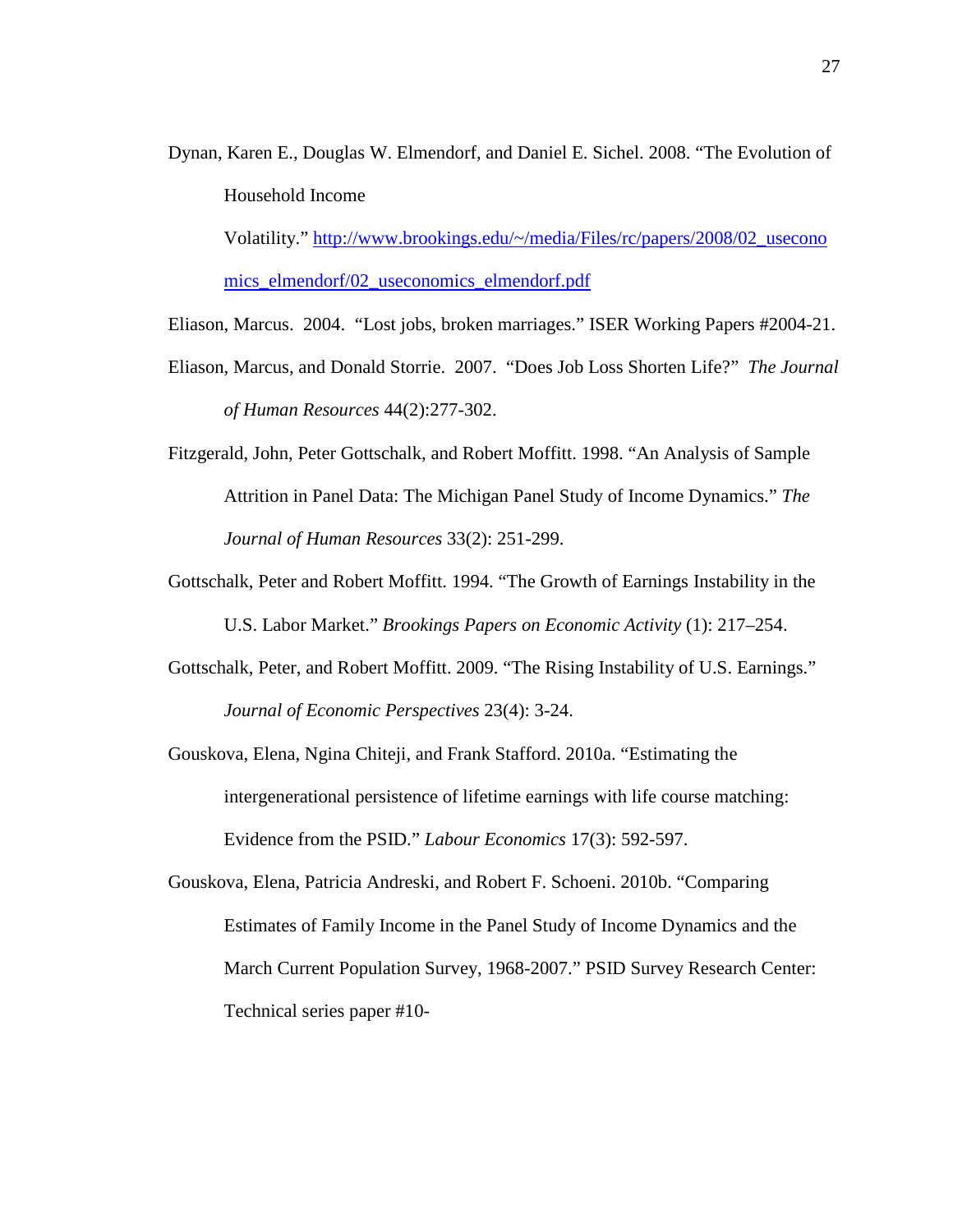01. [http://psidonline.isr.umich.edu/Publications/Papers/tsp/2010-](http://psidonline.isr.umich.edu/Publications/Papers/tsp/2010-01_comparing_estimates_of_fam.pdf)

[01\\_comparing\\_estimates\\_of\\_fam.pdf](http://psidonline.isr.umich.edu/Publications/Papers/tsp/2010-01_comparing_estimates_of_fam.pdf) 

- Grawe, Nathan D. 2006. "Lifecycle bias in estimates of intergenerational earnings persistence." *Labour Economics* 13(2006): 551-570.
- Gundersen, Craig, and James P. Ziliak. 2003. "The Role of Food Stamps in Consumption Stabilization," *Journal of Human Resources* 38(Supplement): 1051–1079.
- Gundersen, Craig, and James P. Ziliak 2008. "The Age Gradient in Food Stamp Program Participation: Does Income Volatility Matter?" In *Income Volatility and Food Assistance in the United States*, D. Jolliffe and J. P. Ziliak, eds., Kalamazoo, MI: W.E. Upjohn Institute.
- Guryan, Jonathan. 2004. "Desegregation and Black Dropout Rates," *American Economic Review* 94(4): 919-943.
- Haider, Steven. 2001. "Earnings Instability and Earnings Inequality of Males in the United States: 1967–1991." *Journal of Labor Economics* 19(4): 799–836.
- Haider, Steven, and Gary Solon. 2006. "Life-Cycle Variation in the Association between Current and Lifetime Earnings." *The American Economic Review* 96(4): 1308- 1320.
- Haskins, Ron, Harry Holzer, and Robert Lerman. 2009. "Promoting Economic Mobility by Increasing Postsecondary Education." Economic Mobility Project. [www.economicmobility.org](http://www.economicmobility.org/)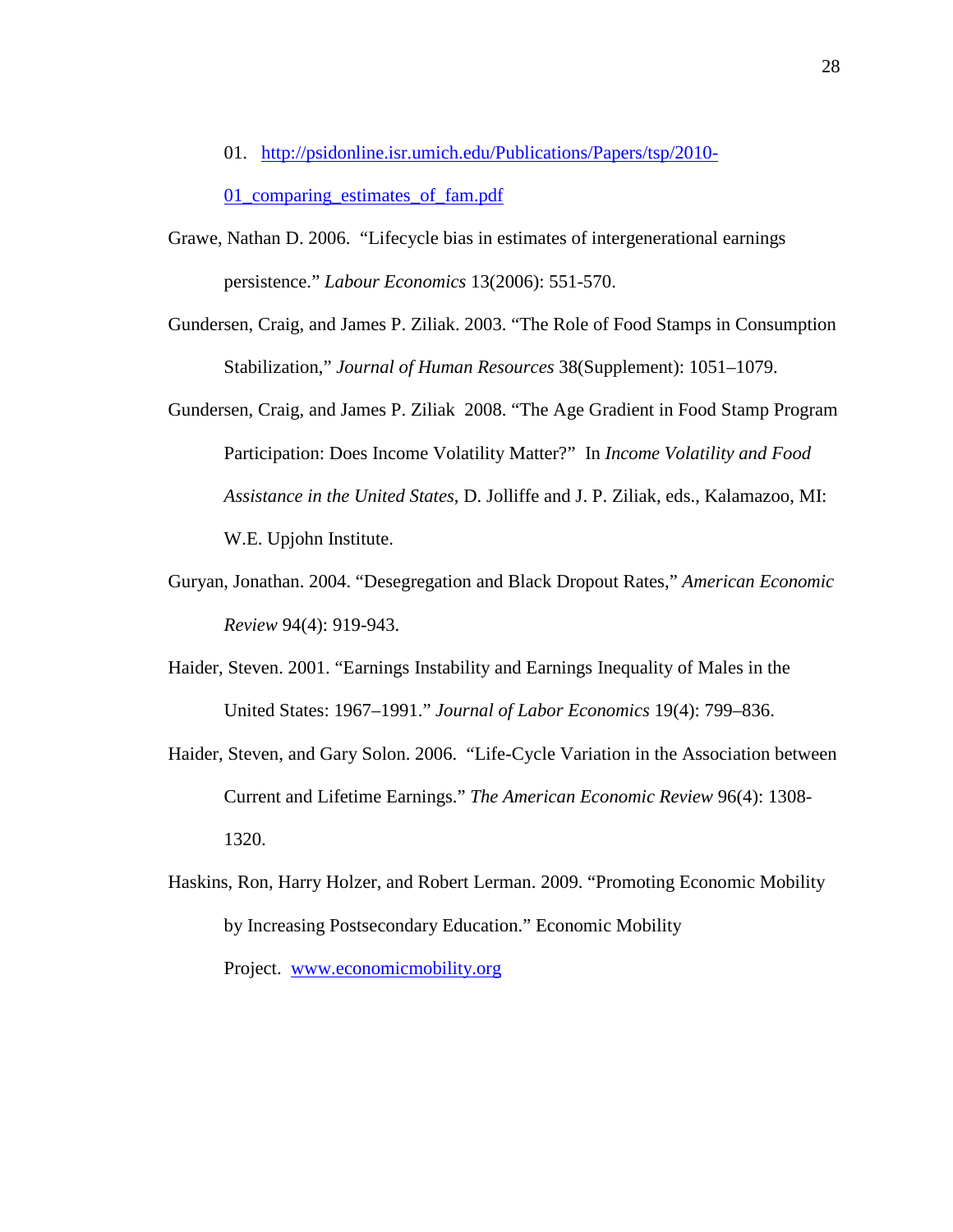Hauser, Robert M., Solon J. Simmons, and Devah I. Pager. 2000. "High School Dropout, Race-Ethnicity, and Social Background from the 1970's to the 1990's." CDE Working Paper No. 2000-12. <http://www.ssc.wisc.edu/cde/cdewp/2000-12.pdf>

Hankins, Scott, and Mark Hoekstra. 2010. "Lucky in Life, Unlucky in Love? The Effect of Random Income Shocks on Marriage and Divorce." Forthcoming in *Journal of Human Resources*. [http://www.uky.edu/~swhank2/research/lottery\\_divorce.pdf](http://www.uky.edu/~swhank2/research/lottery_divorce.pdf)

Haveman, Robert, Timothy Smeeding, Kathryn Wilson, and Jo Blanden. 2010.

"Comparing the Mechanisms Behind Intergenerational Mobility in the US and UK: Implications for Policy Interventions." Presented at  $32<sup>nd</sup>$  annual Association for Public Policy Analysis and Management Research Conference, fall 2010.

- Huff Stevens, Ann. 1997. "Persistent Effects of Job Displacement: The Importance of Multiple Job Losses." *Journal of Labor Economics* 15(1):165-188.
- Hyslop, Dean R. 2001. "Rising U.S. Earnings Inequality and Family Labor Supply: The Covariance Structure of Intrafamily Earnings." *The American Economic Review* 91(4): 755-777.
- Institute for Social Research. 2006. "An Overview of the Panel Study of Income Dynamics." [http://psidonline.isr.umich.edu/Guide/Overview.html.](http://psidonline.isr.umich.edu/Guide/Overview.html)
- Kane, Thomas J., and David T. Ellwood. 2000. "Who is Getting a College Education? Family Background and the Growing Gaps in Enrollment." in *Securing the Future*, S. Danziger and J. Waldfogel, eds., New York: Russell Sage Foundation.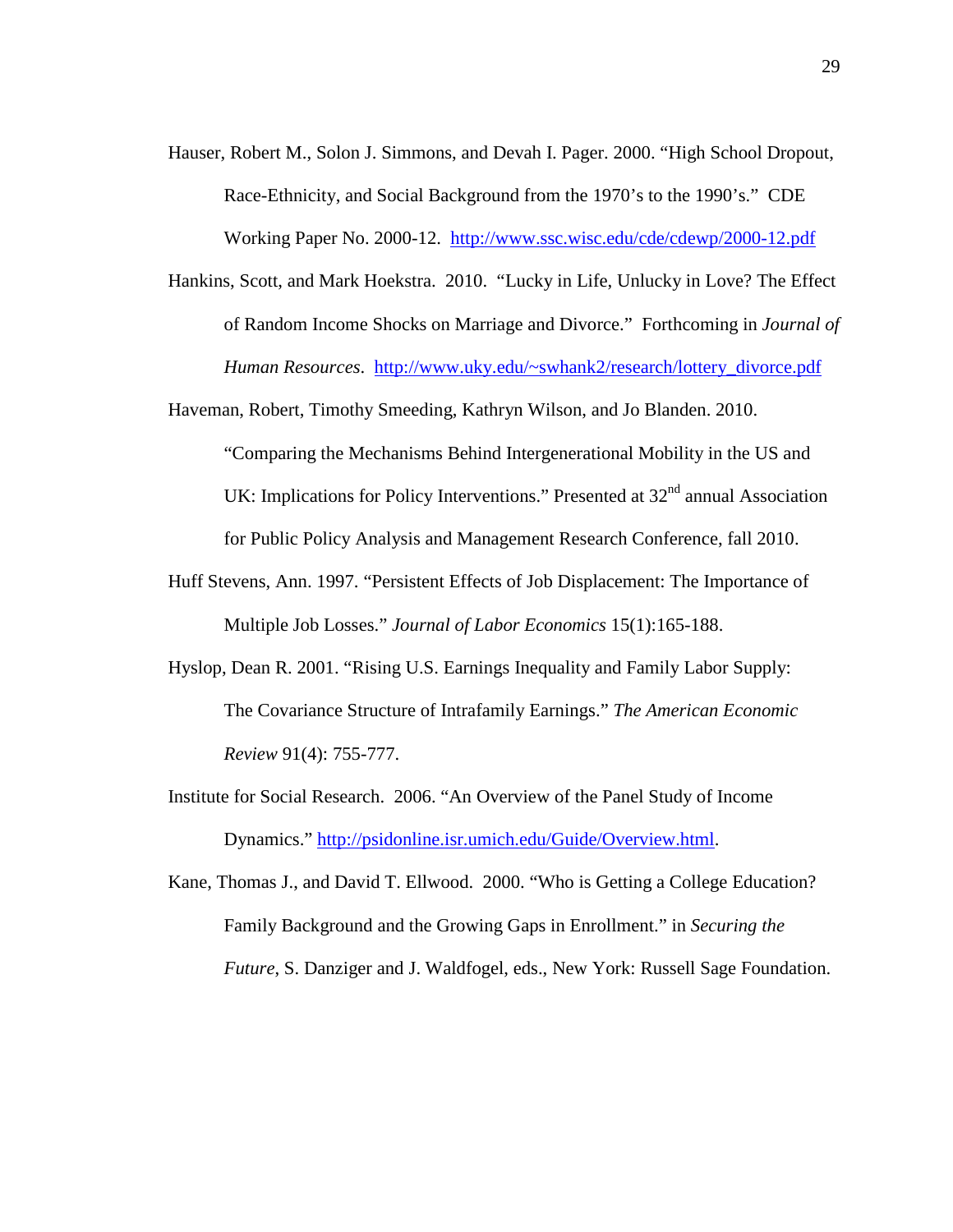- Keys, Ben. 2008. "Trends in Income and Consumption Volatility, 1970–2000." In *Income Volatility and Food Assistance in the United States*, D. Jolliffe and J. P. Ziliak, eds., Kalamazoo, MI: W.E. Upjohn Institute.
- Lee, Chul-In, and Gary Solon. 2007. "Trends in Intergenerational Income Mobility." NBER Working Paper 12007.
- Lillard, Lee A., and Robert J. Willis. 1994. "Intergenerational Educational Mobility: The Effects of Family and State in Malaysia." In *The Journal of Human Resources* 29(4): 1126-1166.
- Lochner, Lance. 2005. "Education, Work, and Crime: A Human Capital Approach." In *International Economic Review* 45(3): 811-843.
- Loury, Glenn C. 1981. "Intergenerational Transfers and the Distribution of Earnings." In *Econometrica* 49(4): 843-867.
- Ludwig, Jens, and Douglas L. Miller. 2007. "Does Head Start Improve Children's Life Chances? Evidence From A Regression Discontinuity Design." In *The Quarterly Journal of Economics* 122(1): 159-208.
- Magnuson, Katherine, and Elizabeth Votruba-Drzal. 2009. "Enduring Influences of Childhood Poverty." In *Changing Poverty, Changing Policies*: 153-178.
- Mason, Patrick. 2007. "Intergenerational Mobility and Interracial Inequality: The Return to Family Values." *Industrial Relations* 46(1): 51-80.
- Mayer, Susan E. 1997. "Income, Psychological Well-Being, and Parenting Practices." In *What Money Can't Buy: Family Income and Children's Life Chances*. Harvard University Press: Cambridge, MA.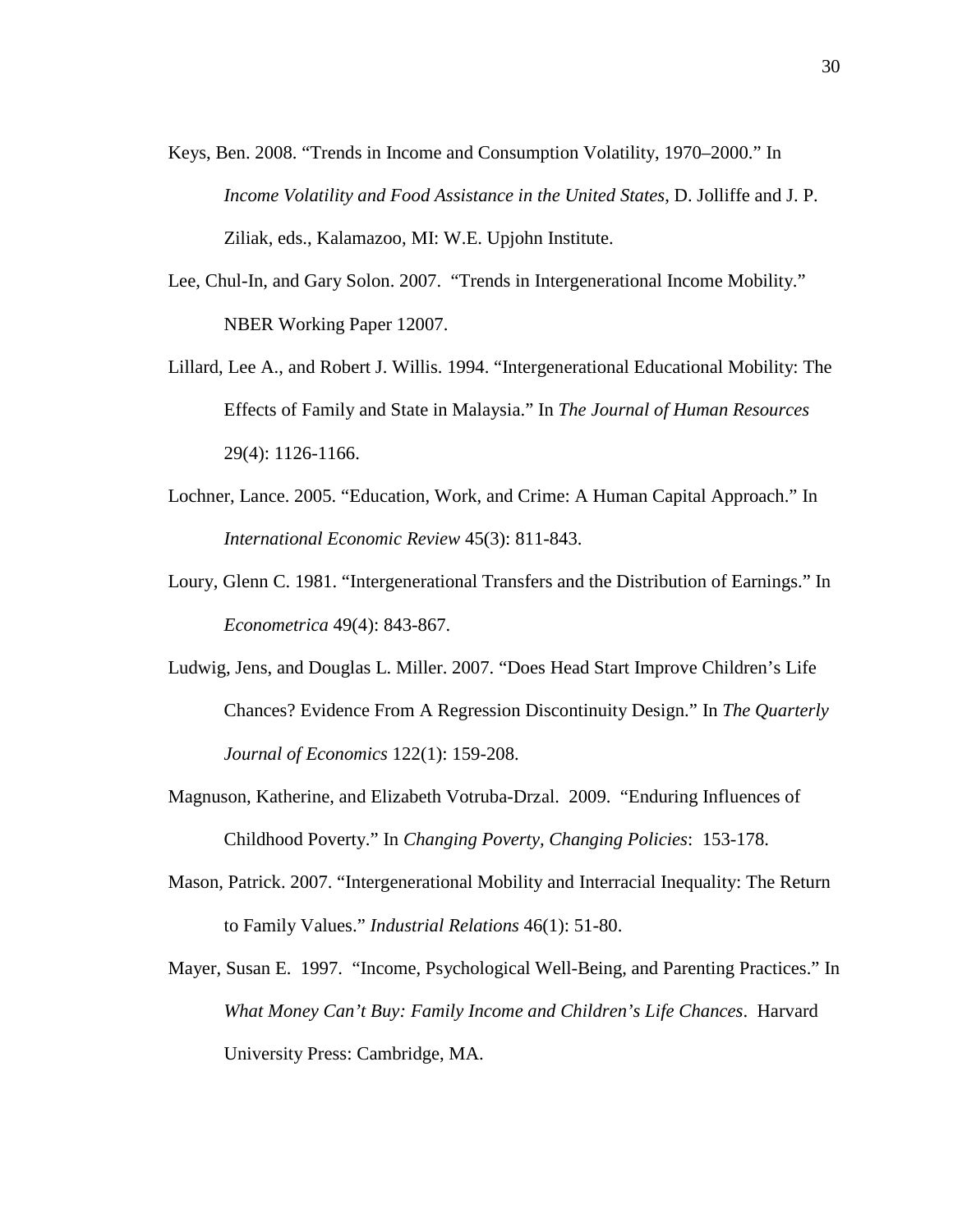- Mazumder, Bhashkar. 2005. "Fortunate Sons: New Estimates of Intergenerational Mobility in the United States Using Social Security Earnings Data." *Review of Economics and Statistics* 87(2): 235-255.
- Meghir, Costas, and Marten Palme. 2005. "Education Reform, Ability, and Family Background." *The American Economic Review* 95(1): 414-424.
- Nunley, John M., and Alan Seals. 2010. "The Effects of Household Income Volatility on Divorce." *The American Journal of Economics and Sociology* 69(3): 984-1010.
- Oreopolous, Philip, Marianne Page, and Ann Huff Stevens. 2005. "The Intergenerational Effects of Worker Displacement." NBER Working Paper 11587.
- Rothstein, Jesse, and Nathan Wozny. 2011. "Permanent Income and the Black-White Test Score Gap." NBER Working paper

17610:<http://www.nber.org/papers/w17610>

- Ruhm, Christopher. 2003. "Healthy Living in Hard Times." IZA discussion paper No. 711.
- Shin, Donggyun, and Gary Solon. 2009. "Trends in Men's Earnings Volatility: What Does the Panel Study of Income Dynamics Show?" Working paper:<http://www.hks.harvard.edu/inequality/Seminar/Papers/Solon09.pdf>
- Shore, Steven. 2012. "The Intergenerational Transmission of Income Volatility: Is Riskiness Inherited?" *Journal of Business and Economic Statistics* 29(3): 372- 381.
- Solon, Gary. 1992. "Intergenerational Income Mobility in the United States." *The American Economic Review* 82(3):393-408.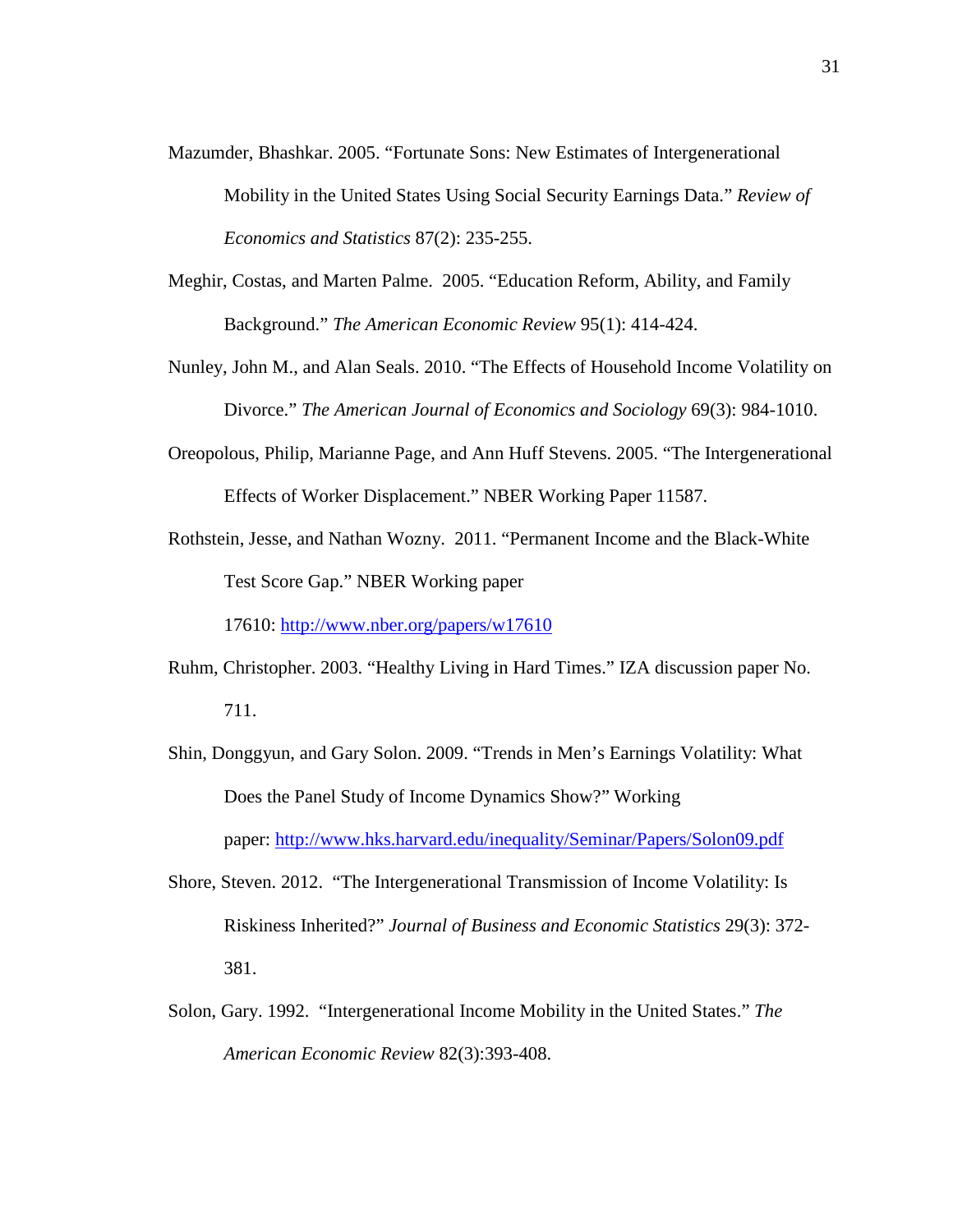- Solon, Gary. 1999. "Intergenerational Mobility in the Labor Market." In *Handbook of Labor Economics*, Orley C. Ashenfelter and David Card, eds., Amsterdam: Elsevier.
- Solon, Gary. 2004. "A Model of Intergenerational Mobility Variation over Time and Place." In *Generational Income Mobility,* Miles Corak, editor, Cambridge, UK: Cambridge University Press.
- Weiss, Yoram. 1986. "The Determination of Lifecycle Earnings: A Survey." In *Handbook of Labor Economics*, Orley C. Ashenfelter and David Card, eds., Amsterdam: Elsevier.
- Woock, Christopher. 2009. "Earnings Losses of Injured Men: Reported and Unreported Injuries." *Industrial Relations* 48(4): 610-628.
- Wooldridge, Jeffrey. 2002. *Econometric Analysis of Cross Section and Panel Data*. Cambridge, MA: The MIT Press. pgs. 608-13.
- Ziliak, James P., Bradley Hardy, and Christopher Bollinger. 2011. "Earnings and Income Volatility in America: Evidence from Matched CPS." *Labour Economics* 18(6): 742-754.
- Zimmerman, David J. 1992. "Regression Toward Mediocrity in Economic Stature." *The American Economic Review* 82(3):409-429.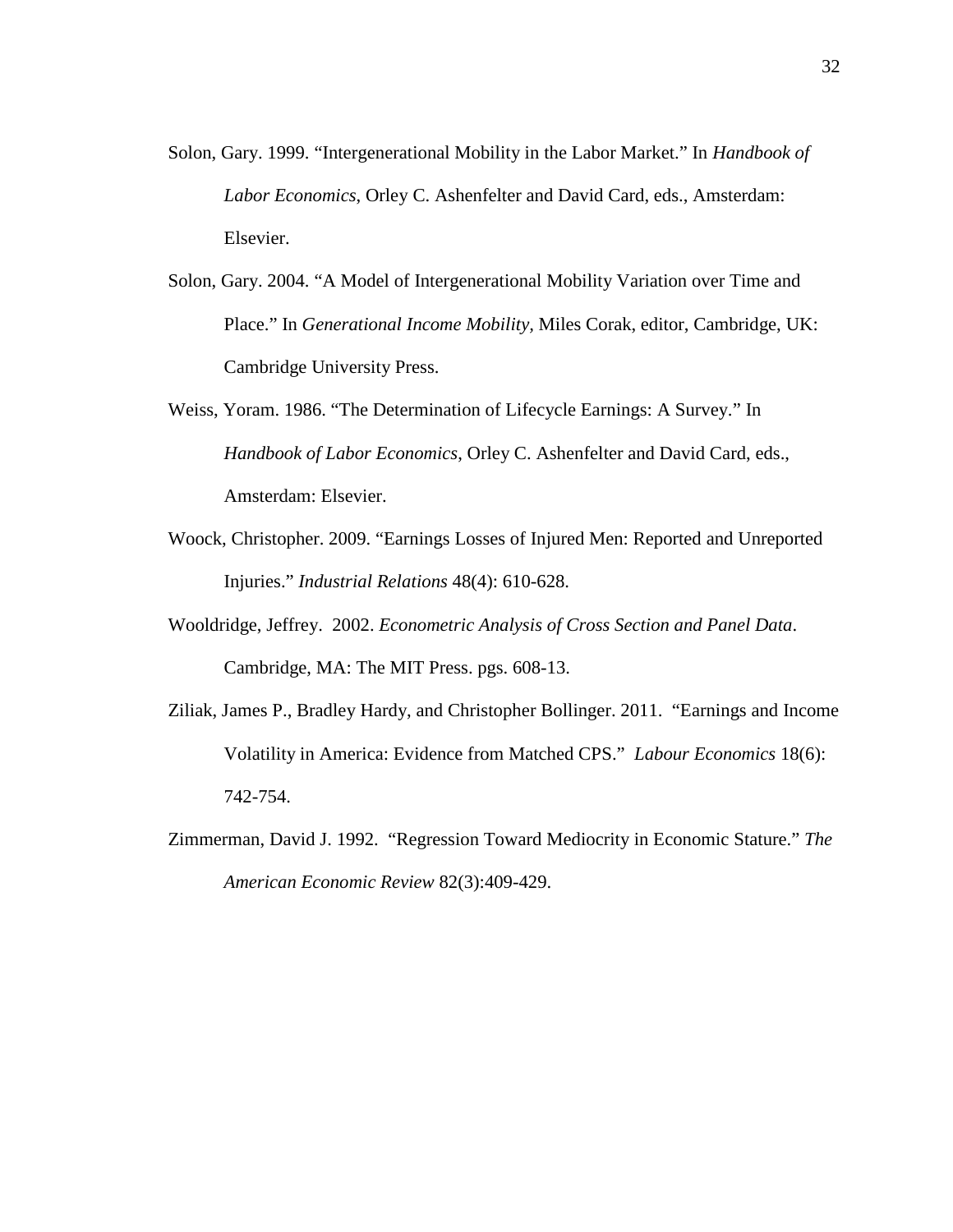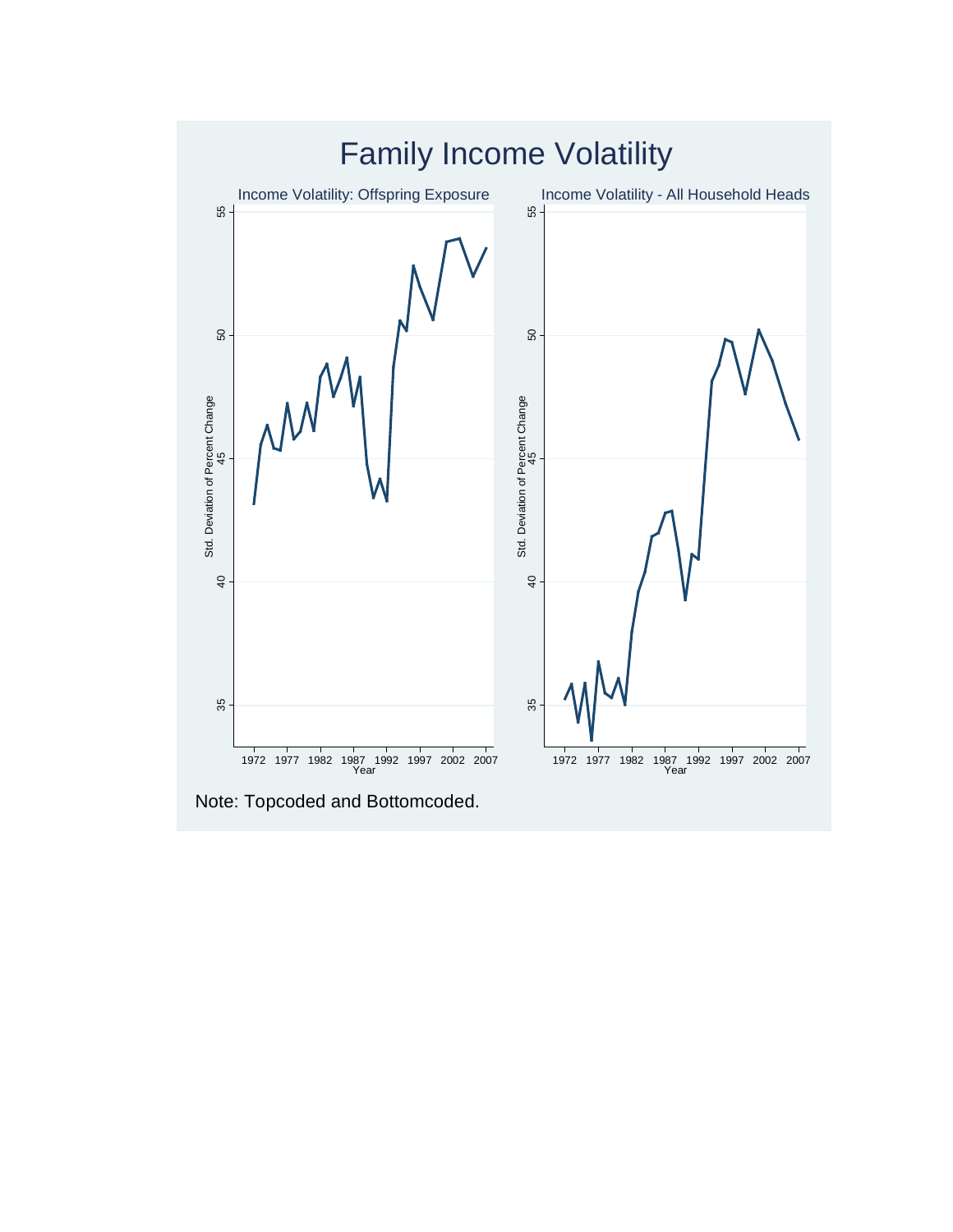| Variables                                    | Mean        | <b>Standard Deviation</b> |
|----------------------------------------------|-------------|---------------------------|
|                                              |             |                           |
| Earnings and Income                          |             |                           |
| Offspring Family Income in Adulthood (\$)    | \$67,873.04 | 46,445.62                 |
| Head's Family Income in Childhood (\$)       | 67,161.04   | 43,757.99                 |
| Average Childhood Transitory Volatility (Ln) | 0.41        | 1.69                      |
| Average Childhood Pct. Change Volatility     | 3.90        | 2.93                      |
|                                              |             |                           |
| Age of Offspring (if offspring over 25)      | 33.14       | 6.81                      |
| Age of Father (if offspring over 25)         | 61.87       | 8.51                      |
| Age of Mother (if offspring over 25)         | 59.16       | 10.03                     |
|                                              |             |                           |
| Education                                    |             |                           |
| % Less Than High School - Offspring          | 5.79%       | 23.34%                    |
| % High School - Offspring                    | 31.74%      | 46.54%                    |
| % Some College - Offspring                   | 27.57%      | 44.68%                    |
| % College - Offspring                        | 34.91%      | 47.67%                    |
|                                              |             |                           |
| % Less Than High School - Father             | 25.76%      | 43.73%                    |
| % High School - Father                       | 36.56%      | 48.16%                    |
| % Some College - Father                      | 15.22%      | 35.92%                    |
| % College - Father                           | 22.47%      | 41.74%                    |
|                                              |             |                           |
|                                              |             |                           |
| % Less Than High School - Mother             | 20.65%      | 40.48%                    |
| % High School - Mother                       | 48.87%      | 48.16%                    |
| % Some College - Mother                      | 17.03%      | 37.59%                    |
| % College - Mother                           | 13.46%      | 34.13%                    |
|                                              |             |                           |
| Race & Gender                                |             |                           |
| % White - Head of Household                  | 91.62%      | 27.71%                    |
| % Black - Head of Household                  | 5.78%       | 23.33%                    |
| % Other - Head of Household                  | 2.59%       | 15.90%                    |
| % Female                                     | 48.37%      | 49.97%                    |
| Sample – Observations with Child Income 0-16 |             |                           |
| Number of offspring matched to parents       | 2,186       |                           |
| Sample size (person-years)                   | 57,395      |                           |
|                                              |             |                           |

### **Table 1 Summary Statistics Adjusted for Inflation (2006 Dollars)**

Note: Summary statistics are topcoded at 1% and bottomcoded at \$1.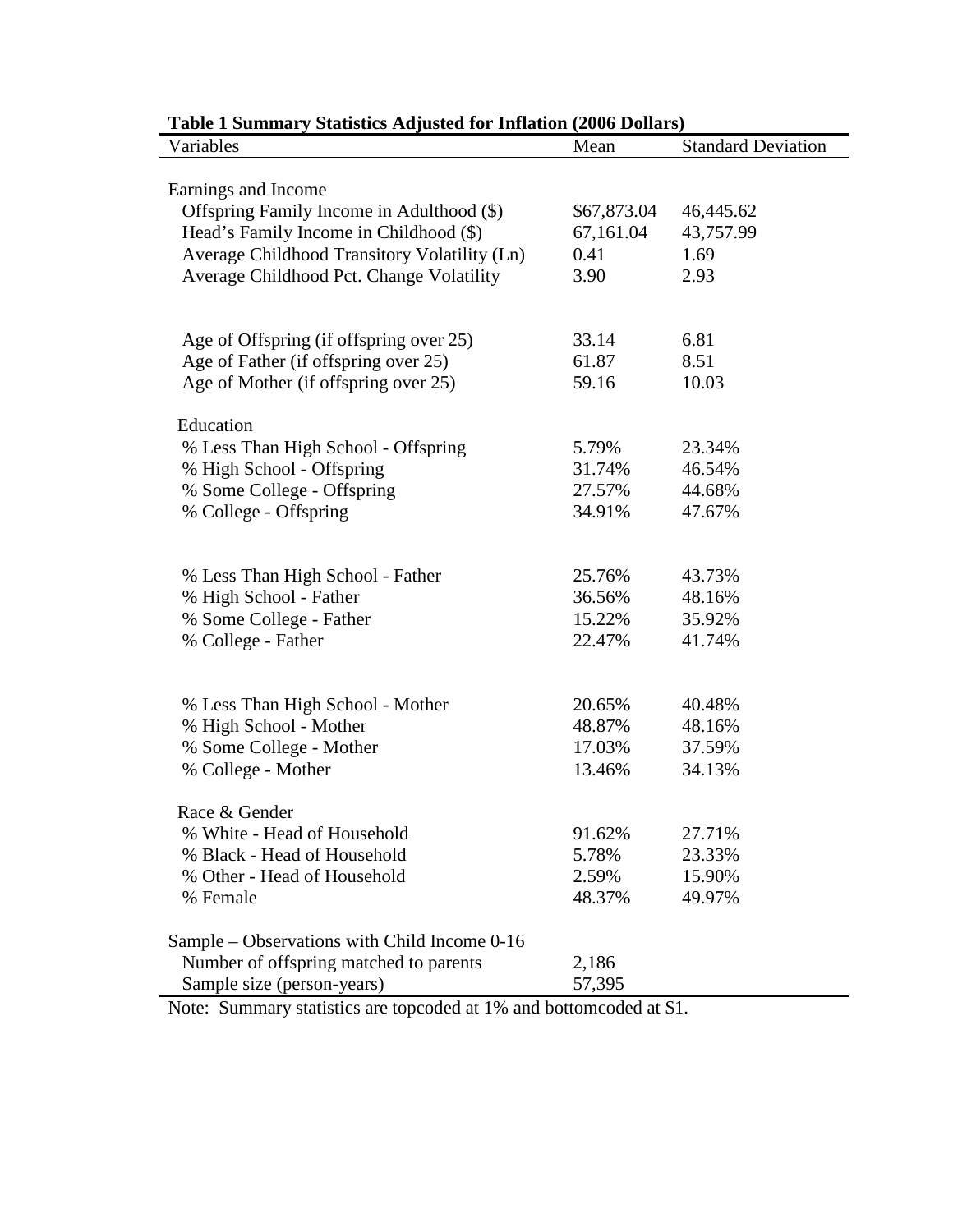| <b>ADULT INCOME</b>                              | (1)        | (2)        | (3)        | (4)        |
|--------------------------------------------------|------------|------------|------------|------------|
|                                                  |            |            |            |            |
| Income <sub>0-16</sub>                           | $0.460***$ | $0.408***$ | $0.456***$ | $0.411***$ |
|                                                  | (0.119)    | (0.118)    | (0.130)    | (0.128)    |
| Transitory Volatility <sub>0-16</sub>            | $-0.019$   | $-0.021$   | $-0.019$   | $-0.021$   |
|                                                  | (0.038)    | (0.037)    | (0.038)    | (0.037)    |
| Income <sub>0-16</sub> * Transitory $Vol_{0-16}$ |            |            | 0.008      | $-0.007$   |
|                                                  |            |            | (0.079)    | (0.076)    |
| <b>Black</b>                                     |            | $-0.237**$ |            | $-0.236**$ |
|                                                  |            | (0.102)    |            | (0.102)    |
| Other                                            |            | $-0.008$   |            | $-0.008$   |
|                                                  |            | (0.104)    |            | (0.104)    |
| Female                                           |            | 0.047      |            | 0.048      |
|                                                  |            | (0.035)    |            | (0.035)    |
| No. of Siblings                                  |            | $-0.041**$ |            | $-0.041**$ |
|                                                  |            | (0.018)    |            | (0.018)    |
|                                                  |            |            |            |            |
| Constant                                         | 26.589**   | 20.590*    | 26.574**   | 20.596*    |
|                                                  | (11.615)   | (11.519)   | (11.614)   | (11.517)   |
| Observations                                     |            |            |            |            |
| R-squared                                        | 1,366      | 1,366      | 1,366      | 1,366      |
| Joint F Test                                     | 0.0998     | 0.1167     | 0.0998     | 0.1167     |
|                                                  |            |            | 0.125      | 0.165      |
|                                                  |            |            |            |            |

|  |  | Table 2. Childhood Income Volatility Exposure and Adult Income (Transitory Definition) |  |
|--|--|----------------------------------------------------------------------------------------|--|
|  |  |                                                                                        |  |

Robust standard errors in parentheses. \*\*\*  $p<0.01$ , \*\*  $p<0.05$ , \*  $p<0.10$ . Coefficients for education and age not shown. F-statistics tests joint significance of Transitory Volatility<sub>0-16</sub> and Income<sub>0-16</sub> \* Transitory  $Vol_{0-16}$ . Intergenerational income elasticities include order 4 polynomial of offspring age normalized to age 40, as well as normalized offspring age interacted with income during childhood (parents' income), also not shown.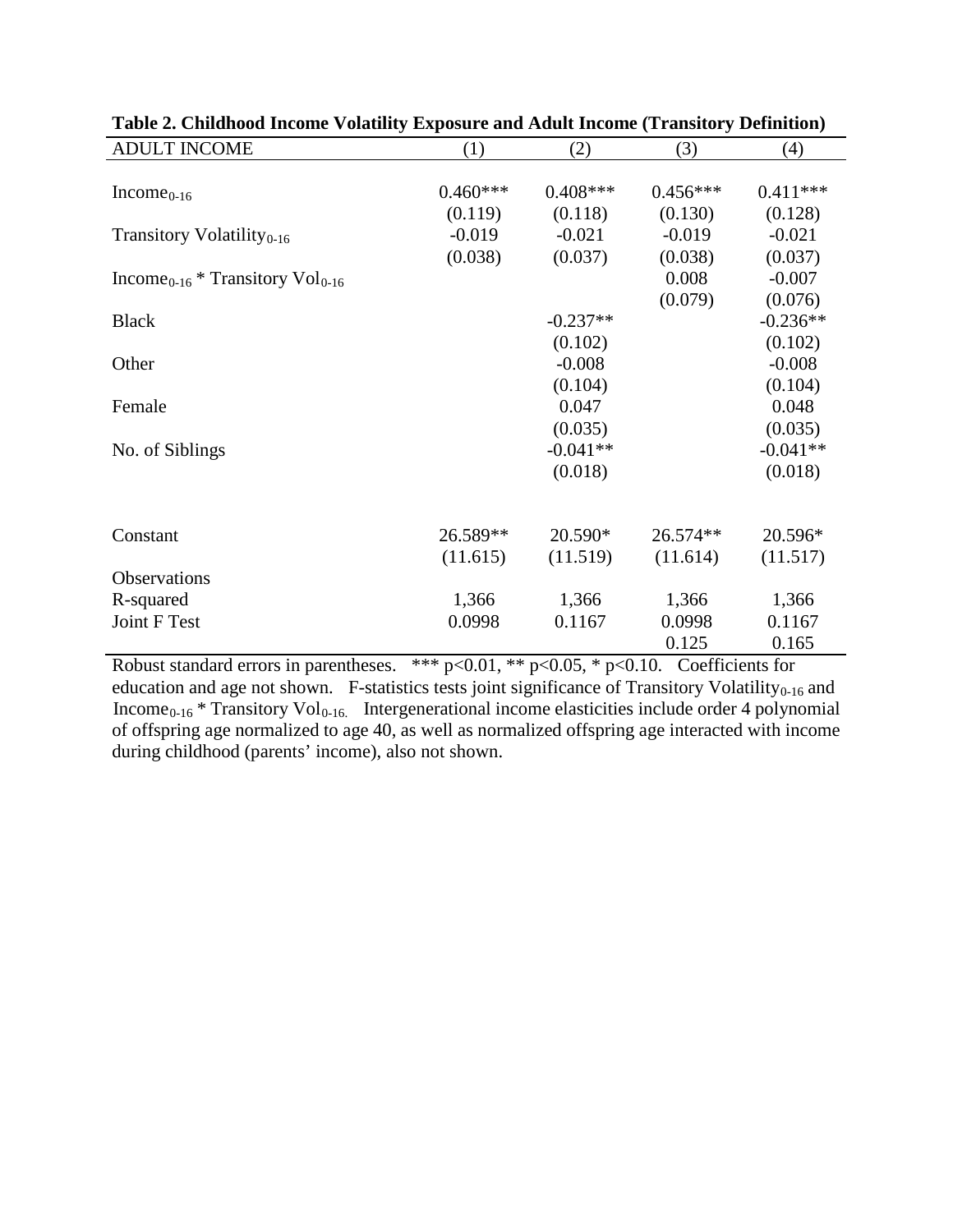| <b>DROPOUT</b>                                   | $24 - 26$   | $24 - 26$   | 29-31       | 29-31       |
|--------------------------------------------------|-------------|-------------|-------------|-------------|
|                                                  | (1)         | (2)         | (3)         | (4)         |
|                                                  |             |             |             |             |
| Income $_{0-16}$                                 | $-0.054***$ | $-0.050*$   | $-0.031$    | $-0.001$    |
|                                                  | (0.020)     | (0.029)     | (0.021)     | (0.029)     |
| Transitory Volatility <sub>0-16</sub>            | 0.007       | 0.007       | 0.013       | 0.011       |
|                                                  | (0.012)     | (0.012)     | (0.014)     | (0.014)     |
| Income <sub>0-16</sub> * Transitory $Vol_{0-16}$ |             | $-0.006$    |             | $-0.057$    |
|                                                  |             | (0.030)     |             | (0.037)     |
| <b>Black</b>                                     | $-0.052**$  | $-0.052**$  | $-0.053***$ | $-0.052***$ |
|                                                  | (0.025)     | (0.025)     | (0.012)     | (0.012)     |
| Other                                            | $-0.029$    | $-0.029$    | $-0.008$    | $-0.004$    |
|                                                  | (0.018)     | (0.018)     | (0.030)     | (0.030)     |
| Female                                           | $-0.044***$ | $-0.044***$ | $-0.035***$ | $-0.035***$ |
|                                                  | (0.012)     | (0.012)     | (0.013)     | (0.013)     |
| No. of Siblings                                  | $0.010*$    | $0.010*$    | 0.003       | 0.002       |
|                                                  | (0.005)     | (0.005)     | (0.005)     | (0.005)     |
| Constant                                         | $-4.199$    | $-4.204$    | $-6.497*$   | $-6.442$    |
|                                                  | (3.410)     | (3.410)     | (3.907)     | (3.935)     |
|                                                  |             |             |             |             |
| Observations                                     | 1,401       | 1,401       | 873         | 873         |
| R-squared                                        | 0.0475      | 0.0475      | 0.0291      | 0.0330      |
| Joint F Test                                     |             | 0.156       |             | 1.460       |

|                     | Table 3. Childhood Income Volatility Exposure and High School Dropout (Transitory |
|---------------------|-----------------------------------------------------------------------------------|
| <b>Definition</b> ) |                                                                                   |

Robust standard errors in parentheses. \*\*\*  $p<0.01$ , \*\*  $p<0.05$ , \*  $p<0.10$ . Coefficients for education and age not shown. F-statistics tests joint significance of Transitory Volatility<sub>0-16</sub> and Income<sub>0-16</sub> \* Transitory  $\text{Vol}_{0-16}$ .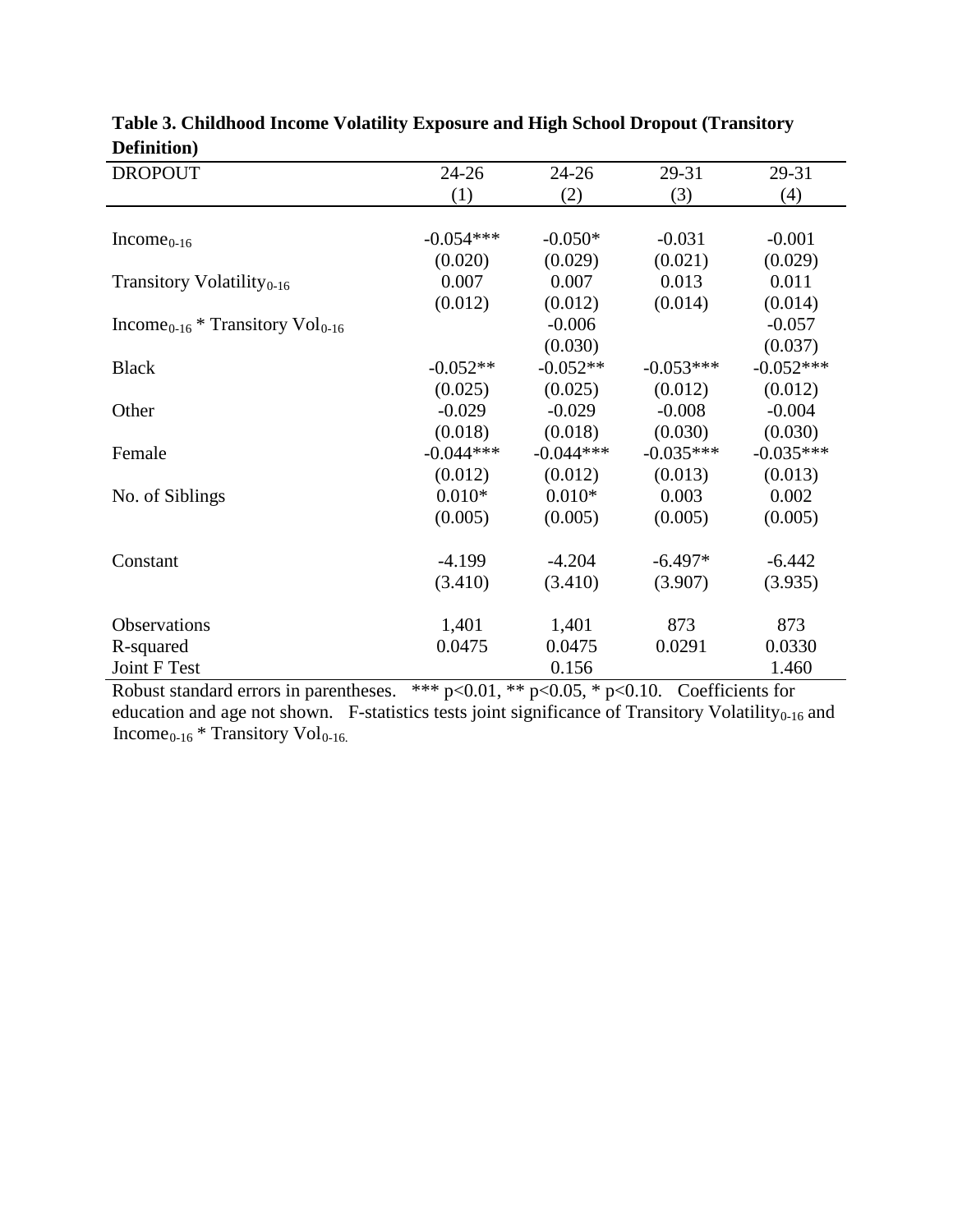| POST SECONDARY                                            | $24 - 26$   | $24 - 26$   | 29-31       | 29-31       |
|-----------------------------------------------------------|-------------|-------------|-------------|-------------|
|                                                           | (1)         | (2)         | (3)         | (4)         |
|                                                           |             |             |             |             |
| Income <sub>0-16</sub>                                    | $0.179***$  | $0.160***$  | $0.131**$   | 0.097       |
|                                                           | (0.039)     | (0.052)     | (0.051)     | (0.070)     |
| Transitory Volatility <sub>0-16</sub>                     | $-0.024$    | $-0.025$    | 0.011       | 0.013       |
|                                                           | (0.024)     | (0.024)     | (0.031)     | (0.032)     |
| Income <sub>0-16</sub> * Transitory $\mathrm{Vol}_{0-16}$ |             | 0.031       |             | 0.064       |
|                                                           |             | (0.053)     |             | (0.076)     |
| <b>Black</b>                                              | $-0.001$    | $-0.001$    | $-0.043$    | $-0.044$    |
|                                                           | (0.056)     | (0.056)     | (0.077)     | (0.077)     |
| Other                                                     | 0.043       | 0.044       | 0.090       | 0.085       |
|                                                           | (0.063)     | (0.063)     | (0.088)     | (0.089)     |
| Female                                                    | $0.095***$  | $0.095***$  | $0.104***$  | $0.104***$  |
|                                                           | (0.025)     | (0.025)     | (0.033)     | (0.033)     |
| No. of Siblings                                           | $-0.033***$ | $-0.033***$ | $-0.039***$ | $-0.038***$ |
|                                                           | (0.010)     | (0.010)     | (0.013)     | (0.013)     |
| Constant                                                  | 6.642       | 6.673       | 7.753       | 7.692       |
|                                                           | (8.143)     | (8.153)     | (12.036)    | (12.135)    |
| Observations                                              | 1,401       | 1,401       | 873         | 873         |
| R-squared                                                 | 0.1674      | 0.1677      | 0.1329      | 0.1337      |
| Joint F Test                                              |             | 0.599       |             | 0.443       |
|                                                           |             |             |             |             |

| Table 4. Childhood Income Volatility Exposure and Post Secondary Education (Transitory |  |
|----------------------------------------------------------------------------------------|--|
| <b>Definition</b> )                                                                    |  |

Robust standard errors in parentheses. \*\*\*  $p<0.01$ , \*\*  $p<0.05$ , \*  $p<0.10$ . Coefficients for education and age not shown. F-statistics tests joint significance of Transitory Volatility<sub>0-16</sub> and Income<sub>0-16</sub> \* Transitory  $\text{Vol}_{0-16}$ .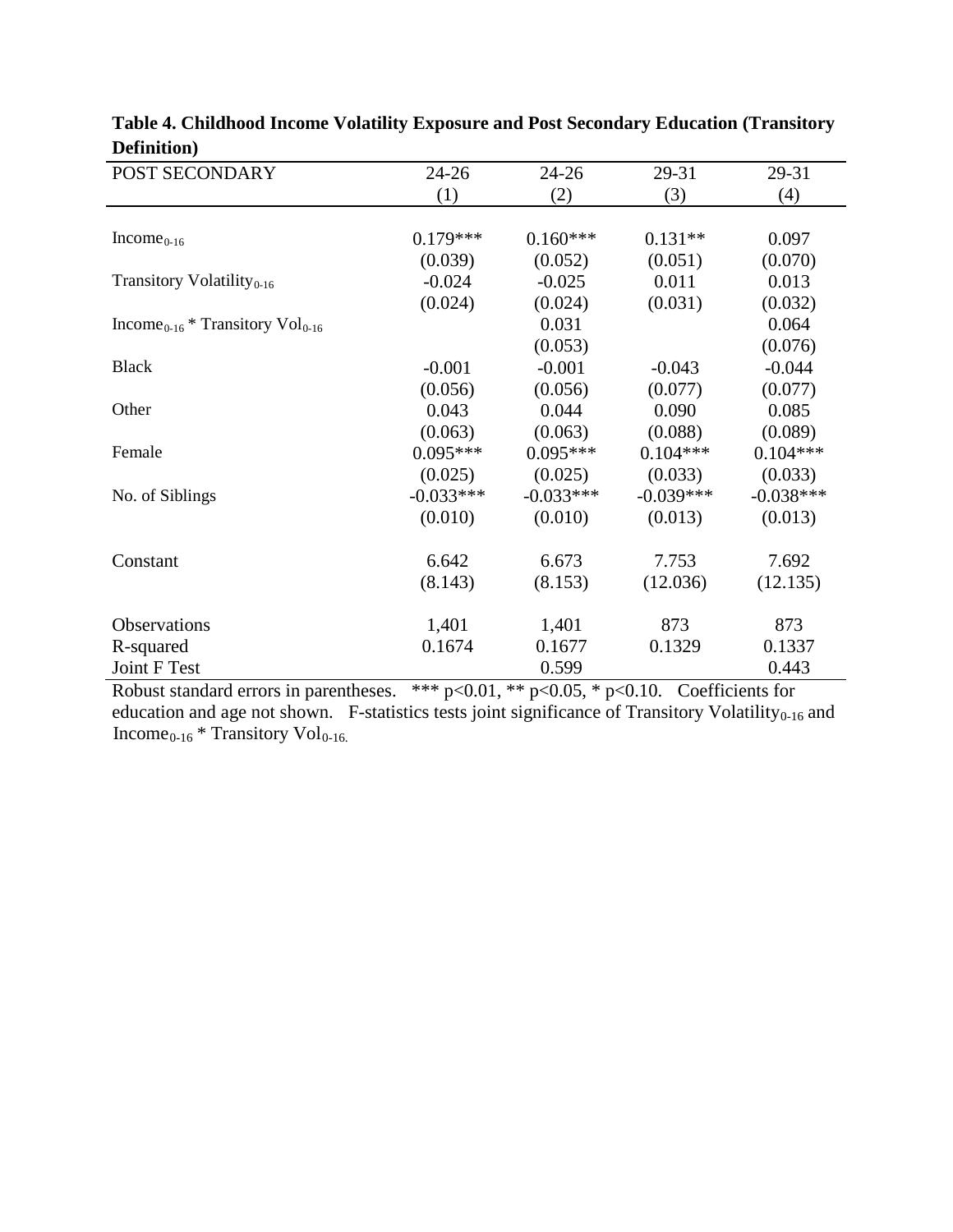| 0                                                   |             |             |             |             |
|-----------------------------------------------------|-------------|-------------|-------------|-------------|
| <b>DROPOUT</b>                                      | $24 - 26$   | $24 - 26$   | 29-31       | 29-31       |
|                                                     | (1)         | (2)         | (3)         | (4)         |
|                                                     |             |             |             |             |
| $Income0-16$                                        | $-0.043**$  | $-0.044$    | $-0.018$    | $-0.002$    |
|                                                     | (0.020)     | (0.042)     | (0.022)     | (0.042)     |
| 25% $Change0-16$                                    | $0.005*$    | $0.005*$    | $0.007**$   | $0.006**$   |
|                                                     | (0.003)     | (0.002)     | (0.003)     | (0.003)     |
| Income <sub>0-16</sub> * 25% Change <sub>0-16</sub> |             | 0.000       |             | $-0.002$    |
|                                                     |             | (0.005)     |             | (0.005)     |
| <b>Black</b>                                        | $-0.054**$  | $-0.054**$  | $-0.058***$ | $-0.059***$ |
|                                                     | (0.026)     | (0.026)     | (0.013)     | (0.013)     |
| Other                                               | $-0.028$    | $-0.028$    | $-0.002$    | $-0.003$    |
|                                                     | (0.019)     | (0.019)     | (0.033)     | (0.033)     |
| Female                                              | $-0.045***$ | $-0.045***$ | $-0.037***$ | $-0.036***$ |
|                                                     | (0.012)     | (0.012)     | (0.013)     | (0.013)     |
| No. of Siblings                                     | $0.010*$    | $0.010*$    | 0.003       | 0.003       |
|                                                     | (0.005)     | (0.005)     | (0.005)     | (0.005)     |
|                                                     |             |             |             |             |
| Constant                                            | $-4.341$    | $-4.334$    | $-6.425$    | $-6.649$    |
|                                                     | (3.410)     | (3.409)     | (4.065)     | (4.047)     |
| Observations                                        | 1,402       | 1,402       | 873         | 873         |
| R-squared                                           | 0.0501      | 0.0502      | 0.0358      | 0.0362      |
| Joint F Test                                        |             | 1.811       |             | 2.189       |
|                                                     |             |             |             |             |

| Table 5. Childhood Income Volatility Exposure and High School Dropout (25% Income |  |  |
|-----------------------------------------------------------------------------------|--|--|
| <b>Change Definition</b> )                                                        |  |  |

Robust standard errors in parentheses. \*\*\*  $p<0.01$ , \*\*  $p<0.05$ , \*  $p<0.10$ . Coefficients for education and age not shown.  $25\%$  Change<sub>0-16</sub> represents count of instances in which family income during childhood changes by +/- 25% between years. F-statistics tests joint significance of 25% Change<sub>0-16</sub> and Income<sub>0-16</sub> \* 25% Change<sub>0-16.</sub>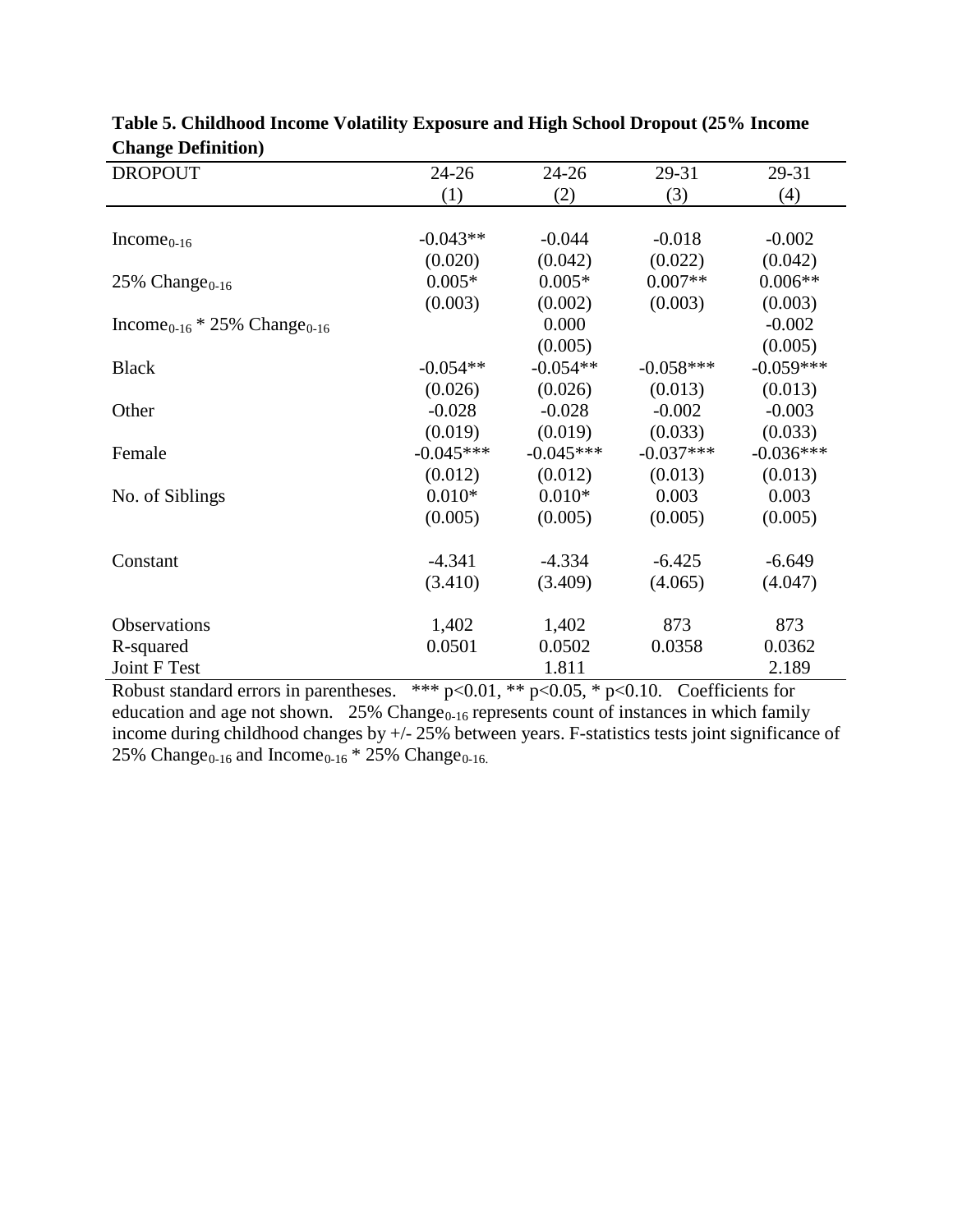| POST SECONDARY                                      | $24 - 26$   | $24 - 26$   | 29-31       | 29-31       |
|-----------------------------------------------------|-------------|-------------|-------------|-------------|
|                                                     | (1)         | (2)         | (3)         | (4)         |
|                                                     |             |             |             |             |
| Income <sub>0-16</sub>                              | $0.173***$  | $0.296***$  | $0.126**$   | $0.333***$  |
|                                                     | (0.040)     | (0.065)     | (0.053)     | (0.080)     |
| 25% $Change0-16$                                    | $-0.002$    | $-0.004$    | $-0.002$    | $-0.006$    |
|                                                     | (0.005)     | (0.005)     | (0.006)     | (0.006)     |
| Income <sub>0-16</sub> * 25% Change <sub>0-16</sub> |             | $-0.017**$  |             | $-0.029***$ |
|                                                     |             | (0.009)     |             | (0.009)     |
| <b>Black</b>                                        | 0.001       | $-0.005$    | $-0.044$    | $-0.050$    |
|                                                     | (0.056)     | (0.056)     | (0.077)     | (0.075)     |
| Other                                               | 0.041       | 0.031       | 0.091       | 0.076       |
|                                                     | (0.063)     | (0.065)     | (0.088)     | (0.091)     |
| Female                                              | $0.096***$  | $0.096***$  | $0.104***$  | $0.106***$  |
|                                                     | (0.025)     | (0.025)     | (0.033)     | (0.033)     |
| No. of Siblings                                     | $-0.033***$ | $-0.033***$ | $-0.038***$ | $-0.038***$ |
|                                                     | (0.010)     | (0.010)     | (0.013)     | (0.013)     |
|                                                     |             |             |             |             |
| Constant                                            | 6.393       | 5.552       | 7.486       | 4.582       |
|                                                     | (8.126)     | (8.106)     | (12.083)    | (11.864)    |
| Observations                                        | 1,402       | 1,402       | 873         | 873         |
| R-squared                                           | 0.1668      | 0.1709      | 0.1329      | 0.1443      |
| Joint F Test                                        |             | 2.160       |             | 5.340       |

| Table 6. Childhood Income Volatility Exposure and Post Secondary Education (25%) |  |
|----------------------------------------------------------------------------------|--|
| <b>Income Change Definition</b> )                                                |  |

Robust standard errors in parentheses. \*\*\*  $p<0.01$ , \*\*  $p<0.05$ , \*  $p<0.10$ . Coefficients for education and age not shown.  $25\%$  Change<sub>0-16</sub> represents count of instances in which family income during childhood changes by +/- 25% between years. F-statistics tests joint significance of 25% Change<sub>0-16</sub> and Income<sub>0-16</sub> \* 25% Change<sub>0-16.</sub>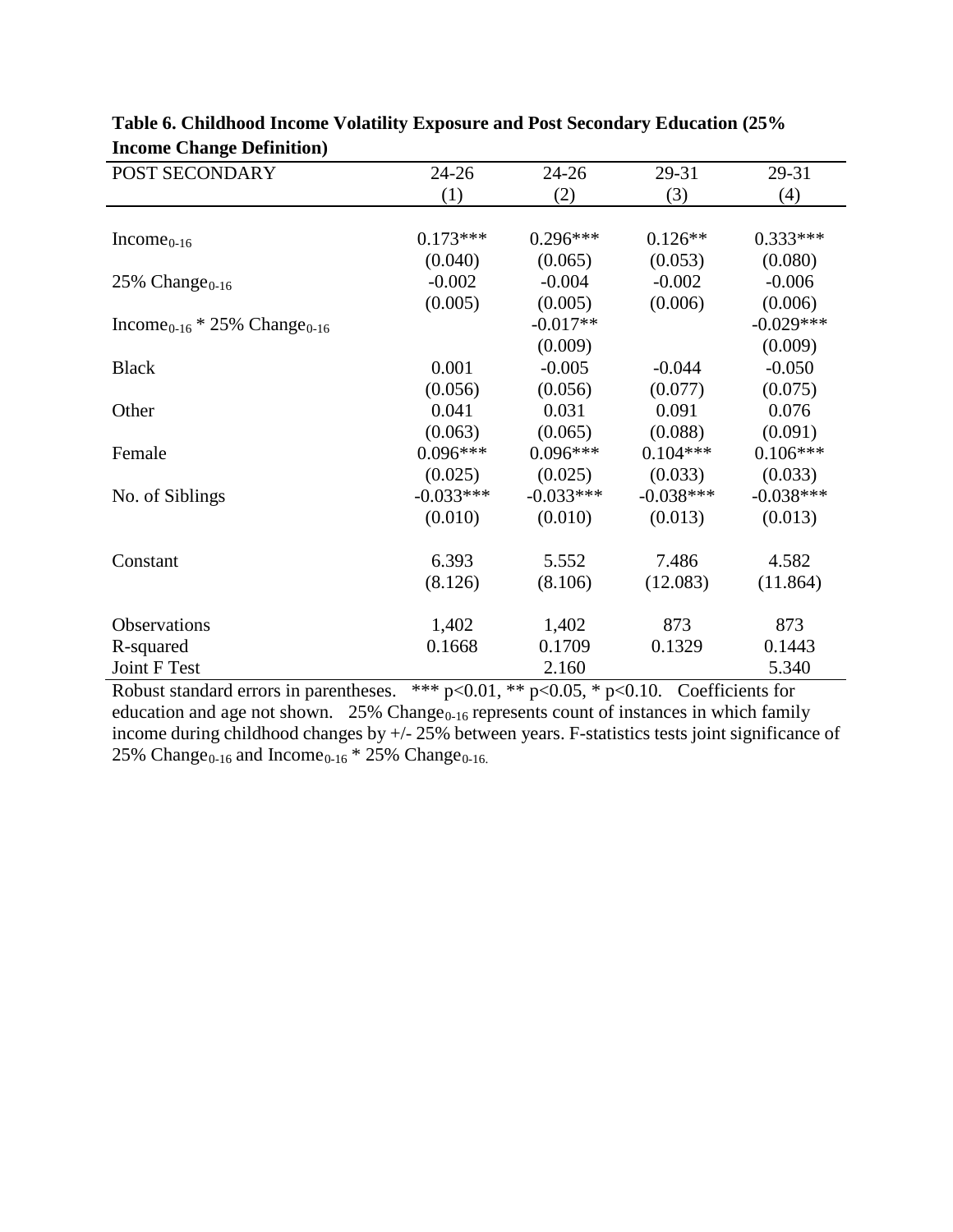| <b>DROPOUT</b>                        | Bottom 33%  | 33-66%     | Top 33%                        |
|---------------------------------------|-------------|------------|--------------------------------|
|                                       |             |            |                                |
| Transitory Volatility <sub>0-16</sub> | 0.012       | 0.028      | $-0.001$                       |
|                                       | (0.023)     | (0.029)    | (0.013)                        |
| <b>Black</b>                          | $-0.076***$ | $-0.014$   | $-0.028*$                      |
|                                       | (0.019)     | (0.013)    | (0.015)                        |
| Other                                 | $-0.086***$ | 0.041      | 0.004                          |
|                                       | (0.030)     | (0.046)    | (0.011)                        |
| Female                                | $-0.036$    | $-0.024**$ | $-0.017$                       |
|                                       | (0.031)     | (0.012)    | (0.020)                        |
| No. of Siblings                       | $-0.004$    | 0.002      | 0.004                          |
|                                       | (0.011)     | (0.005)    | (0.005)                        |
| Constant                              | $-9.191$    | $-15.450*$ | $-17.361$                      |
|                                       | (7.464)     | (8.537)    | (12.974)                       |
| Observations                          | 460         | 486        | 432                            |
| R-squared                             | 0.0286      | 0.0741     | 0.0293<br>$\sim$ $\sim$ $\sim$ |

**Table 7. Childhood Income Volatility Exposure and High School Dropout by Position within Income Distribution (Transitory Definition)** 

Robust standard errors in parentheses. \*\*\*  $p<0.01$ , \*\*  $p<0.05$ , \*  $p<0.10$ . Coefficients for education and age not shown. Income distribution location determined by mean family income during childhood. F-statistics tests joint significance of Transitory Volatility<sub>0-16</sub> and Income<sub>0-16</sub> \* Transitory Vol<sub>0-16.</sub>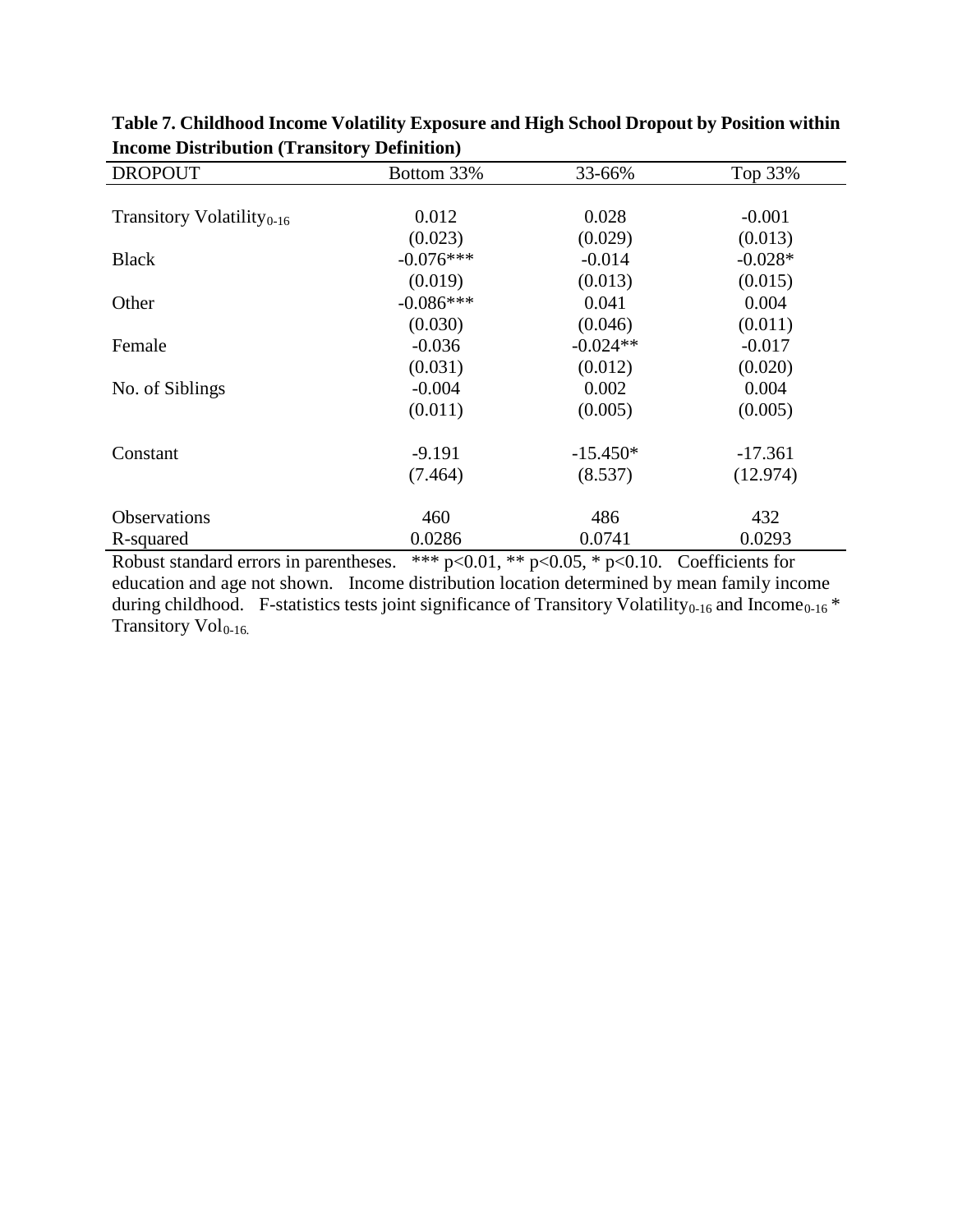| POST SECONDARY                                                                                          | Bottom 33% | 33-66%     | Top 33%    |
|---------------------------------------------------------------------------------------------------------|------------|------------|------------|
|                                                                                                         |            |            |            |
| Transitory Volatility <sub>0-16</sub>                                                                   | 0.013      | $-0.026$   | 0.034      |
|                                                                                                         | (0.054)    | (0.057)    | (0.053)    |
| <b>Black</b>                                                                                            | $-0.120$   | $-0.031$   | $0.192***$ |
|                                                                                                         | (0.106)    | (0.142)    | (0.044)    |
| Other                                                                                                   | 0.028      | 0.131      | $-0.054$   |
|                                                                                                         | (0.342)    | (0.125)    | (0.106)    |
| Female                                                                                                  | 0.093      | $0.151***$ | 0.020      |
|                                                                                                         | (0.066)    | (0.054)    | (0.051)    |
| No. of Siblings                                                                                         | $-0.024$   | $-0.019$   | $-0.059**$ |
|                                                                                                         | (0.023)    | (0.022)    | (0.026)    |
|                                                                                                         |            |            |            |
| Constant                                                                                                | 14.288     | 9.006      | $-74.256$  |
|                                                                                                         | (18.216)   | (21.824)   | (57.395)   |
|                                                                                                         |            |            |            |
| <b>Observations</b>                                                                                     | 460        | 486        | 432        |
| R-squared                                                                                               | 0.0823     | 0.1290     | 0.0993     |
| *** $p<0.01$ , ** $p<0.05$ , * $p<0.10$ .<br>Robust standard errors in parentheses.<br>Coefficients for |            |            |            |

**Table 8. Childhood Income Volatility Exposure and Post Secondary Education by Position within Income Distribution (Transitory Definition)** 

Robust standard errors in parentheses. \*\*\*  $p<0.01$ , \*\*  $p<0.05$ , \*  $p<0.10$ . Coefficients for education and age not shown. Income distribution location determined by mean family income during childhood. F-statistics tests joint significance of Transitory Volatility<sub>0-16</sub> and Income<sub>0-16</sub> \* Transitory Vol<sub>0-16.</sub>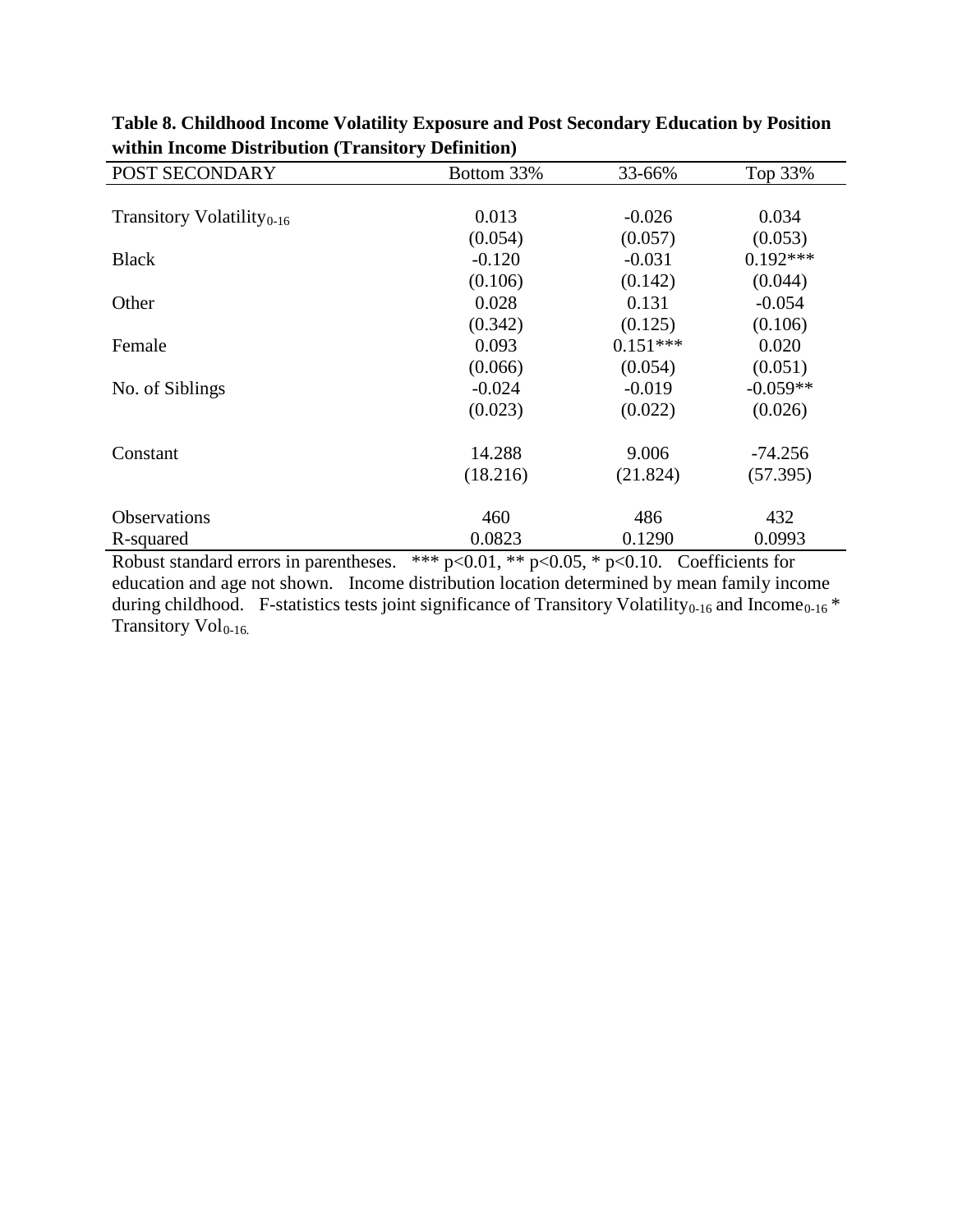| <b>DROPOUT</b>   | Bottom 33%                                                                                                                                                                                                                                                                                                                                                                                                                                                                                                                              | 33-66%           | Top 33%                                        |
|------------------|-----------------------------------------------------------------------------------------------------------------------------------------------------------------------------------------------------------------------------------------------------------------------------------------------------------------------------------------------------------------------------------------------------------------------------------------------------------------------------------------------------------------------------------------|------------------|------------------------------------------------|
|                  |                                                                                                                                                                                                                                                                                                                                                                                                                                                                                                                                         |                  |                                                |
| 25% $Change0-16$ | $0.013**$                                                                                                                                                                                                                                                                                                                                                                                                                                                                                                                               | $-0.000$         | $-0.001$                                       |
|                  | (0.006)                                                                                                                                                                                                                                                                                                                                                                                                                                                                                                                                 | (0.003)          | (0.004)                                        |
| <b>Black</b>     | $-0.099***$                                                                                                                                                                                                                                                                                                                                                                                                                                                                                                                             | $-0.019$         | $-0.029*$                                      |
|                  | (0.024)                                                                                                                                                                                                                                                                                                                                                                                                                                                                                                                                 | (0.014)          | (0.016)                                        |
| Other            | $-0.125**$                                                                                                                                                                                                                                                                                                                                                                                                                                                                                                                              | 0.041            | 0.003                                          |
|                  | (0.057)                                                                                                                                                                                                                                                                                                                                                                                                                                                                                                                                 | (0.051)          | (0.011)                                        |
| Female           | $-0.034$                                                                                                                                                                                                                                                                                                                                                                                                                                                                                                                                | $-0.024**$       | $-0.016$                                       |
|                  | (0.031)                                                                                                                                                                                                                                                                                                                                                                                                                                                                                                                                 | (0.012)          | (0.019)                                        |
| No. of Siblings  | $-0.004$                                                                                                                                                                                                                                                                                                                                                                                                                                                                                                                                | 0.003            | 0.004                                          |
|                  | (0.010)                                                                                                                                                                                                                                                                                                                                                                                                                                                                                                                                 | (0.005)          | (0.005)                                        |
| Constant         | $-8.178$                                                                                                                                                                                                                                                                                                                                                                                                                                                                                                                                | $-16.096*$       | $-17.735$                                      |
|                  | (7.242)                                                                                                                                                                                                                                                                                                                                                                                                                                                                                                                                 | (9.192)          | (12.194)                                       |
| Observations     | 460                                                                                                                                                                                                                                                                                                                                                                                                                                                                                                                                     | 487              | 432                                            |
| R-squared        | 0.0497                                                                                                                                                                                                                                                                                                                                                                                                                                                                                                                                  | 0.0618           | 0.0299                                         |
| n 1 <i>i 1</i> 1 | مله مله مله<br>$\overline{\Omega}$ $\overline{\Omega}$ $\overline{\Omega}$ $\overline{\Omega}$ $\overline{\Omega}$ $\overline{\Omega}$ $\overline{\Omega}$ $\overline{\Omega}$ $\overline{\Omega}$ $\overline{\Omega}$ $\overline{\Omega}$ $\overline{\Omega}$ $\overline{\Omega}$ $\overline{\Omega}$ $\overline{\Omega}$ $\overline{\Omega}$ $\overline{\Omega}$ $\overline{\Omega}$ $\overline{\Omega}$ $\overline{\Omega}$ $\overline{\Omega}$ $\overline{\Omega}$ $\overline{\Omega}$ $\overline{\Omega}$ $\overline{\$<br>مله مله | $0.05 \div 0.10$ | $\mathbf{c} \mathbf{c}$ $\mathbf{c}$<br>$\sim$ |

**Table 9. Childhood Income Volatility Exposure and High School Dropout by Position within Income Distribution (25% Income Change Definition)**

Robust standard errors in parentheses. \*\*\* p<0.01, \*\* p<0.05, \* p<0.10. Coefficients for education and age not shown. Income distribution location determined by mean family income during childhood. 25% Change<sub>0-16</sub> represents count of instances in which family income during childhood changes by +/- 25% between years. F-statistics tests joint significance of Transitory Volatility<sub>0-16</sub> and Income<sub>0-16</sub> \* Transitory Vol<sub>0-16.</sub>